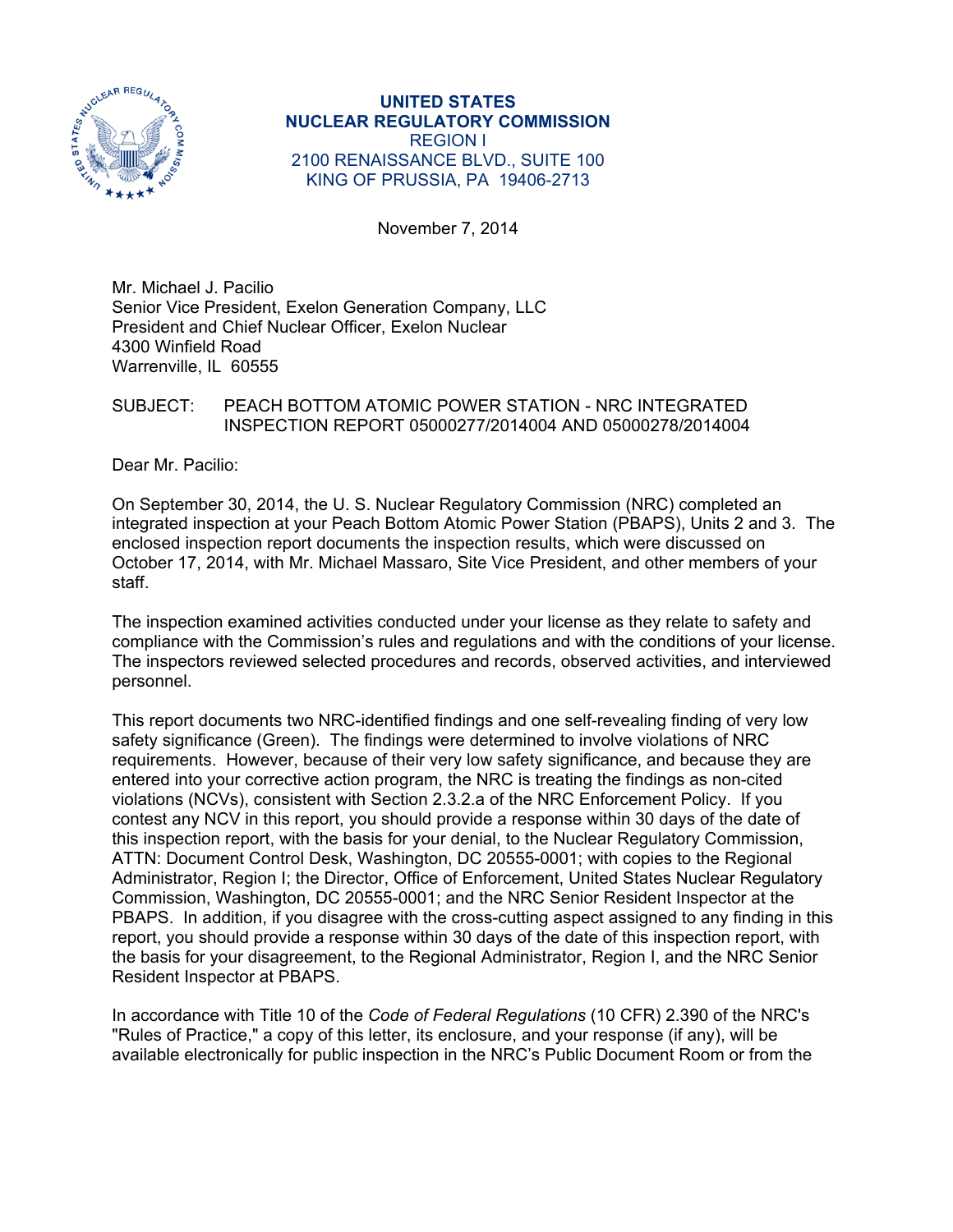M. Pacilio 2

Publicly Available Records component of the NRC's Agencywide Documents Access and Management System (ADAMS). ADAMS is accessible from the NRC Website at http://www.nrc.gov/reading-rm/adams.html (the Public Electronic Reading Room).

Sincerely,

### */RA/*

Fred L. Bower III, Chief Reactor Projects Branch 4 Division of Reactor Projects

Docket Nos: 50-277, 50-278 License Nos: DPR-44, DPR-56

- Enclosure: Inspection Report 05000277/2014004 and 05000278/2014004 w/Attachment: Supplementary Information
- cc w/encl: Distribution via ListServ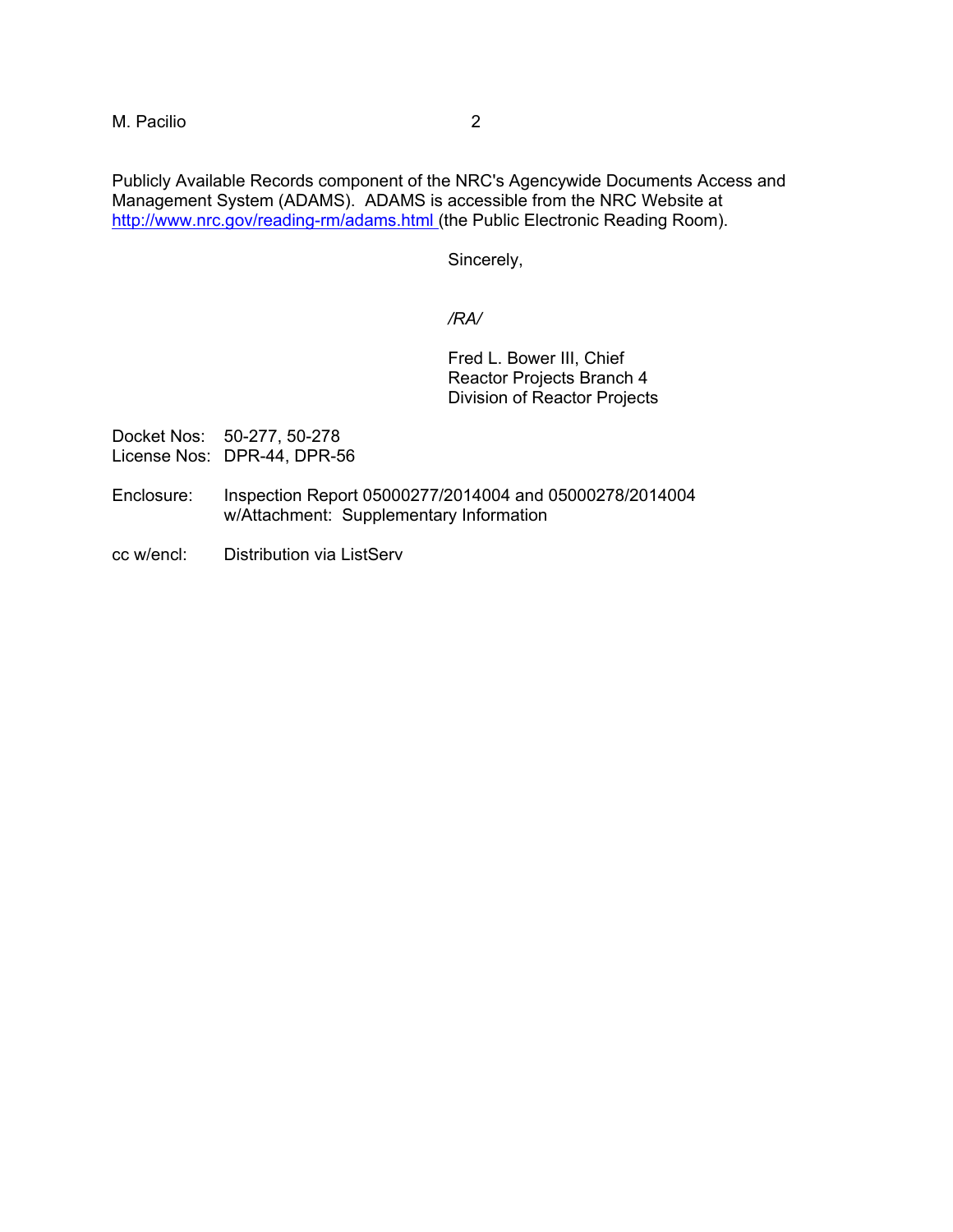Publicly Available Records component of the NRC's Agencywide Documents Access and Management System (ADAMS). ADAMS is accessible from the NRC Website at http://www.nrc.gov/reading-rm/adams.html (the Public Electronic Reading Room).

Sincerely,

*/RA/* 

 Fred L. Bower III, Chief Reactor Projects Branch 4 Division of Reactor Projects

Docket Nos: 50-277, 50-278 License Nos: DPR-44, DPR-56

- Enclosure: Inspection Report 05000277/2014004 and 05000278/2014004 w/Attachment: Supplementary Information
- cc w/encl: Distribution via ListServ

#### Distribution w/encl: (via E-mail)

D. Lew, Acting RA V. Ordaz, Acting DRA H. Nieh, DRP M. Scott, DRP R. Lorson, DRS J. Trapp, DRS F. Bower, DRP S. Barber, DRP

A. Turilin, DRP B. Lin, DRP S. Hansell, DRP, SRI B. Smith, DRP, RI S. Schmitt, DRP, AA J. Jandovitz, RI, OEDO RidsNrrPMPeachBottom Resource RidsNrrDorlLpl1-2 Resource ROPreports Resource

Document Name: G:\DRP\BRANCH4\Inspection Reports\Peach Bottom\2014\3Q\PB IR2014004 Final.docx ADAMS Accession No: ML14311A851

| <b>SUNSI Review</b> |                  | ☑<br>Non-Sensitive<br>Sensitive |                     | Ⅳ | <b>Publicly Available</b><br>Non-Publicly Available |
|---------------------|------------------|---------------------------------|---------------------|---|-----------------------------------------------------|
| <b>OFFICE</b>       | RI/DRP           | RI/DRP                          | R <sub>1</sub> /DRP |   |                                                     |
| <b>NAME</b>         | SHansell/flb for | SBarber/sb                      | FBower/flb          |   |                                                     |
| <b>DATE</b>         | 11/07/14         | 11/07/14                        | 11/07/14            |   |                                                     |

OFFICIAL RECORD COPY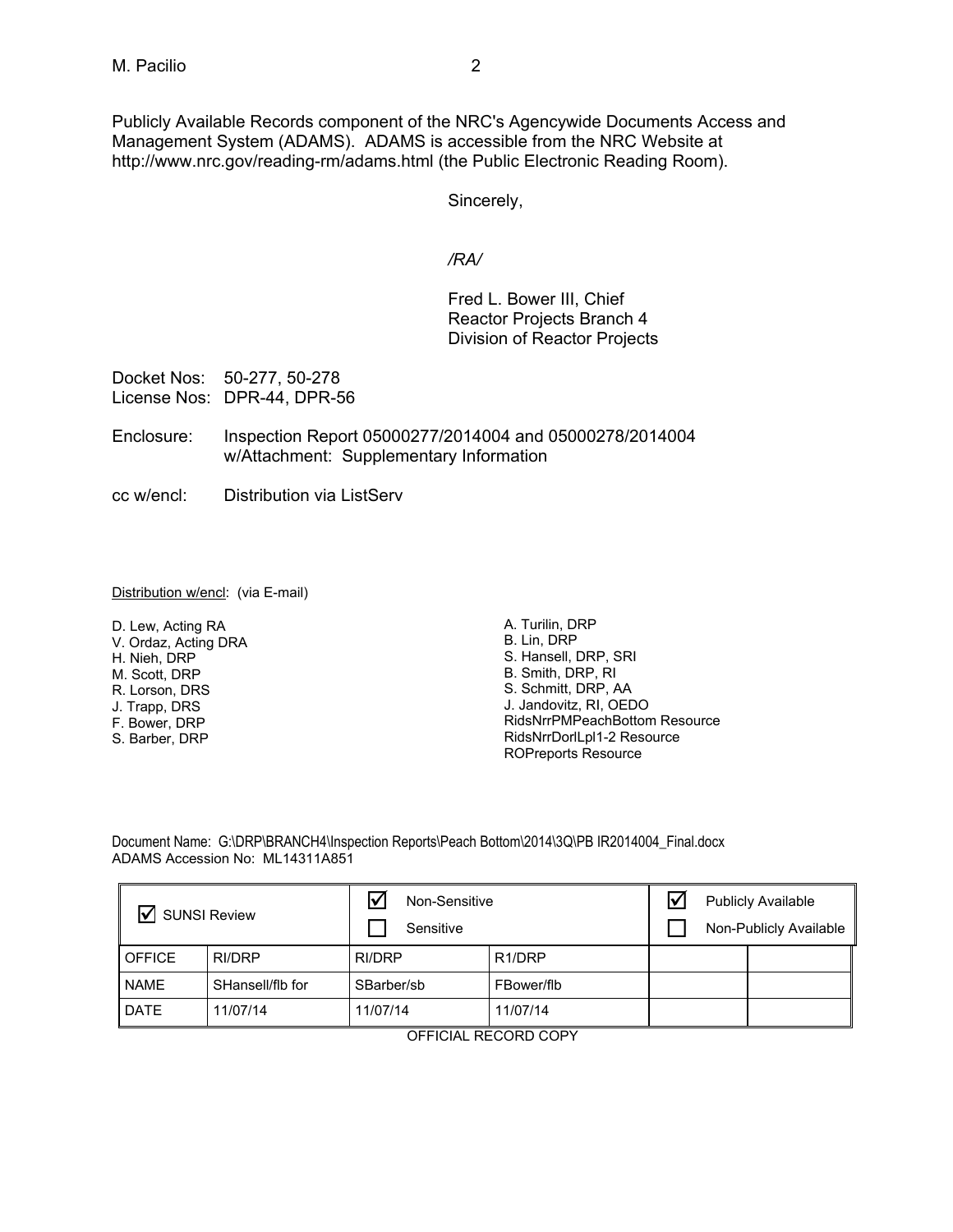# **U. S. NUCLEAR REGULATORY COMMISSION**

## REGION I

| Docket Nos:        | 50-277, 50-278                                                                                                                                                                                                                                   |
|--------------------|--------------------------------------------------------------------------------------------------------------------------------------------------------------------------------------------------------------------------------------------------|
| License Nos:       | DPR-44, DPR-56                                                                                                                                                                                                                                   |
| <b>Report Nos:</b> | 05000277/2014004 and 05000278/2014004                                                                                                                                                                                                            |
| Licensee:          | Exelon Generation Company, LLC (Exelon)                                                                                                                                                                                                          |
| Facility:          | Peach Bottom Atomic Power Station, Units 2 and 3                                                                                                                                                                                                 |
| Location:          | Delta, Pennsylvania                                                                                                                                                                                                                              |
| Dates:             | July 1, 2014 through September 30, 2014                                                                                                                                                                                                          |
| Inspectors:        | S. Hansell, Senior Resident Inspector<br>B. Smith, Resident Inspector<br>S. Barr, Senior Emergency Preparedness Specialist<br>W. Cook, Senior Reactor Analyst<br>C. Graves, Health Physicist<br>J. Heinly, Resident Inspector, Three Mile Island |
| Approved by:       | Fred L. Bower III, Chief<br>Reactor Projects Branch 4<br>Division of Reactor Projects                                                                                                                                                            |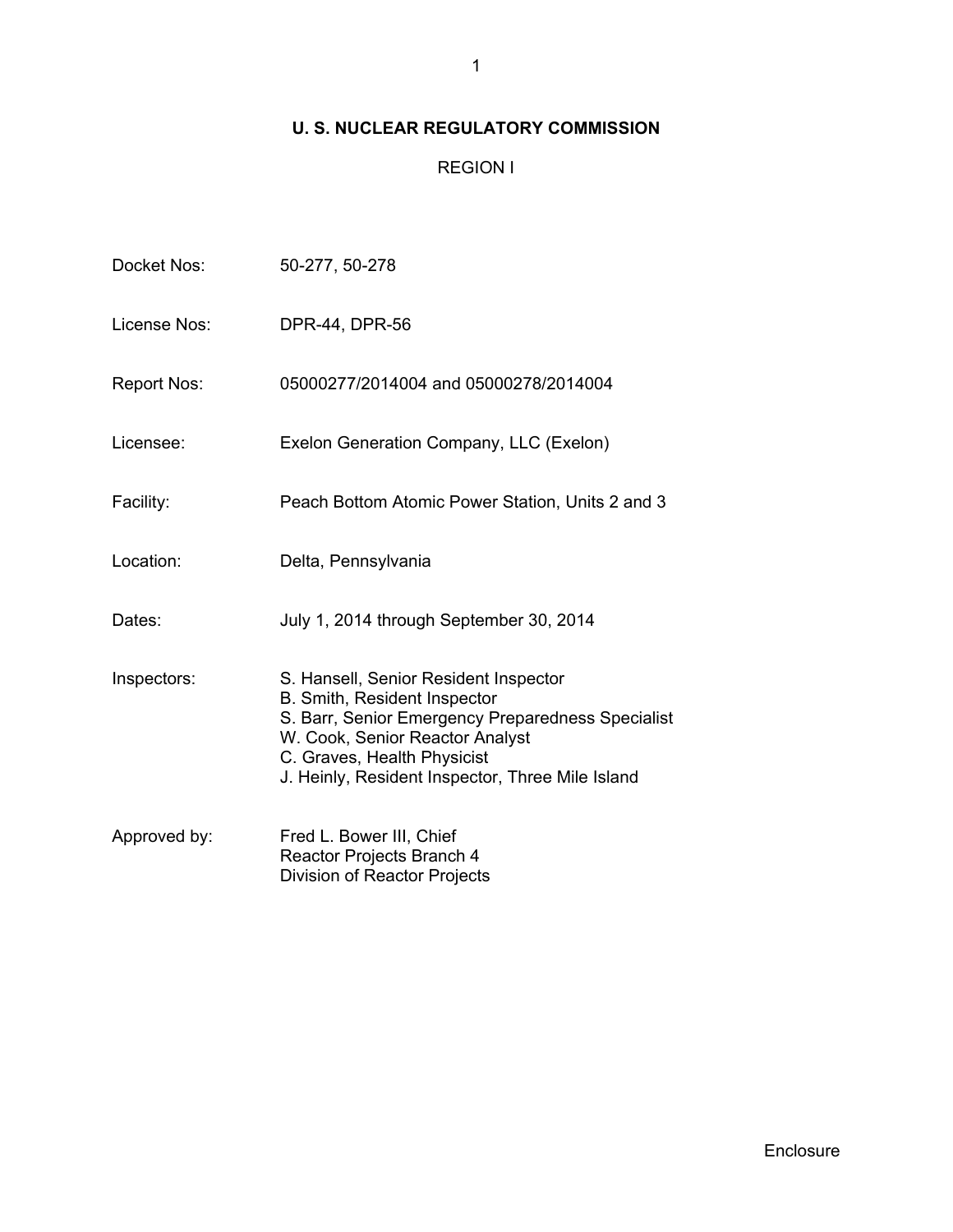# **TABLE OF CONTENTS**

| 1R01<br>1R04<br>1R05<br>1R06<br>1R11<br>1R12<br>1R13<br>1R <sub>15</sub><br>1R18<br>1R <sub>19</sub><br>1R22<br>1EP4<br>1EP <sub>5</sub> |  |
|------------------------------------------------------------------------------------------------------------------------------------------|--|
| <b>2RS5</b><br>2RS <sub>6</sub>                                                                                                          |  |
| 40A1<br>4OA2<br>4OA3<br>4OA6                                                                                                             |  |
|                                                                                                                                          |  |
|                                                                                                                                          |  |
|                                                                                                                                          |  |
|                                                                                                                                          |  |
|                                                                                                                                          |  |
|                                                                                                                                          |  |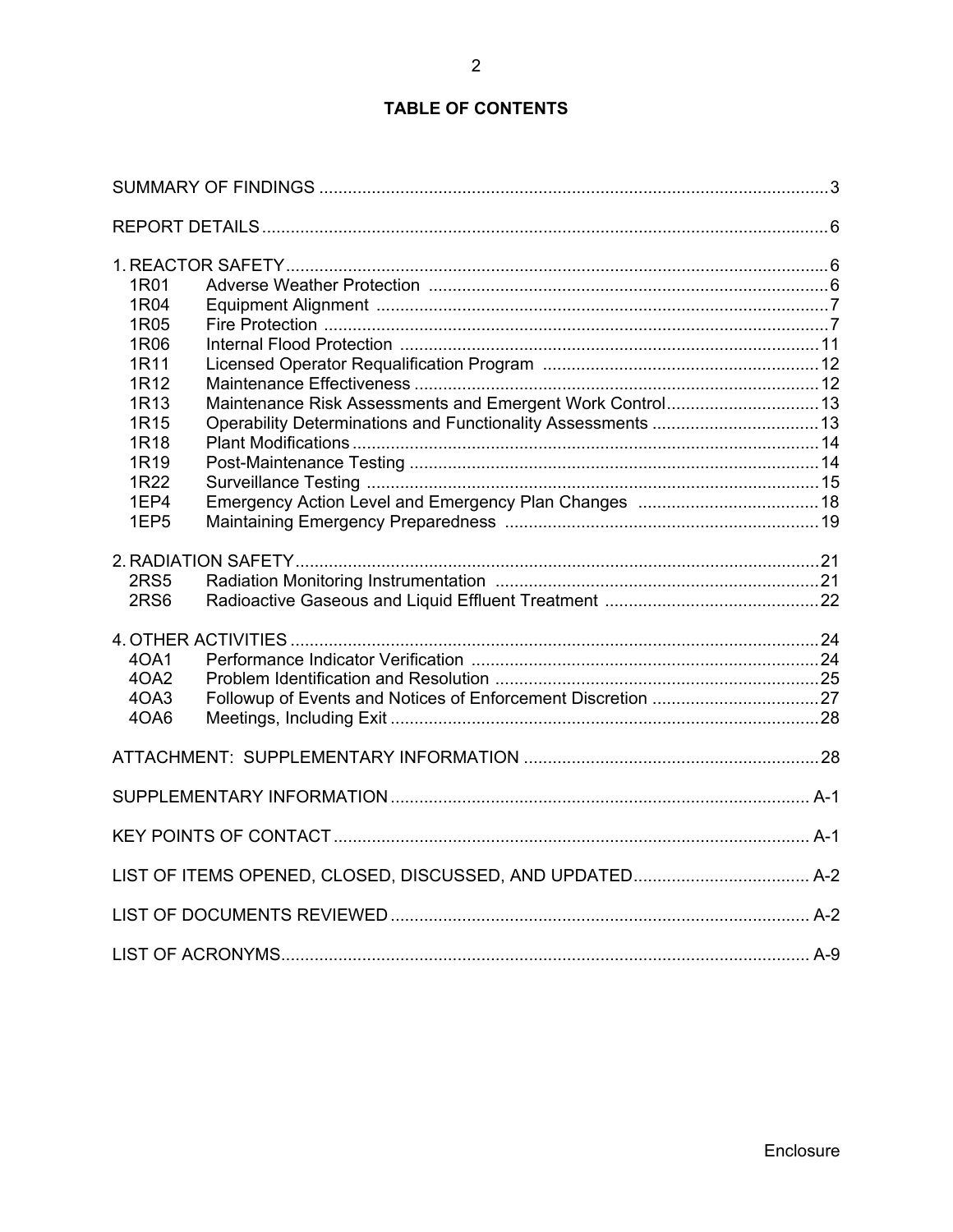### **SUMMARY OF FINDINGS**

IR 05000277/2014004, 05000278/2014004; 07/01/2014 – 09/30/2014; Peach Bottom Atomic Power Station (PBAPS) Units 2 and 3; Fire Protection, Surveillance Testing, and Maintaining Emergency Preparedness.

This report covered a three-month period of inspection by resident inspectors and announced inspections performed by regional inspectors. Two NRC-identified findings and one selfrevealing finding of very low safety significance (Green) were identified. The significance of most findings is indicated by their color (i.e., greater than Green, or Green, White, Yellow, Red) and determined using Inspection Manual Chapter (IMC) 0609, "Significance Determination Process" (SDP), dated June 2, 2011. The cross-cutting aspects are determined using IMC 0310, "Aspects Within Cross-Cutting Areas," dated December 19, 2013. All violations of NRC requirements are dispositioned in accordance with the NRC's Enforcement Policy, dated July 9, 2013. The NRC's program for overseeing the safe operation of commercial nuclear power reactors is described in NUREG-1649, "Reactor Oversight Process," Revision 5.

#### **Cornerstone: Mitigating Systems**

• Green. The inspectors identified a Green non-cited violation (NCV) of the PBAPS Units 2 and 3 operating licenses, Section 2.C.4, "Fire Protection," because Exelon did not have the ability to implement all provisions of their approved Fire Protection Program as described in the Updated Final Safety Analysis Report (UFSAR). Specifically, UFSAR Section 5.2.2, Appendix R, "Shutdown Method D," was found degraded due to the loss of the alternate 125 volts direct current (Vdc) control power to both E-2 and E-4 alternate shutdown panels. The alternate 125 Vdc power was found degraded during a planned inspection due to broken electrical wires located in the safety-related E-23 4.16 kilovolt (kV) breaker cubicle associated with the E-2 alternate shutdown panel. The extent-of-condition (EOC) corrective actions were not timely to identify and correct similar broken wires in the E-43 4.16 kV breaker cubicle associated with the E-4 alternate shutdown panel. PBAPS entered the following issue reports (IRs) into their corrective action program (CAP): IR 01629839, 01656255, 01662555, and 01662767. Exelon completed repairs of the broken wires in both electrical breaker cubicles.

The finding is more than minor because it is associated with the external events (fire) attribute of the Mitigating Systems cornerstone and adversely affected the cornerstone objective of ensuring the availability, reliability, and capability of systems that respond to initiating events to prevent undesirable consequences. Specifically, following a postulated control room abandonment fire, the analyzed normal method was unavailable for closing three 4 kV circuit breakers locally with the switchgear mounted switch. Using IMC 0609, Appendix F, "Fire Protection SDP," the Region I Senior Reactor Analyst (SRA) determined per Figure F.1, "Phase 1 Flow Chart," and associated screening criteria that this finding is of very low safety significance (Green). The inspectors determined that this finding had a cross-cutting aspect in the area of Problem Identification and Resolution (PI&R), Evaluation, because Exelon did not complete the EOC action in a timely manner commensurate with its safety significance. Specifically, the decision to implement corrective actions to address the EOC two months after the identification of the first breaker cubicle broken wire was not timely and commensurate with its safety significance. Additionally, the condition potentially existed for a longer period of time, but was not identified by established maintenance procedures. Even though the E-43 4.16 kV breaker wires could be checked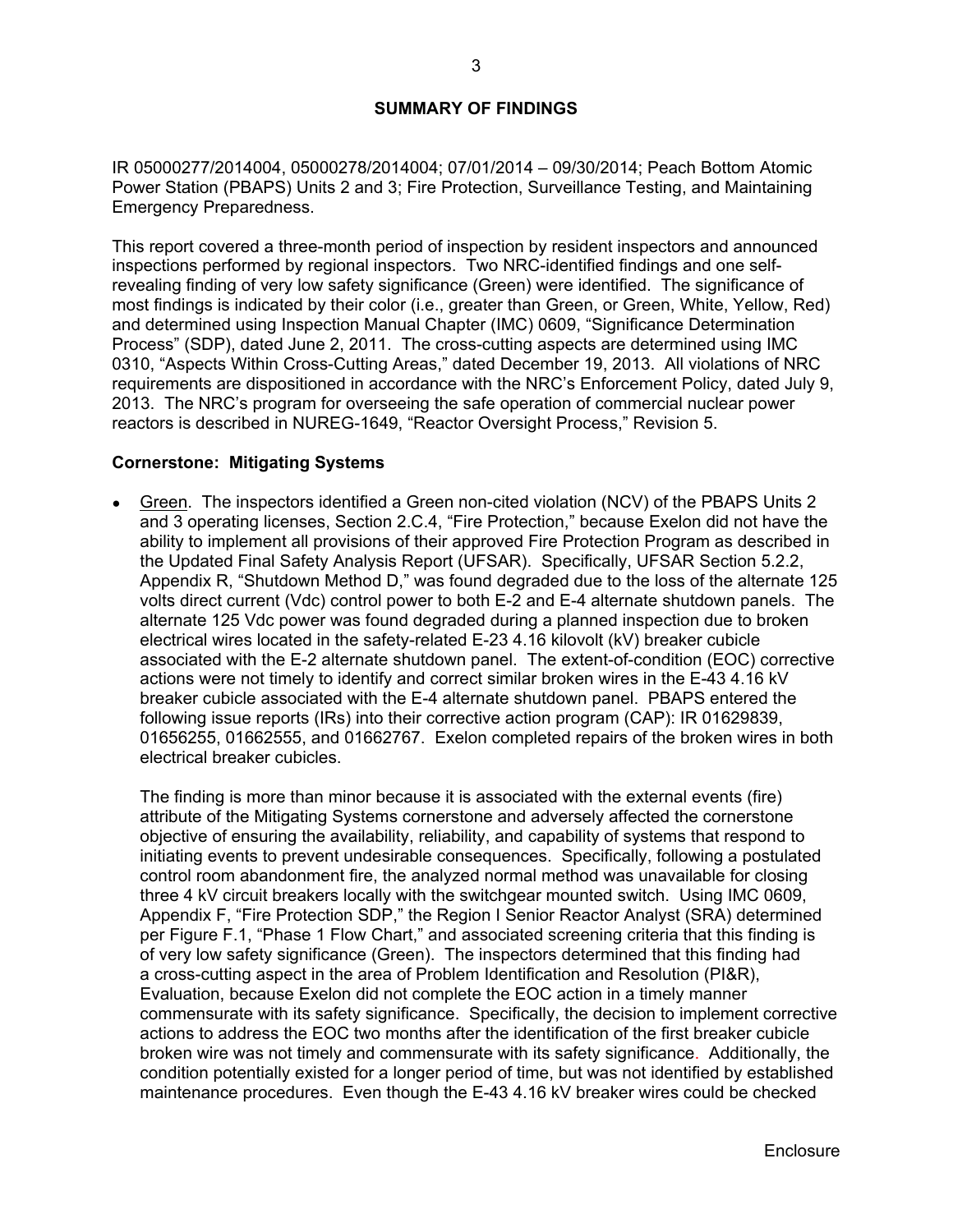without affecting the operability or availability of the E-4 emergency diesel generator (EDG), Exelon decided to perform the E-43 4.16 kV EDG breaker cubicle inspection during a future scheduled overhaul. Exelon's corrective action procedure defines an "immediate" EOC concern when, as in this case, a work group evaluation (WGE) is required. [P.2 PI&R, Evaluation] (Section 1R05)

 Green. A self-revealing finding was identified involving an NCV of very low safety significance (Green) for Technical Specification (TS) 5.4.1 "Procedures," because Exelon did not correctly implement procedure MA-MA-796-024-1001, Revision 8, "Scaffold Criteria for the Mid-Atlantic Stations." In addition, work order (WO) C0244158, "Open/Close CHK-2- 10-48A for OPS Torus Support," instructions were not implemented as written to remove a gag (i.e., eyebolt) on the Unit 2 'A' residual heat removal (RHR) pump discharge check valve, CHK-2-10-48A, following restoration of the 2 'A' RHR system after a September 16, 2012, maintenance and fill activity. By not implementing these procedures and instructions, the eyebolt prevented full closure of CHK-2-10-48A after the 2 'A' RHR pump was secured. Exelon entered these issues into their CAP as IR 1680741, IR 1690648, and action request (AR) 02387793. Exelon removed the eyebolt and scaffold midrail to prevent any obstruction of movement on CHK-2-10-48A.

The finding is more than minor because it affected the Mitigating Systems cornerstone attribute of equipment performance in the area of reliability and availability of the 2 'A' RHR train. Specifically, due to the stuck open check valve during a postulated loss of coolant accident (LOCA)/loss of offsite power (LOOP) scenario, voiding could occur and create a potential water hammer resulting in pipe support damage. This finding was determined to be of very low safety significance (Green) using IMC 0609, Appendix A, Exhibit 2, because the finding did not represent a loss of system function, did not represent a loss of a single train for greater than its allowed TS outage time, and did not involve the loss or degradation of equipment or function specifically designed to mitigate a seismic, flooding, or severe weather initiating event. Additionally, the inspectors determined that the function of  $2^{\circ}A'$ RHR remained available because RHR piping would remain intact and containment cooling would not have been lost during the postulated water hammer scenario. The finding has a cross-cutting aspect in Human Performance, Work Management, because in the case of the erected scaffold, Exelon did not plan, control, and execute work activities such that nuclear safety was the overriding priority. Specifically, the work process did not coordinate effectively with different groups (i.e., operations, engineering, scaffold builders, and maintenance) and job activities to identify and preclude the scaffold from obstructing an eyebolt attached to the swing arm of the 2 'A' RHR pump discharge check valve. [H.5 Human Performance, Work Management] (Section 1R22)

## **Cornerstone: Emergency Preparedness**

 Green. The inspectors identified a Green NCV of Title 10 of the *Code of Federal Regulations* (10 CFR) 50.54(q)(2), 10 CFR 50.47(b)(10), and 10 CFR Part 50, Appendix E, Section IV.4, for failing to maintain the effectiveness of the PBAPS, Units 2 and 3, Emergency Plan. The station did not provide the evacuation time estimate (ETE) to the responsible offsite response organizations (OROs) by the required date. Exelon entered this issue into its CAP as IR 1525923 and IR 1578649. Additionally, Exelon re-submitted a new revision of the Peach Bottom ETE to the NRC on May 2, 2014.

The performance deficiency is more than minor because it is associated with the Emergency Preparedness cornerstone attribute of procedure quality and it adversely affected the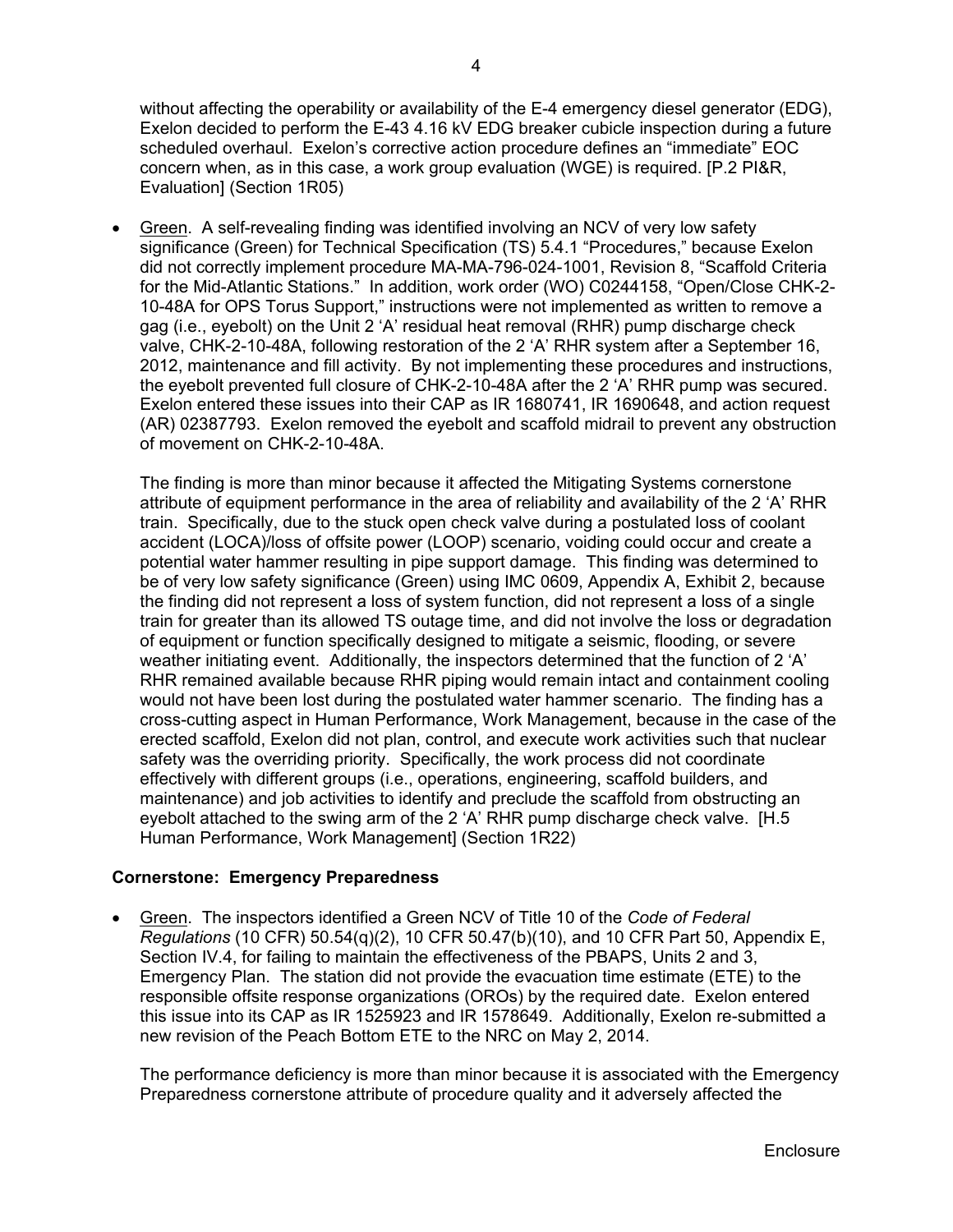cornerstone objective of ensuring that the licensee is capable of implementing adequate measures to protect the health and safety of the public in the event of a radiological emergency. The finding was determined to be of very low safety significance (Green) because it was a failure to comply with a non-risk significant portion of 10 CFR 50.47(b)(10). The cause of the finding is related to the cross-cutting element of Human Performance, Documentation, because Exelon did not appropriately create and maintain complete, accurate and, up-to-date documentation [H.7 Human Performance, Documentation] (Section 1EP5)

## **Other Findings**

None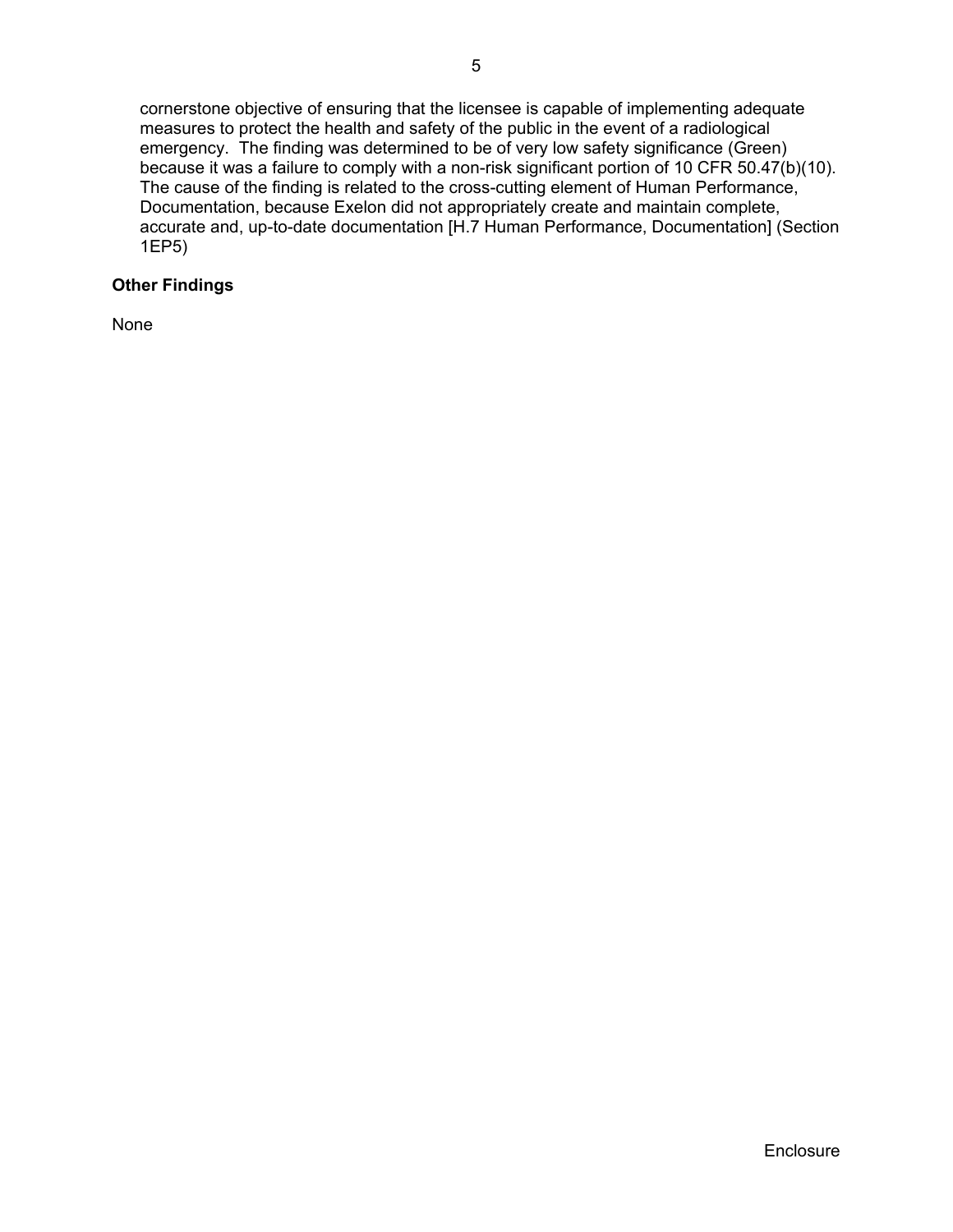### **REPORT DETAILS**

#### Summary of Plant Status

Unit 2 began the inspection period at 100 percent rated thermal power (RTP). On July 26, 2014, operators reduced RTP to approximately 69 percent to perform a control rod pattern adjustment. The unit was returned to 100 percent RTP on July 27, 2014. On August 23, 2014, operators reduced RTP to approximately 90 percent to remove the 'A' and 'C' fifth stage feedwater (FW) heaters from service. The unit was returned to 100 percent RTP on August 24, 2014. On September 7, 2014, operators reduced RTP to approximately 90 percent to remove the 'A' and 'C' fourth stage FW heaters from service. The unit returned to 100 percent RTP on September 8, 2014. Subsequently, the unit began to lower RTP due to the end-of-cycle coast down and by the end of the inspection period was at approximately 92 percent RTP.

Unit 3 began the inspection period at 100 percent RTP. On September 20, 2014, operators reduced RTP to approximately 59 percent to perform a control rod pattern adjustment and FW pump linkage inspections. The unit returned to 100 percent RTP on September 21, 2014. The unit remained at 100 percent RTP through the end of the inspection period.

### **1. REACTOR SAFETY**

**Cornerstones: Initiating Events, Mitigating Systems, Emergency Preparedness, and Barrier Integrity** 

1R01 Adverse Weather Protection (71111.01 – 1 sample)

External Flooding

a. Inspection Scope

On September 29 and 30, 2014, the inspectors performed an inspection of the external flood protection measures for PBAPS. The inspectors reviewed TS, procedures, design documents, and UFSAR Chapter 2.4.3.5, which depicts the design flood levels and protection areas containing safety-related equipment. The inspectors conducted a walkdown of the internal and external features of the safety-related pump structure for Units 2 and 3, to ensure that PBAPS' flood protection measures were controlled in accordance with the design specifications. The inspectors also reviewed operating procedures for mitigating external flooding during severe weather to determine if Exelon planned or established adequate measures to protect against external flooding events. Documents reviewed for each section of this inspection report are listed in the Attachment.

b. Findings

No findings were identified.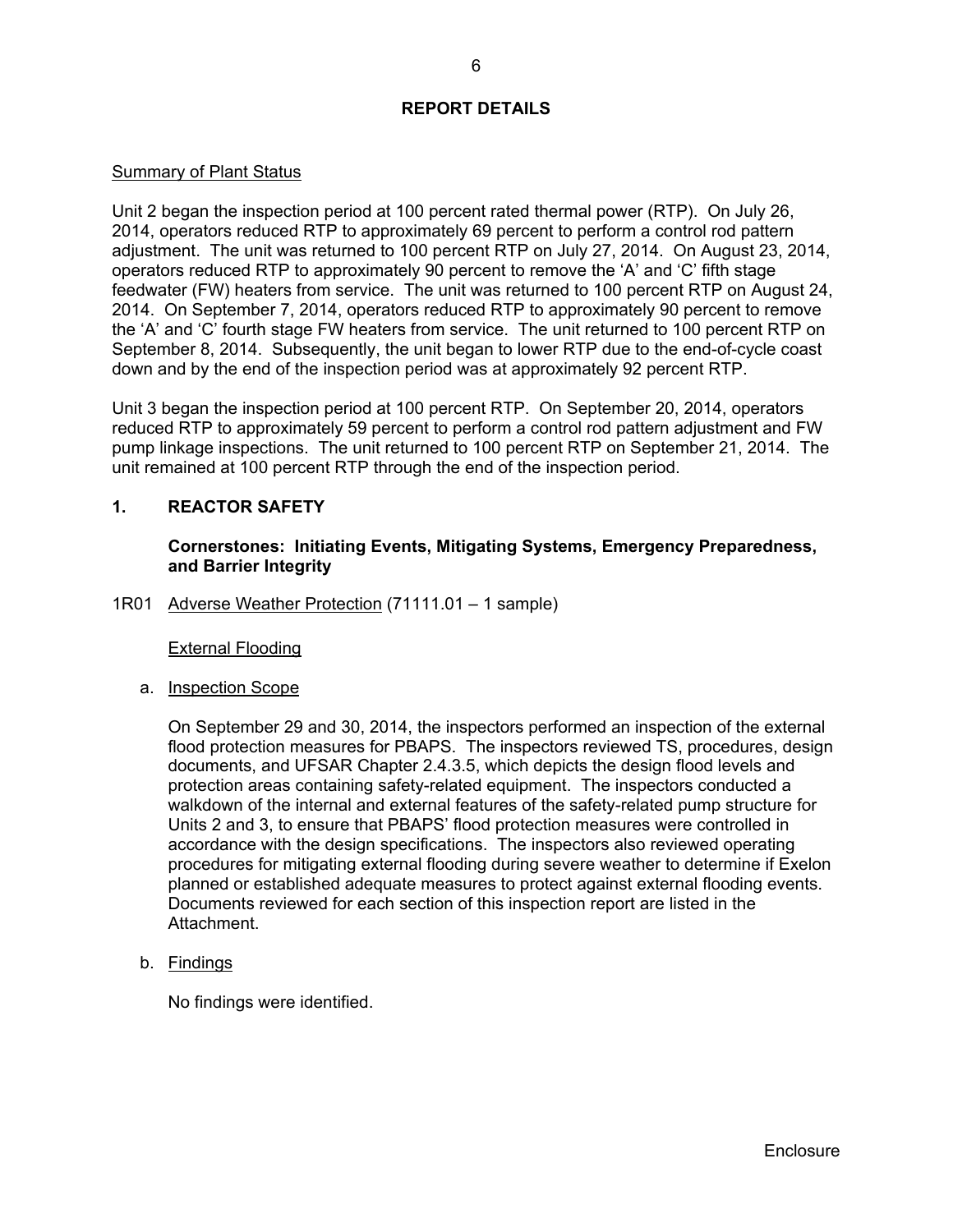### 1R04 Equipment Alignment (71111.04)

Partial System Walkdowns (71111.04Q – 3 samples)

a. **Inspection Scope** 

The inspectors performed partial walkdowns of the following systems:

- Unit 2 'B' standby liquid control (SBLC) train during breaker maintenance on the 'A' SBLC train on July 22, 2014
- Unit 2 control rod drive system during emergency power uprate (EPU) modification work on July 31 and August 4, 2014
- Unit 2 and Unit 3 emergency service water (ESW) and service water during a notice of enforcement discretion (NOED) relief request on August 24, 2014

The inspectors selected these systems based on their risk-significance relative to the Reactor Safety cornerstones at the time they were inspected. The inspectors reviewed applicable operating procedures, system diagrams, the UFSAR, TS, WOs, condition reports (CRs), and the impact of ongoing work activities on redundant trains of equipment in order to identify conditions that could have impacted system performance of their intended safety functions. The inspectors also performed field walkdowns of accessible portions of the systems to verify system components and support equipment were aligned correctly and were operable. The inspectors examined the material condition of the components and observed operating parameters of equipment to verify that there were no deficiencies. The inspectors also reviewed whether Exelon staff had properly identified equipment issues and entered them into the CAP for resolution with the appropriate significance characterization.

b. Findings

No findings were identified.

1R05 Fire Protection (71111.05)

Resident Inspector Quarterly Walkdowns (71111.05Q - 7 samples)

a. Inspection Scope

The inspectors conducted tours of the areas listed below to assess the material condition and operational status of fire protection features. The inspectors verified that Exelon controlled combustible materials and ignition sources were controlled in accordance with administrative procedures. The inspectors verified that fire protection and suppression equipment was available for use as specified in the area pre-fire plan, and passive fire barriers were maintained in good material condition. The inspectors also verified that station personnel implemented compensatory measures for out-ofservice, degraded, or inoperable fire protection equipment, as applicable, in accordance with procedures.

- Unit 2 and Unit 3 outer river water intake structure on July 7, 2014
- Unit 2 'A', 'B', and 'C' reactor feed pump rooms on July 29, 2014
- Unit 2 motor generator set room on July 30, 2014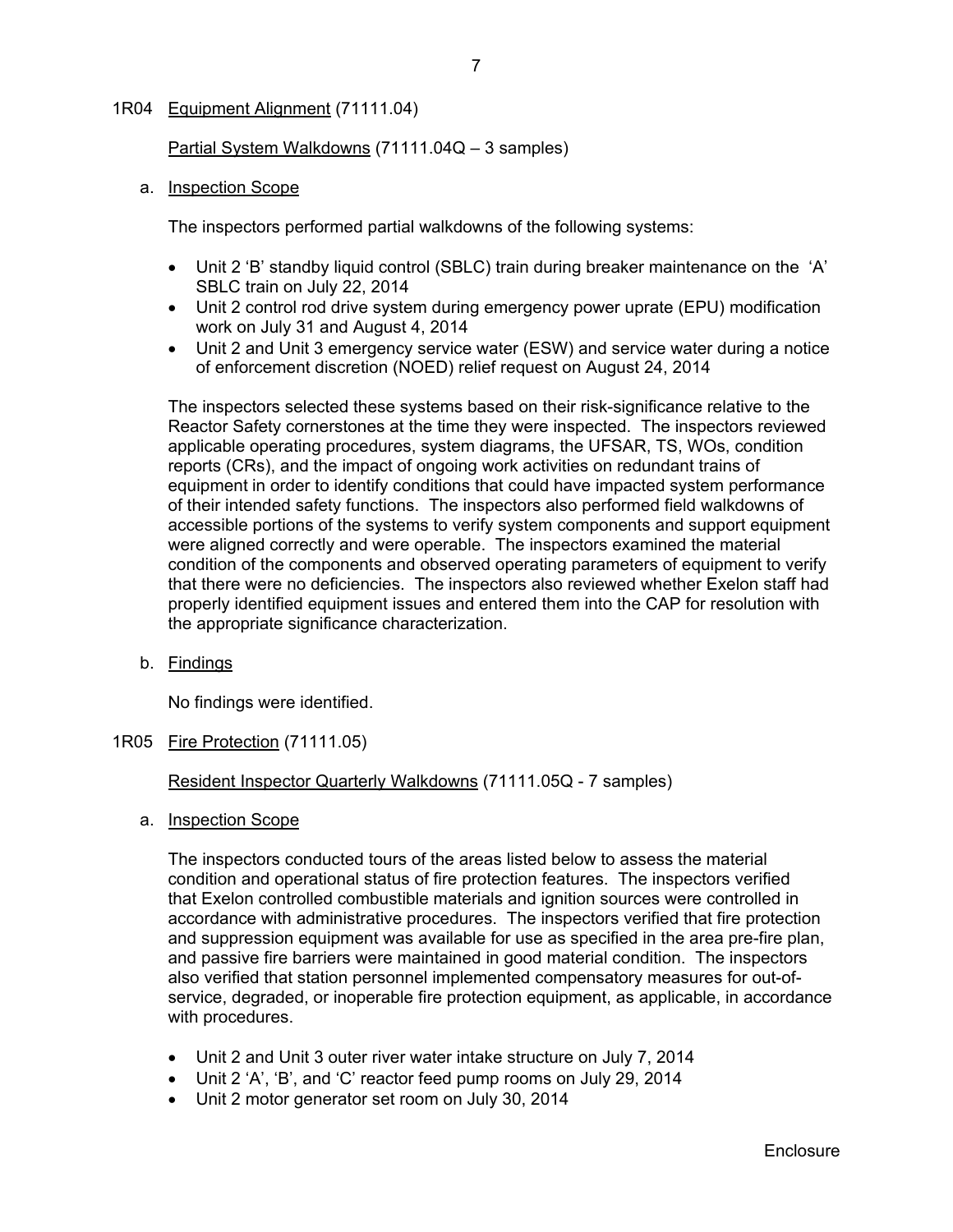- Unit 2 reactor building (RB) 135' elevation on July 30, 2014
- Unit 2 reactor building closed-cooling water (RBCCW) area on August 24, 2014
- Unit 2 and Unit 3 emergency shutdown panel breaker rooms on August 27, 2014
- Unit 2 'D' RHR pump room on September 3, 2014

#### b. Findings

Introduction. The inspectors identified a Green NCV of the PBAPS Units 2 and 3 operating licenses, Section 2.C.4, "Fire Protection," because PBAPS did not have the ability to implement all provisions of their approved Fire Protection Program as described in the UFSAR. Specifically, UFSAR Section 5.2.2, Appendix R, "Shutdown Method D," was found degraded due to the loss of the alternate 125 Vdc control power to both E-2 and E-4 alternate shutdown panels. The alternate 125 Vdc power was found degraded during a licensee planned inspection due to broken electrical wires located in the safetyrelated E-23 4.16 kV breaker cubicle associated with the E-2 alternate shutdown panel. The EOC corrective actions were not timely to identify and correct similar broken wires in the E-43 4.16 kV breaker cubicle associated with the E-4 alternate shutdown panel.

Description. PBAPS' Appendix R, "Fire Protection Plan, Method D," considers a potential fire occurring in the main control room (MCR), cable spreading room, or computer room that has the potential to prevent safe shutdown from the MCR. Therefore, alternative shutdown capability is required to ensure that a safe shutdown can be achieved in the event of a fire in any of the three zones. Four types of alternative control stations have been provided to achieve a safe shutdown. Station 'C' includes alternative control stations provided for the 'B' and 'D' diesel generators (E-2 and E-4). Since the EDGs are common to both units, the alternative control stations are common to both units. Each control station includes transfer and isolation switches at the 4.16 kV electrical breakers that provide the capability to remotely close each EDG output breaker onto its safety-related 4.16 kV electrical bus.

On March 6, 2014, Exelon performed a planned inspection on the E-23 4.16 kV breaker during an E-2 EDG overhaul. The inspection identified six broken wires inside the E-23 4 kV breaker. The six wires were part of a wire bundle associated with the alternate shutdown panel circuit. The wires provide alternate 125 Vdc control power to the transfer/isolation switch when the switch is taken to the "emergency" position. The wires were part of an Appendix R modification that was installed in 1985. Engineering concluded that the installation by maintenance personnel did not provide proper wire support that would allow the wires to flex when the breaker door was opened and closed. No strain reliefs at the bending point were found to prevent the bending movement from being transmitted down the wire's length to the termination point (i.e., where the wire is crimped to the lug). In addition, eight gauge, nineteen strandwire, which is relatively stiff, was used in the installation and required strain reliefs to prevent wire fatigue over time.

On March 7, 2014, the broken wires were replaced, wire supports and strain reliefs were added, and the alternate shutdown function to E-2 was restored. On March 13, a WGE was completed and specified that an EOC review was required for the E-4 EDG alternate shutdown panel. Even though the E-4 breaker wires could be checked without affecting operability or availability, Exelon scheduled the EOC during the next scheduled E-4 six-year preventative maintenance overhaul beginning on May 5, 2014.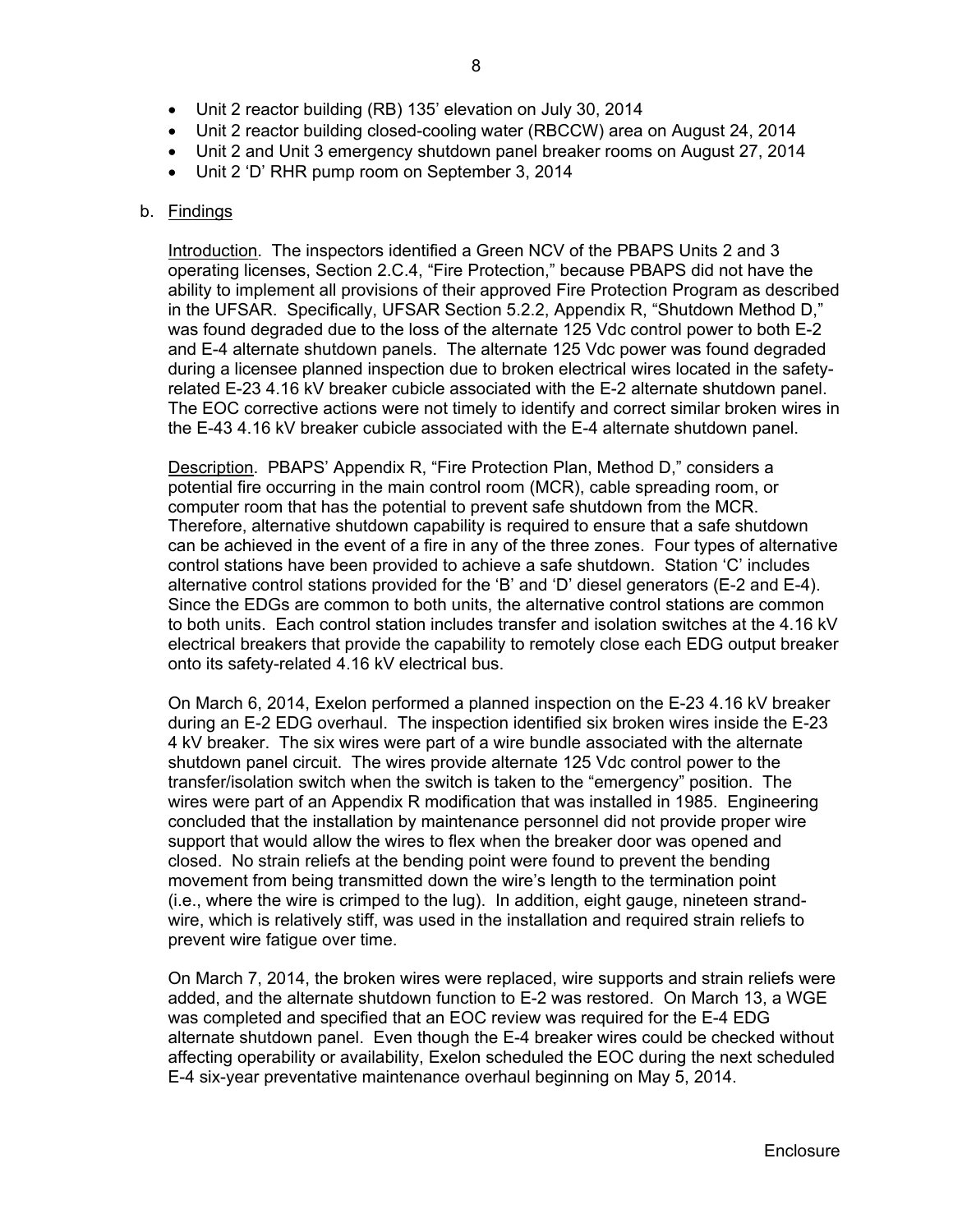Procedure PI-AA-125, Revision 0, "CAP Procedure," section 4.3.5, "Perform Class "D" WGEs," states, In the EOC section, evaluate and document any immediate EOC concerns in accordance with PI-AA-125-1006, Revision 0, "Investigation Techniques Manual Procedure." PI-AA-125-1006, Attachment 19 of "EOC/Extent of Cause," Subsection E asks: Has consideration been given to initiate the same immediate actions on other equipment. The inspectors questioned personnel about the timeliness of the EOC review specified in the IR generated on March 6. The inspectors also reviewed the WGE, interviewed personnel who conducted the WGE, and concluded that the CAP procedure and the investigation techniques manual was not consulted when the evaluation was performed, completed, and documented.

On May 5, 2014, broken wires were identified in the E-43 4.16 kV breaker cubicle supplying control power to the E-4 alternate shutdown panel. Similar to the E-2 condition, the broken wires were attributed to wire fatigue from poor installation and flexibility of the wire type. Engineering subsequently recommended a more detailed and aggressive inspection schedule be established and executed to ensure that all potential wires would be repaired. The inspections and repairs were completed on May 21, 2014. A reportable event for an unanalyzed condition was generated after additional wires affecting the alternate transfer capability of the 3 'D' RHR pump were found broken from fatigue-related stress.

Additionally, the inspectors questioned why PBAPS' two-year surveillance did not identify the broken wires and absence of control power to the alternative control stations. The inspectors reviewed PBAPS' surveillance for testing the alternate shutdown panels, ST-O-054-752-3, Revision 25, and PBAPS' electrical drawing E-193, Revision 34, which depicts two separate fuses, normal and alternate, in parallel at the 125 Vdc control power input to the 4.16 kV circuit breakers. The normal fuse is assumed to fail open in the event of an Appendix R fire in the control room/cable spreading room. Placing the transfer switch to "emergency" isolates the control room circuitry, including the assumed fault. It also connects the alternate fuse to supply power to the local circuitry. Although the test procedure has operators place the switch to "emergency," it does not include a step to have operators pull the normal fuse, and does not test that power can be supplied through the alternate fuse and associated wiring. Exelon entered these issues into the CAP as IRs 01629839, 01656255, 01662555, and 01662767.

Analysis. The failure to take timely corrective action to assess the EOC for the broken 125 Vdc control power wiring in 4 kV breaker cabinets was a performance deficiency. This performance deficiency is more than minor because it is associated with the external events (fire) attribute of the Mitigating Systems cornerstone and adversely affected the cornerstone objective of ensuring the availability, reliability, and capability of systems that respond to initiating events to prevent undesirable consequences. Specifically, following a postulated control room abandonment fire, the analyzed normal method for closing three 4 kV circuit breakers locally was unavailable using the switchgear mounted switch.

Using IMC 0609, Appendix F, "Fire Protection SDP," the Region I SRA determined per Figure F.1, "Phase 1 Flow Chart," and associated screening criteria that this finding is of very low safety significance (Green). The SRA reviewed electrical circuit diagrams and independently verified that after taking local control of the affected circuit breakers because of the broken control power wiring, the operator would not have had indication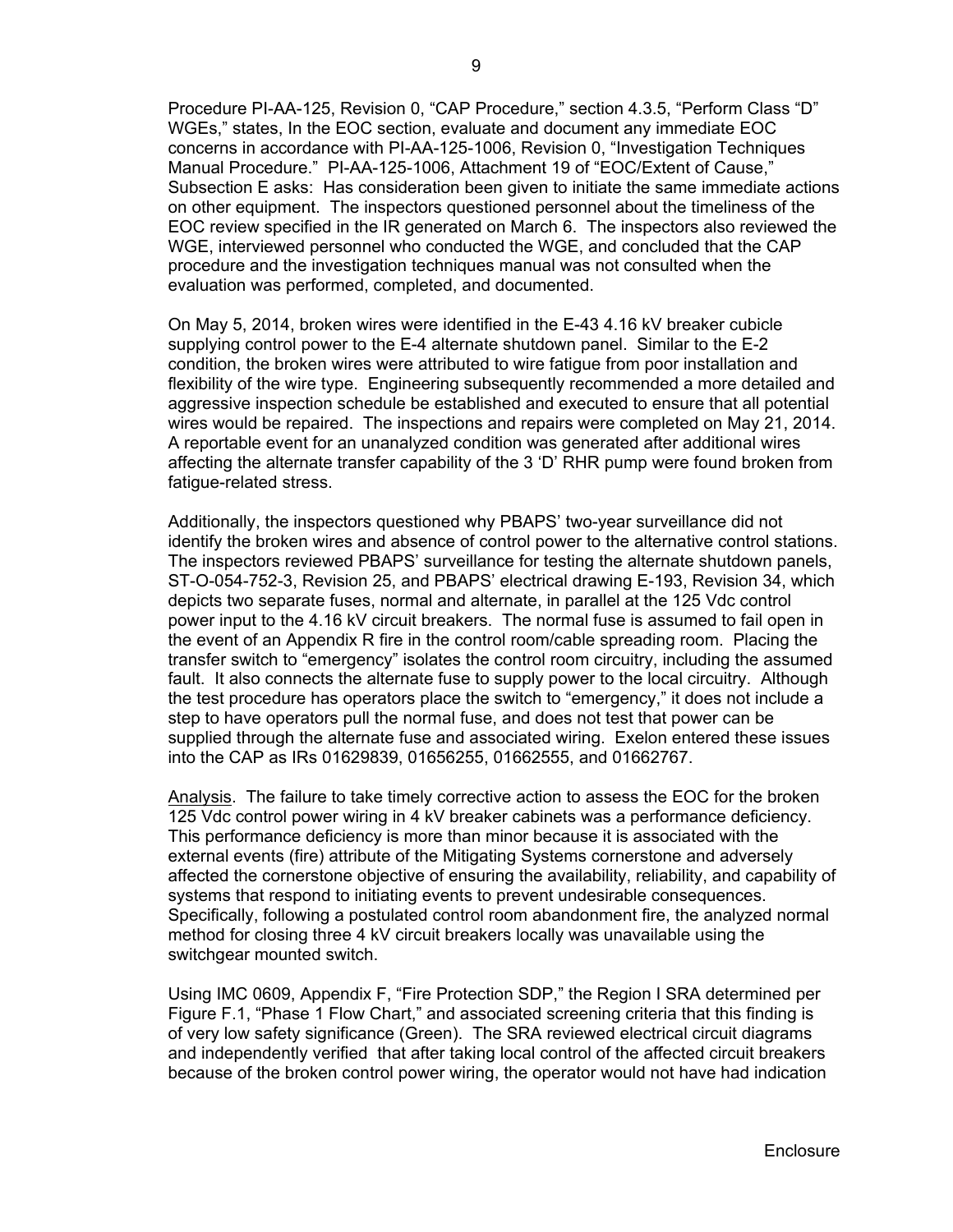of control power availability and the local circuit breaker control switches would not have been functional.

However, the ability to manually close the 4 kV circuit breakers with the mechanical close push bottom was retained. The SRA determined that this manual closure method is proceduralized in AO-54.2, "4 kV Breaker Manual Operation," that operators had received training on this method, and that there would be sufficient time available to complete the actions. In accordance with Appendix F, Attachment 1, Step 1.6, the SRA reviewed Exelon's Probabilistic Risk Analysis assessment conducted to evaluate the collective impact of the three degraded 4 kV breakers (E-23, E-43 and 3 'D' RHR pump breaker). Exelon's risk assessment used the available MCR and cable spreading room fire frequencies and associated consolidated fire growth and smoke transport analyses (CFAST) for these rooms to postulate the conditions that would potentially compromise control room habitability and require operators to abandon the control room in accordance with PBAPS Special Event Procedure SE-10, "Alternate Shut Down." Conservative adjustments were used to modify the human error probabilities associated with operator actions to realign the 4 kV switchgear Alternate Control Stations per SE-10, Attachment 6, consistent with the additional operator recovery actions needed to compensate for the degraded breaker conditions outlined in AO-54.2. The estimated calculated annualized increase in core damage frequency (CDF) associated with the three as-found breaker conditions is in the low E-7 range for the cable spreading room and low E-9 range for the MCR. Although the identified PD involves a two month period of time , the degraded wiring condition could have existed for a longer priod of itme. Consistent with IMC 0609 and the Risk Assessment of Operational Events (RASP) Handbook, one year was used as the exposure time for this condition and the associated PD. Accordingly, the individual fire zone annualized delta CDF values are summed to characterize the overall increase in risk associated with this PD (low E-7) and is of very low safety significance (Green). The SRA concluded that Exelon's risk evaluation used reasonable and conservative assumptions to bound the worst case control room abandonment fire scenarios and associated operator actions to compensate for the three as-found breaker conditions.

The inspectors determined that this finding had a cross-cutting aspect in the area of PI&R, Evaluation, because Exelon did not complete the EOC in a timely manner commensurate with its safety significance. Specifically, the decision to implement corrective actions to address the EOC two months after the identification of the first breaker cubicle broken wire was not timely and commensurate with its safety significance. Even though the E-43 4.16 kV breaker wires could be checked without affecting the operability or availability of the E-4 EDG, Exelon decided to perform the E-43 4.16 kV EDG breaker cubicle inspection during a future scheduled overhaul. Exelon' corrective action procedure defines an "immediate" EOC concern when, as in this case, a WGE is required. [P.2]

Enforcement. PBAPS' facility operating license, Section 2.C.4 under Fire Protection states, "The Exelon Generation Company shall implement and maintain all provisions of the approved fire protection program as described in the UFSAR for the facility, and as approved in the NRC Safety Evaluation Report dated May 23, 1979, and supplements dated August 13, September 15, October 10, and November 24, 1980, and in the NRC Safety Evaluation Reports dated September 16, 1993, and August 24, 1994." Contrary to the above requirement, Section 5.2.2 (Shutdown Method "D") of PBAPS' Fire Protection Plan in the UFSAR could not be implemented due to the failure of the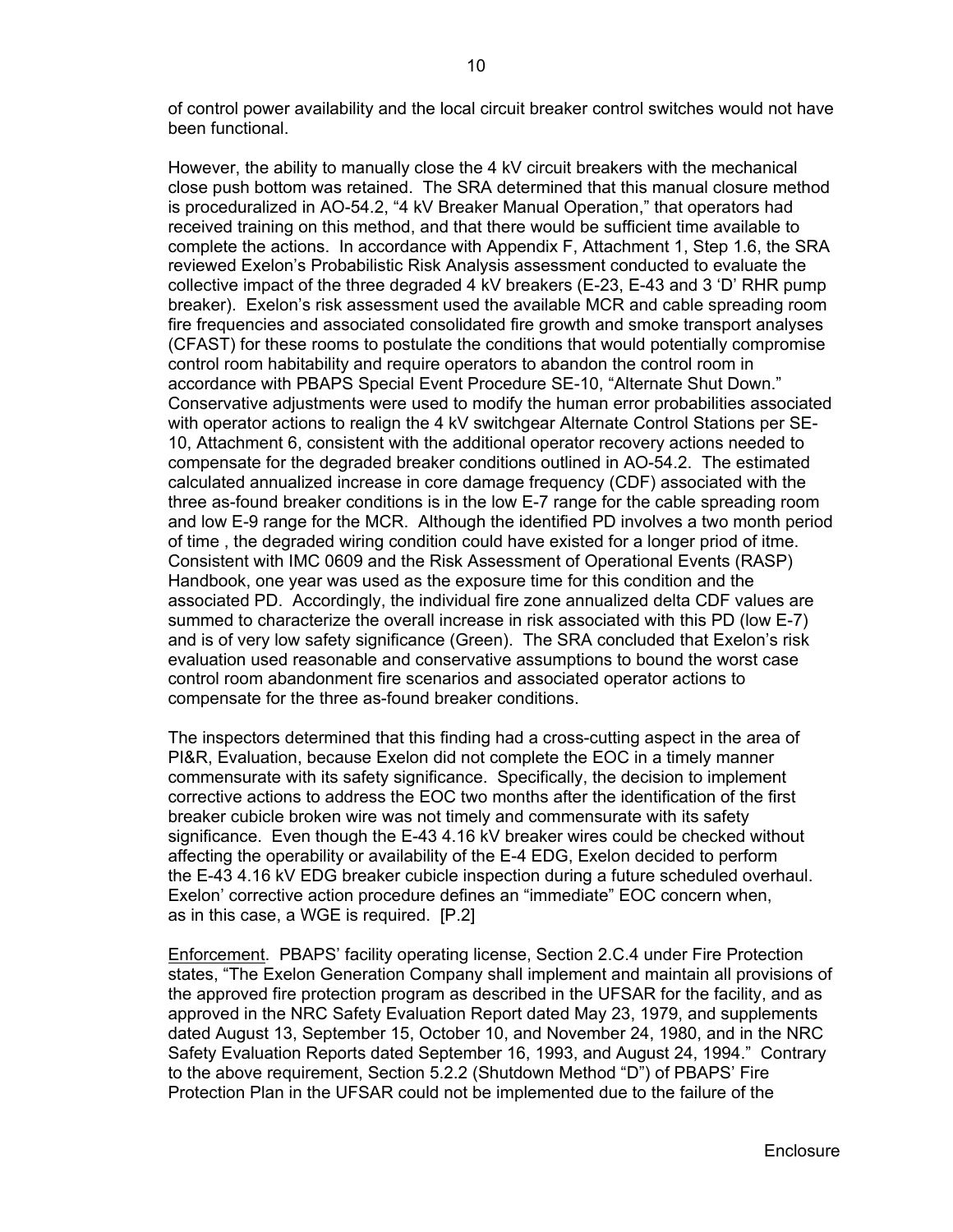alternate 125 Vdc control power to both E-2 and E-4 alternate shutdown panels. This condition potentially existed for an extended period of time (greater than a year), but was not readily identified by established periodic testing and maintenance procedures. Because this finding was of very low safety significance and was entered into Exelon's CAP, this violation is being treated as an NCV, consistent with Section 2.3.2.a of the NRC's Enforcement Policy. **(NCV 05000277, 278/2014004-01, Corrective Actions Not Timely for EOC of Appendix R Broken Wires)**

1R06 Internal Flood Protection (71111.06 - 2 samples)

### .1 Internal Flooding (1 Sample)

a. Inspection Scope

The inspectors reviewed the UFSAR, the site flooding analysis, and plant procedures to susceptibilities involving internal flooding. The inspectors also reviewed the CAP to determine if Exelon identified and corrected flooding problems and whether operator actions for coping with flooding were adequate. The inspectors focused on the Unit 2 RBCCW room on August 25 – August 29, 2014, to verify the adequacy of equipment seals located below the flood line, floor and water penetration seals, watertight door seals, common drain lines and sumps, sump pumps, level alarms, control circuits, and temporary or removable flood barriers.

b. Findings

No findings were identified.

### .2 Annual Review of Cables Located in Underground Bunkers/Manholes (1 sample)

a. Inspection Scope

The inspectors conducted an inspection of underground bunkers/manholes subject to flooding that contain cables whose failure could disable risk-significant areas, including three manholes (manholes 4, 106, and 107), between the dates of September 3 – September 9, 2014, to verify that the cables were not submerged in water, that cables and/or splices appeared intact, and to observe the condition of cable support structures. When applicable, the inspectors verified proper sump pump operations and verified level alarm circuits were set in accordance with station procedures and calculations to ensure that the cables will be submerged. The inspectors also ensured that drainage was provided and functioning properly in areas where dewatering devices were not installed.

b. Findings

No findings were identified.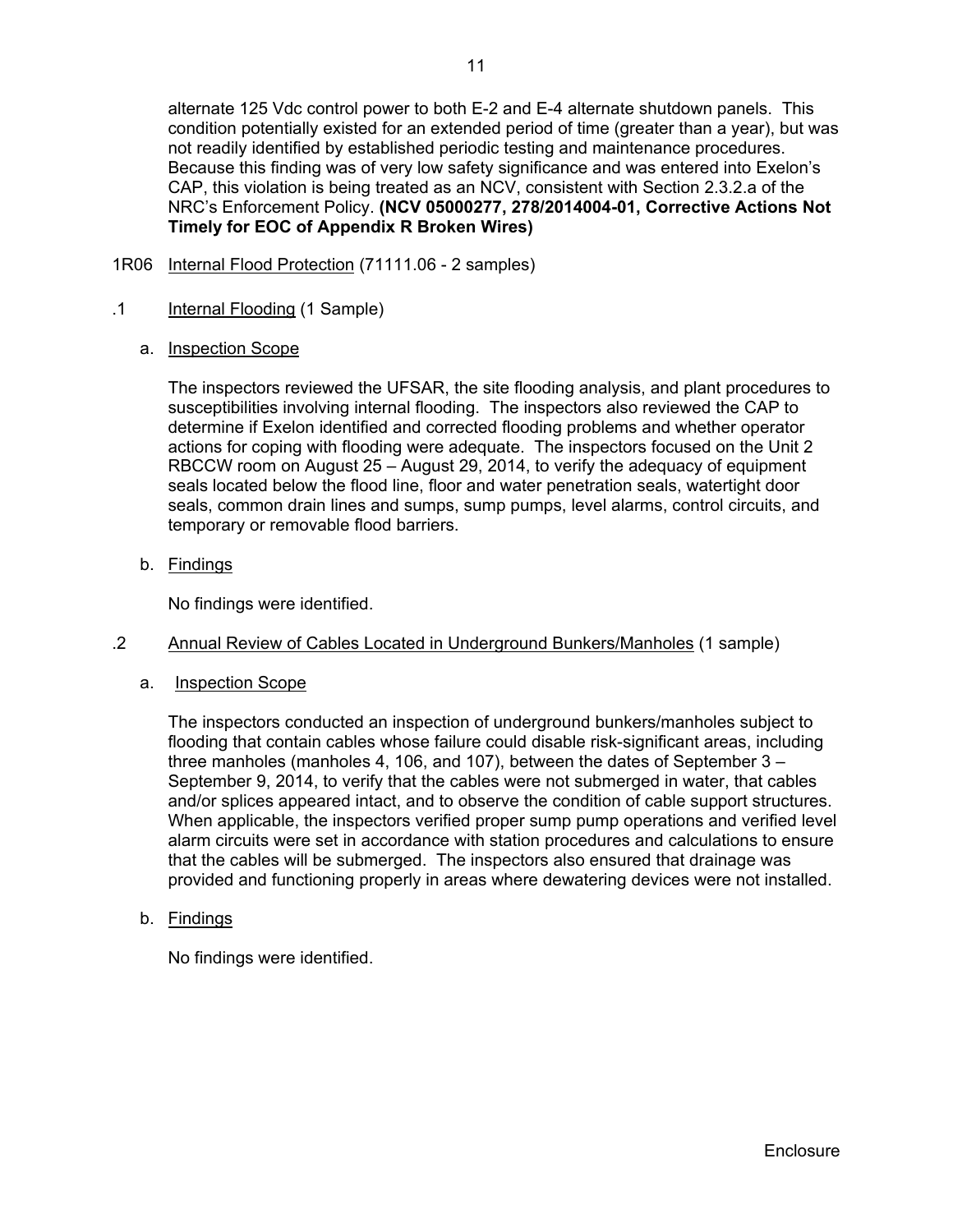## 1R11 Licensed Operator Requalification Program (71111.11 – 2 samples)

#### .1 Quarterly Review of Licensed Operator Requalification Testing and Training (1 sample)

#### a. **Inspection Scope**

The inspectors observed a licensed operator training simulator scenario related to Unit 2 and Unit 3's simulator modification for EPU on July 29, 2014. Specifically, the inspectors observed a turbine trip and reactor scram without turbine bypass valves scenario and a LOOP scenario on the newly updated EPU simulator to compare and contrast differences between operator performance on the old and new models. The inspectors evaluated operator performance during the simulated event and verified completion of risk significant operator actions, including the use of abnormal and emergency operating procedures. The inspectors assessed the clarity and effectiveness of communications, implementation of actions in response to alarms and degrading plant conditions, and the oversight and direction provided by the control room supervisor. The inspectors verified the accuracy and timeliness of emergency classifications made by the shift manager and the TS action statements entered by the shift technical advisor. Additionally, the inspectors assessed the ability of the crew and training staff to identify and document crew performance problems.

b. Findings

No findings were identified.

#### .2 Quarterly Review of Licensed Operator Performance in the MCR (1 sample)

a. Inspection Scope

The inspectors observed licensed operator performance in the MCR for a Unit 3 downpower to 59 percent reactor power to perform a control rod pattern adjustment and linkage inspections on the 'C' reactor feed pump on September 20 – September 21, 2014. The inspectors observed reactivity manipulations to verify that they were performed in a safe and controlled manner and included the appropriate level of peer verification and supervisory oversight.

b. Findings

No findings were identified.

#### 1R12 Maintenance Effectiveness (71111.12 – 2 samples)

a. Inspection Scope

The inspectors reviewed the samples listed below to assess the effectiveness of maintenance activities on structures, systems, and components (SSCs) performance and reliability. The inspectors reviewed system health reports, CAP documents, maintenance WOs, and maintenance rule (MR) basis documents to ensure that Exelon was identifying and properly evaluating performance problems within the scope of the MR. For each sample selected, the inspectors verified that the SSC was properly scoped into the MR in accordance with 10 CFR 50.65 and that the (a)(2) performance criteria established by the Exelon staff were reasonable. As applicable, for SSCs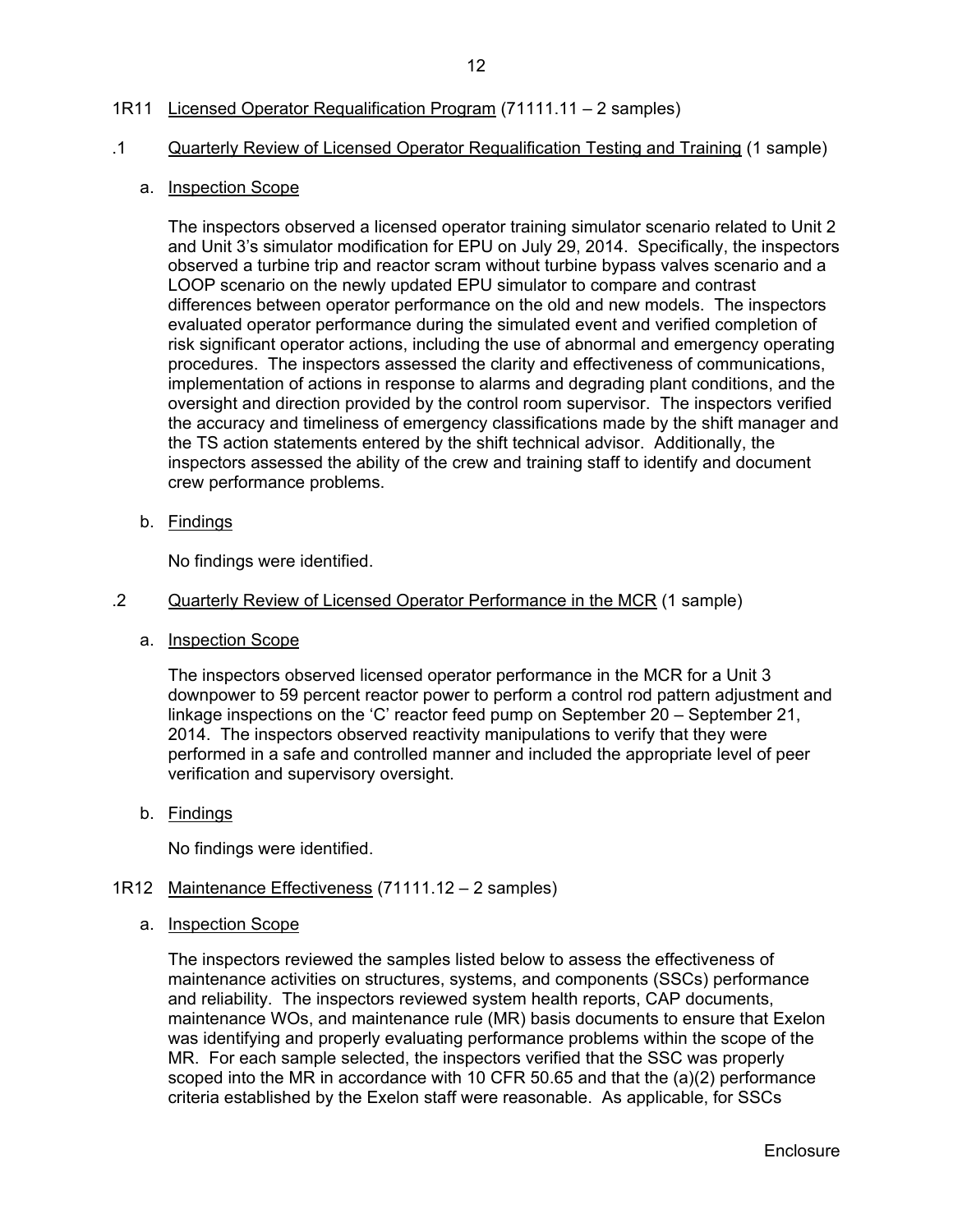classified as (a)(1), the inspectors assessed the adequacy of goals and corrective actions to return these SSCs to (a)(2) status. Additionally, the inspectors ensured that Exelon staff was identifying and addressing common cause failures that occurred within and across MR system boundaries.

- Unit 2 and Unit 3 switchyard system review and functional failure review on August 19 – August 29, 2014
- Unit 3 safety relief valve 71-E functional failure review on September 12 September 19, 2014
- b. Findings

No findings were identified.

#### 1R13 Maintenance Risk Assessments and Emergent Work Control (71111.13 - 4 samples)

a. Inspection Scope

The inspectors reviewed station evaluation and management of plant risk for the maintenance and emergent work activities listed below to verify that Exelon performed the appropriate risk assessments prior to removing equipment for work. The inspectors selected these activities based on potential risk significance relative to the Reactor Safety cornerstones. As applicable for each activity, the inspectors verified that Exelon personnel performed risk assessments as required by 10 CFR 50.65(a)(4) and that the assessments were accurate and complete. When Exelon performed emergent work, the inspectors verified that operations personnel promptly assessed and managed plant risk. The inspectors reviewed the scope of maintenance work and discussed the results of the assessment with the station's probabilistic risk analysis to verify plant conditions were consistent with the risk assessment. The inspectors also reviewed the TS requirements and inspected portions of redundant safety systems, when applicable, to verify risk analysis assumptions were valid and applicable requirements were met.

- Unit 3, yellow risk, circuit breaker CB-65 opened on July 30, 2014
- Unit 3, green risk, reactor core isolation cooling (RCIC) alternate shutdown panel test on August 18, 2014
- Unit 2 and Unit 3, yellow risk, cable replacement for the 343 startup transformer on September 8, 2014
- Unit 2 and Unit 3, yellow risk, E-4 EDG fuel oil leak and 343 startup transformer restoration on September 14, 2014
- b. Findings

No findings were identified.

#### 1R15 Operability Determinations and Functionality Assessments (71111.15 – 5 samples)

a. Inspection Scope

The inspectors reviewed five operability determinations for the following degraded or non-conforming conditions: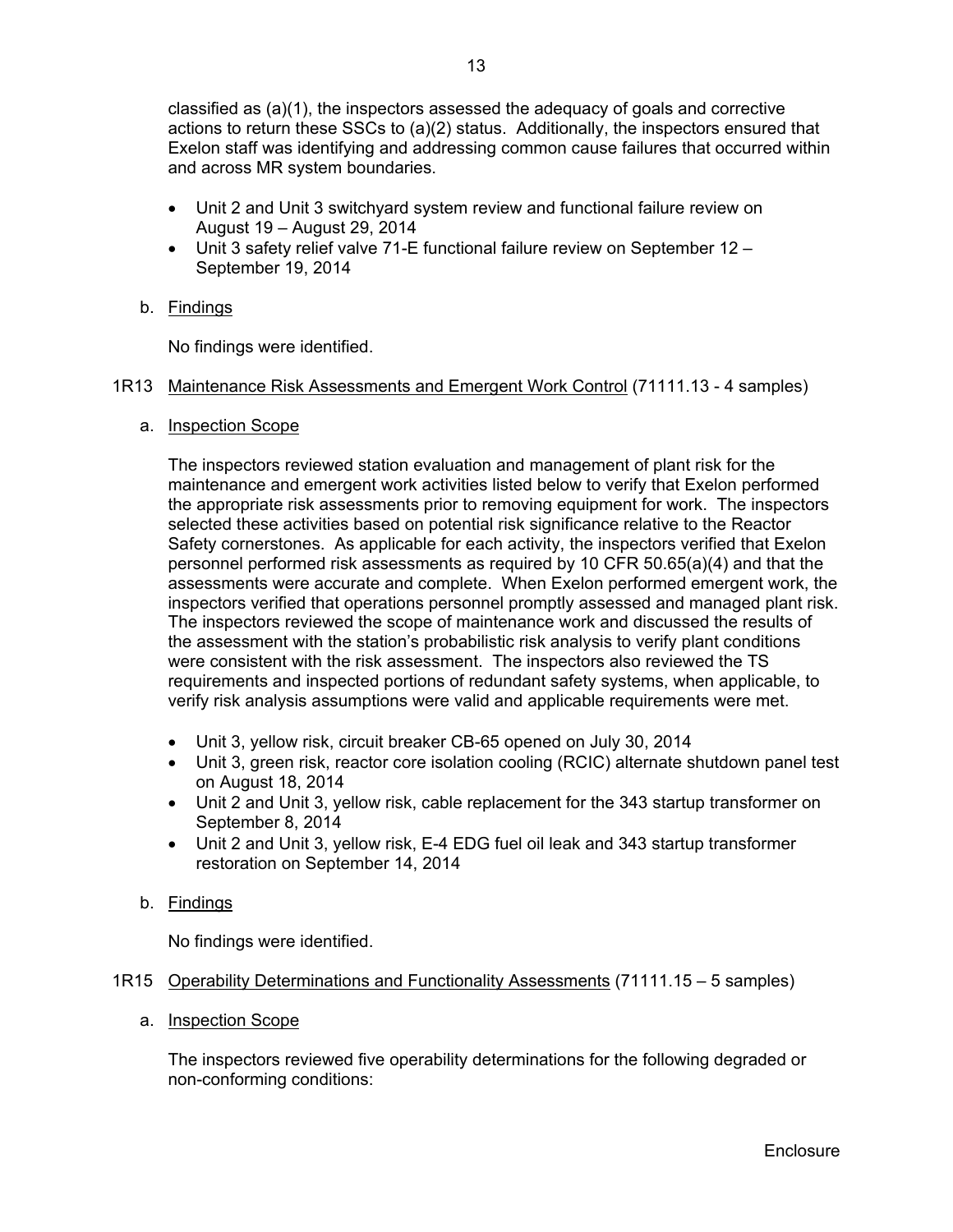- Unit 3 switchyard 63 'A' disconnect misaligned on July 21, 2014
- Unit 3 startup switchgear due to degraded electrical power cable on July 30, 2014
- Unit 2 rising torus level and potential voiding with the discharge valve stuck open during the 'A' RHR pump, valve, and flow test on July 31, 2014
- Unit 2 and Unit 3 cable separation plate missing on emergency cooling tower (ECT) valve junction box on August 5, 2014
- Unit 2 'B' RHR low pressure coolant injection (LPCI) pipe noise on September 4, 2014

The inspectors selected these issues based on the risk significance of the associated components and systems. The inspectors evaluated the technical adequacy of the operability determinations to assess whether TS operability was justified properly and the subject component or system remained available such that no unrecognized increase in risk occurred. The inspectors compared the operability and design criteria in the appropriate sections of the TSs and UFSAR to Exelon's evaluations to determine whether the components or systems were operable. Where compensatory measures were required to maintain operability, the inspectors determined whether the measures in place would function as intended and were controlled properly by Exelon. The inspectors determined, where appropriate, compliance with bounding limitations associated with the evaluations.

b. Findings

No findings were identified.

- 1R18 Plant Modifications (71111.18 1 sample)
	- a. Inspection Scope

The inspectors reviewed the permanent modification listed below to determine whether the modification affected the safety function of systems that are important to safety. The inspectors reviewed 10 CFR 50.59 documentation and post-modification testing results, and conducted field walkdowns of the modification to verify that the temporary modification did not degrade the design bases, licensing bases, and performance capability of the affected system.

- Unit 3 high pressure service water (HPSW) EPU cable routing on August 6, 2014
- b. Findings

No findings were identified.

- 1R19 Post-Maintenance Testing (71111.19 7 samples)
	- a. Inspection Scope

The inspectors reviewed the post-maintenance tests for the maintenance activities listed below to verify that procedures and test activities ensured system operability and functional capability. The inspectors reviewed the test procedure to verify that the procedure adequately tested the safety functions that may have been affected by the maintenance activity, that the acceptance criteria in the procedure was consistent with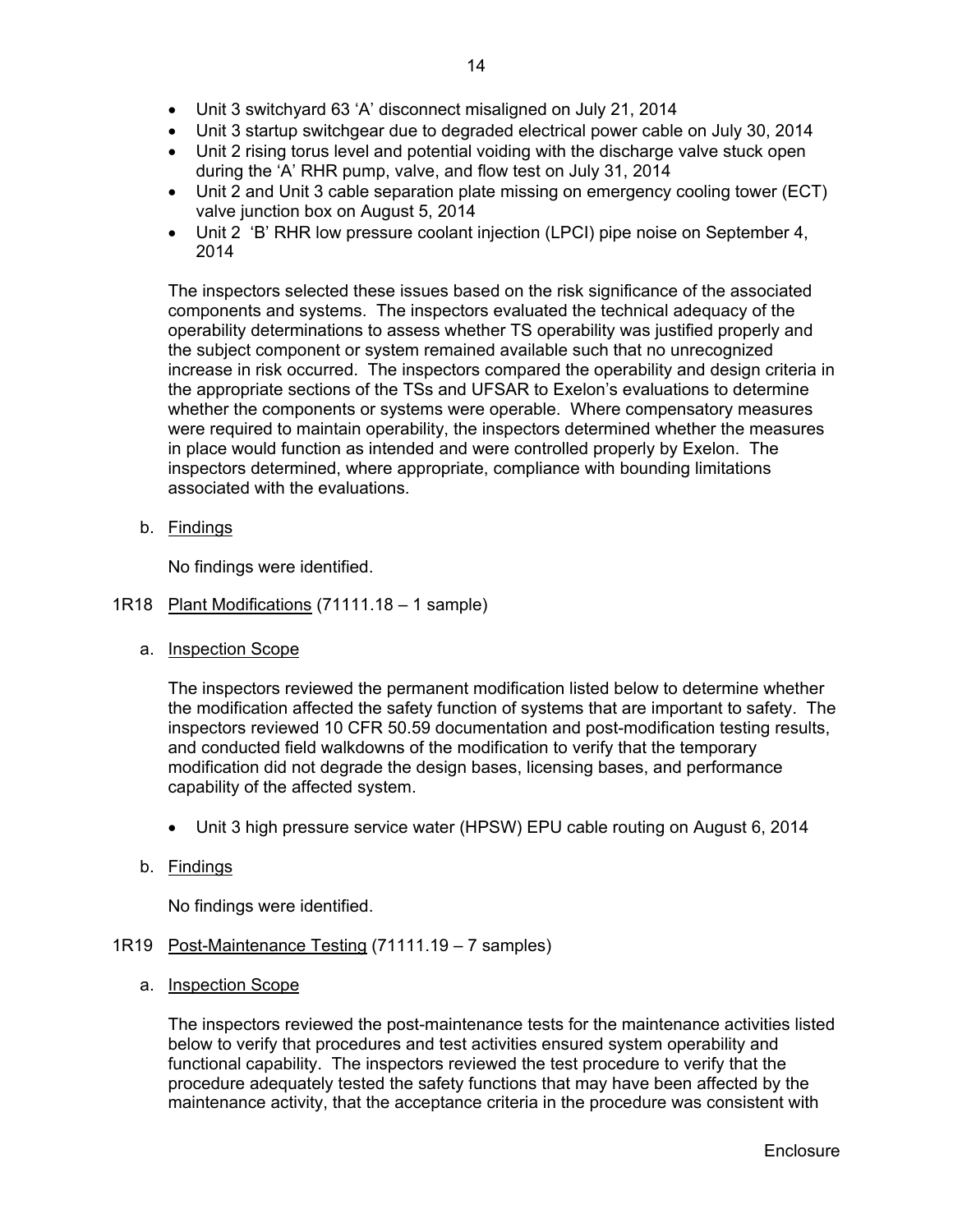the information in the applicable licensing basis and/or design basis documents, and that the procedure had been properly reviewed and approved. The inspectors also witnessed the test or reviewed test data to verify that the test results adequately demonstrated restoration of the affected safety functions.

- Unit 3 'D' RHR pump run from the alternate shutdown panel after replacement of wires on July 9, 2014
- Unit 2 and Unit 3 ECT emergency fill pumps after loss of battery charger power on July 17, 2014
- Unit 2 'A' SBLC test after breaker maintenance on July 23, 2014
- Unit 2 and Unit 3 electric fire pump run after repair of a leaking fitting on August 5, 2014
- Unit 2 HPSW ventilation fan run after thermal overload tripped on August 20, 2014
- Unit 2 and Unit 3 343 transformer testing and 3 EDG runs after cable replacement on September 12, 2014
- ST-O-052-154-3, Unit 3 core spray relay failure that provided all four EDG start signals on September 23, 2014
- b. Findings

No findings were identified.

- 1R22 Surveillance Testing (71111.22 6 samples)
	- a. Inspection Scope (3 routine surveillances; 2 IST samples; 1 RCS sample)

The inspectors observed performance of surveillance tests and/or reviewed test data of selected risk-significant SSCs to assess whether test results satisfied TSs, the UFSAR, and Exelon procedure requirements. The inspectors verified that test acceptance criteria were clear, tests demonstrated operational readiness and were consistent with design documentation, test instrumentation had current calibrations and the range and accuracy for the application, tests were performed as written, and applicable test prerequisites were satisfied. Upon test completion, the inspectors considered whether the test results supported that equipment was capable of performing the required safety functions. The inspectors reviewed the following surveillance tests:

- Unit 2 'A' RHR pump, valve, and flow inservice testing (IST) on July 11, 2014
- Unit 3 HPSW pump, valve, and flow IST on July 15, 2014
- Unit 3 RCIC pump, valve and flow routine test on July 16, 2014
- Unit 2 RCIC pump, valve, and flow routine test on July 23, 2014
- Unit 3 RCIC routine testing from the alternate shutdown panel on August 18, 2014
- Unit 2 and Unit 3 'A' standby gas treatment (SBGT) routine testing on September 2, 2014
- b. Findings

Introduction: A self-revealing finding was identified involving an NCV of very low safety significance (Green) of TS 5.4.1 "Procedures," because Exelon did not correctly implement procedure MA-MA-796-024-1001, Revision 8, "Scaffold Criteria for the Mid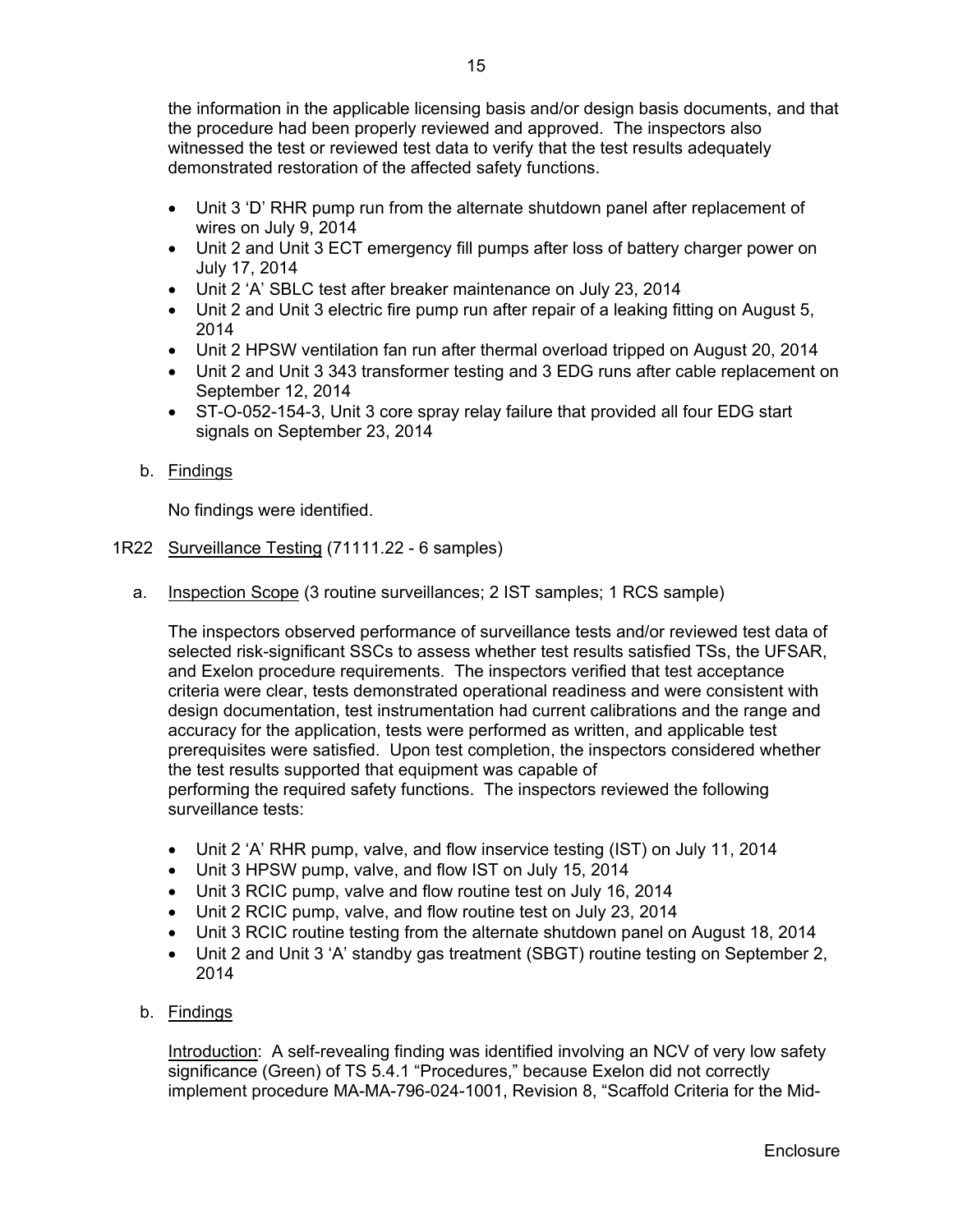Atlantic Stations." In addition, WO C0244158 "Open/Close CHK-2-10-48A for OPS Torus Support," instructions were not implemented to remove a gag (i.e., eyebolt) on the Unit 2 'A' pump discharge check valve, CHK-2-10-48A, following restoration of the 2 'A' RHR system after a September 16, 2012, maintenance and fill activity. By not implementing these procedures and instructions, an eyebolt prevented the full closure of CHK-2-10-48A after the 2 'A' RHR pump was secured.

Description: On July 11, 2014, Exelon performed the 2 'A' RHR loop pump, valve, and flow IST using procedure ST-O-010-302-2, Revision 2. After the 2 'A' RHR pump was secured from testing, control room operators observed a torus water level increase. A local inspection by operations revealed an eyebolt installed on the end of the discharge check valve (CHK-2-10-48A) swing arm in contact with a scaffold mid-rail preventing full closure of the valve. Operators closed the check valve by pushing the swing arm past the scaffold pole. Operators then removed the eyebolt and verified that full range of motion for CHK-2-10-48A was restored. In addition, the scaffold was modified to remove the mid-rail that caused the interference. Operators finished the 2 'A' RHR loop pump, valve, and flow IST without any further issues.

Procedure MA-MA-796-024-1001, Revision 8, "Scaffold Criteria for the Mid-Atlantic Stations," Section 1.9 states, in part that, scaffolds shall not impede or interfere with the equipment travel path of station equipment during manual or automatic operation. Exelon generated IR 1680741, and performed an apparent cause evaluation (ACE) of the event that included a past operability evaluation for the 2 'A' RHR system. Exelon determined that scaffold M4-1369 was installed on February 26, 2014, in the 2 'A' RHR room near CHK-2-10-48A to support core bore work for the RHR Crossover Pipe Project. Between February 26 and July 11, the station operated the 'A' RHR train twice on April 17 and April 30 without scaffold M4-1369 interfering with CHK-2-10-48A. No change in torus level was detected during either of these circumstances.

Exelon' s ACE documented the chronology of the event and investigation of multiple inplace barriers which did not preclude Exelon from violating section 1.9 of scaffold procedure MA-MA-796-024-1001. The ACE explored these barriers, which included operator rounds, focused inspections by Operations and Engineering, the scaffold installation and modification process, corporate and site procedural requirements, and Exelon' CAP. Exelon's ACE, however, did not determine the exact cause of the scaffold interference. The ACE notes that no precursor events occurred between the time the scaffold was erected and the event. The scaffold installers had an opportunity to request Operations to perform inspections per the installation process. Although the inspection was optional, Exelon missed an opportunity for Operations to perform a focused inspection of the area and the scaffold. The ACE notes that twenty-two interviews were conducted to gain information about the work performed in the vicinity of the check valve. However, the ACE was inconclusive about if, how, or when the scaffold moved or was modified to obstruct the check valve on July 11, but not obstruct the check valve during the previous 2 'A' RHR pump runs in April.

IR 1680741 also detailed a past operability evaluation performed by engineering. The past operability review evaluated various transient and accident scenarios involving the 2 'A' RHR system and concluded that the scenario with the most impact is the transfer from LPCI mode to containment cooling following a LOCA/LOOP. In this scenario, the 2 'A' RHR pump is secured prior to opening the 2 'A' RHR loop torus header valves. Then, the pump is restarted and the containment cooling valves are opened. During the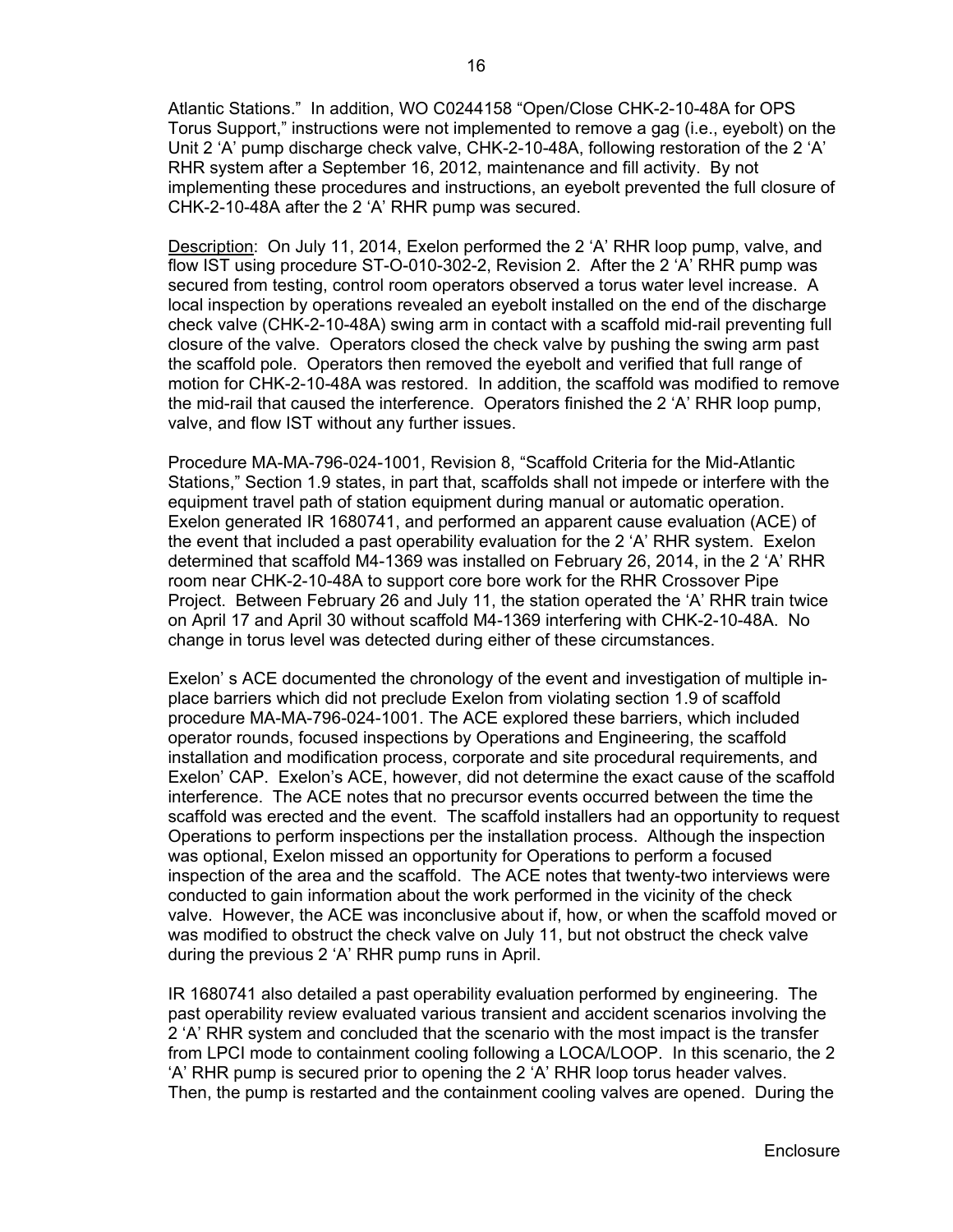time the pump is secured with CHK-2-10-48A partially open, voiding could occur in the RHR piping. Upon pump restart, a water hammer event could occur. The water hammer would put additional stresses on the piping. Exelon performed a stress analysis using a pipe-stress computer program calculation ME-101 to determine if the worst case water hammer forces would exceed allowable forces in the pipe. Exelon assumed previously analyzed seismic and hydrodynamic forces were absent during the water hammer at pump restart which the inspectors deemed reasonable.The evaluation concluded that in the worst case scenario the water hammer effect could lead to pipe support damage, but RHR piping would remain intact and permit RHR to meet its TS requirement of providing containment cooling.

The inspectors walked down scaffold M4-1369 and valve CHK-2-10-48A, reviewed control room logs, reviewed the completed surveillance procedure ST-O-010-302-2, and interviewed operators involved with the event. Although difficult for an operator performing rounds to visualize the scaffold obstructing the swing arm's path of travel, the inspectors determined that opportunities were missed to identify the event beforehand. Specifically, Exelon's procedure OP-AA-102-102, "General Area Checks and Operator Field Rounds," Revision 12, provide written guidance for equipment operators to perform equipment checks that monitor equipment condition. The procedure then lists applicable equipment checks including, "suction, discharge, and recirculation flowpaths available." In addition, the inspectors determined that surveillance procedure ST-O-010-302-2 offers only limited pre-start checks for the RHR system and do not include any partial walkdown of RHR.

The inspectors reviewed the ACE and discussed the acceptability of the eyebolt installation with maintenance. Exelon created a separate IR (1690648) after the event to evaluate the acceptability of the eyebolt. The IR concluded that the eyebolt installation was acceptable. The IR did not, however, evaluate whether the eyebolt removal was appropriate or whether the impact on safety-related equipment was tracked by an appropriate process. The inspectors discussed the lack of depth in the evaluation concerning the IR 1690648 eyebolt evaluation. Exelon then generated AR 02387793 to perform a WGE on the 2012 installation/removal of the eyebolt. The WGE concluded that WO C0244158 "Open/Close CHK-2-10-48A for OPS Torus Support," instructions were not implemented as written to remove a gag (i.e., eyebolt) on discharge check valve CHK-2-10-48A following restoration of the 'A' RHR system after a September 16, 2012, maintenance and fill activity. Corrective actions for this event included removing the scaffold mid-rail and eyebolt attached to CHK-2-10-48A, performing an EOC walkdown on all scaffolds, requiring operations to inspect all newly constructed scaffolds in safety-related areas, and generating a temporary scaffold inspection checklist to verify no interference from potential equipment movement during operation.

Analysis: The inspectors determined that the station's failure to implement the scaffold criteria procedure and WO instructions was a performance deficiency that was reasonably within the ability to foresee and correct, and could have been prevented. The finding is more than minor because it affected the Mitigating Systems cornerstone attribute of equipment performance in the area of reliability and availability of the 2 'A' RHR train. Specifically, due to the stuck open check valve during a LOCA/LOOP scenario, voiding could occur and create a potential water hammer resulting in pipe support damage when operators would transfer the 2 'A' RHR system to its containment cooling mode. This finding was determined to be of very low safety significance (Green) using IMC 0609, Appendix A, Exhibit 2, because the finding did not represent a loss of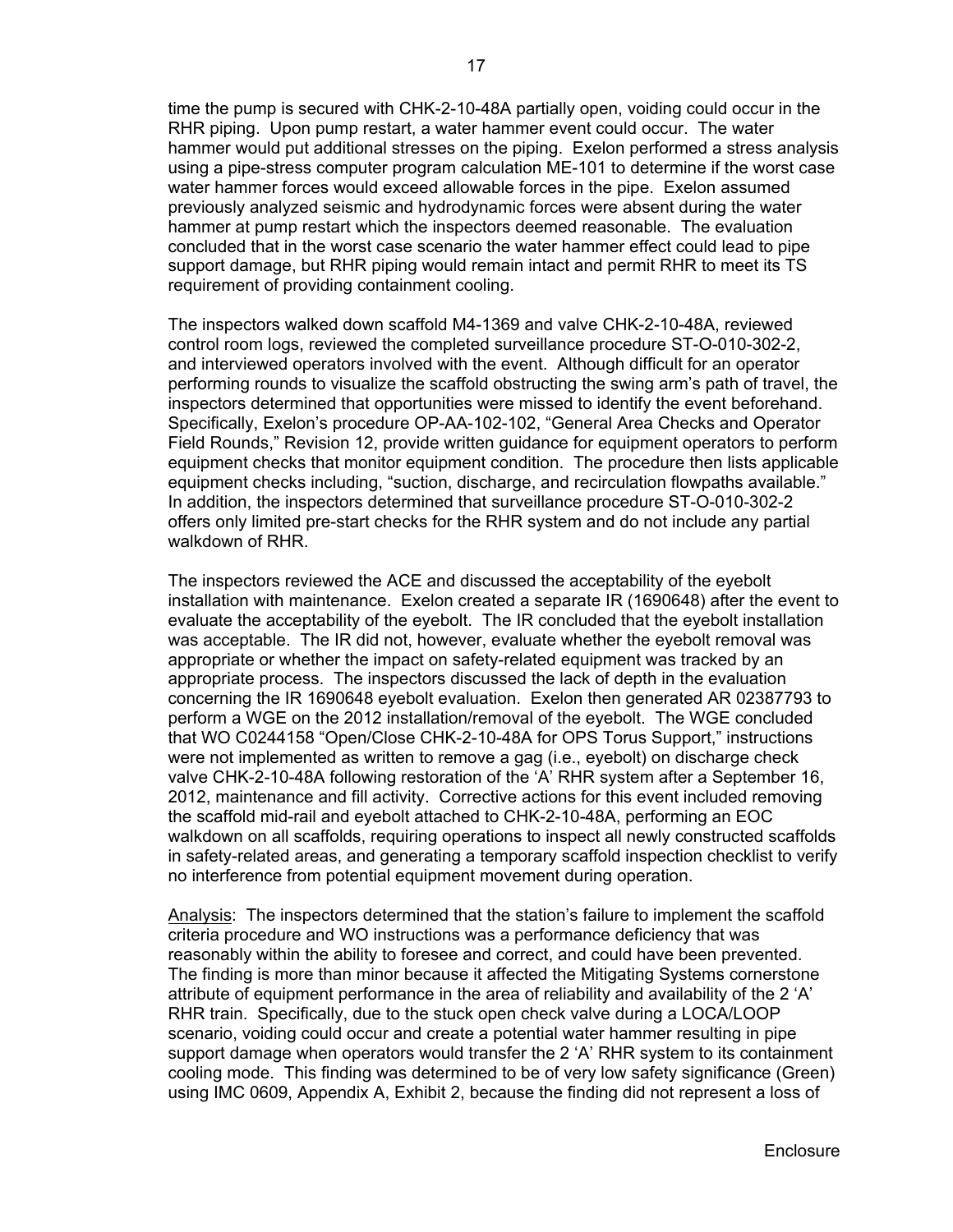system function, did not represent a loss of a single train for greater than its allowed TS outage time, and did not involve the loss or degradation of equipment or function specifically designed to mitigate a seismic, flooding, or severe weather initiating event. Additionally, the inspectors determined that the function of 2 'A' RHR remained available because RHR piping would remain intact and containment cooling would not have been lost during the postulated water hammer scenario.

The finding has a cross-cutting aspect in Human Performance, Work Management, because in the case of the erected scaffold, Exelon did not plan, control, and execute work activities such that nuclear safety was the overriding priority. Specifically, the work process was not coordinated effectively with different groups (i.e., operations, engineering, scaffold builders, and maintenance) and job activities to identify and preclude the scaffold from obstructing an eyebolt attached to the swing arm of the 2 'A' RHR pump discharge check valve. [H.5]

Enforcement: TS 5.4 "Procedures," Section 5.4.1, states that, written procedures shall be implemented and maintained covering the following activities: the applicable procedures recommended in Regulatory Guide (RG) 1.33, Appendix A, November 1972. RG 1.33, Appendix A, lists typical safety-related activities which should be covered by written procedures. Section I.1 of RG 1.33 includes procedures for performing maintenance which can affect the performance of safety-related equipment and should be properly preplanned and performed in accordance with written procedures, documented instructions, or drawings appropriate to the circumstances. Contrary to the above, Exelon did not implement both section 1.9 of procedure MA-MA-796-024-1001 and instructions specified in WO C0244158 which led to the stuck open check valve CHK-2-10-48A. This condition existed from September 16, 2012 until the condition was corrected. Because this finding was of very low safety significance (Green) and was entered into Exelon's CAP (IR 1680741, IR 1690648, and AR 02387793), this violation is being treated as a NCV, consistent with Section 2.3.2.a of the NRC Enforcement Policy. **(NCV 05000277/2014004-02, Scaffold Obstructs 2 'A' RHR Discharge Check Valve)** 

## **Cornerstone: Emergency Preparedness**

#### 1EP4 Emergency Action Level and Emergency Plan Changes (71114.04 – 1 sample)

a. Inspection Scope

Staff from the Office of Nuclear Security and Incident Response (NSIR) performed an inoffice review of the latest revision, dated May 2, 2014, of the ETE Analysis for PBAPS located under ADAMS accession number ML14141A046 as listed in the Attachment.

The staff performed a review using the guidance provided in NUREG/CR-7002, "Criteria for Development of ETE Studies." The updated ETE was found to be complete in accordance with 10 CFR Part 50, Appendix E.IV.3. The NRC review was only intended to verify consistent application of the ETE guidance contained in NUREG/CR-7002 and, therefore, remains subject to future NRC inspection in its entirety.

#### b. Findings

No findings were identified.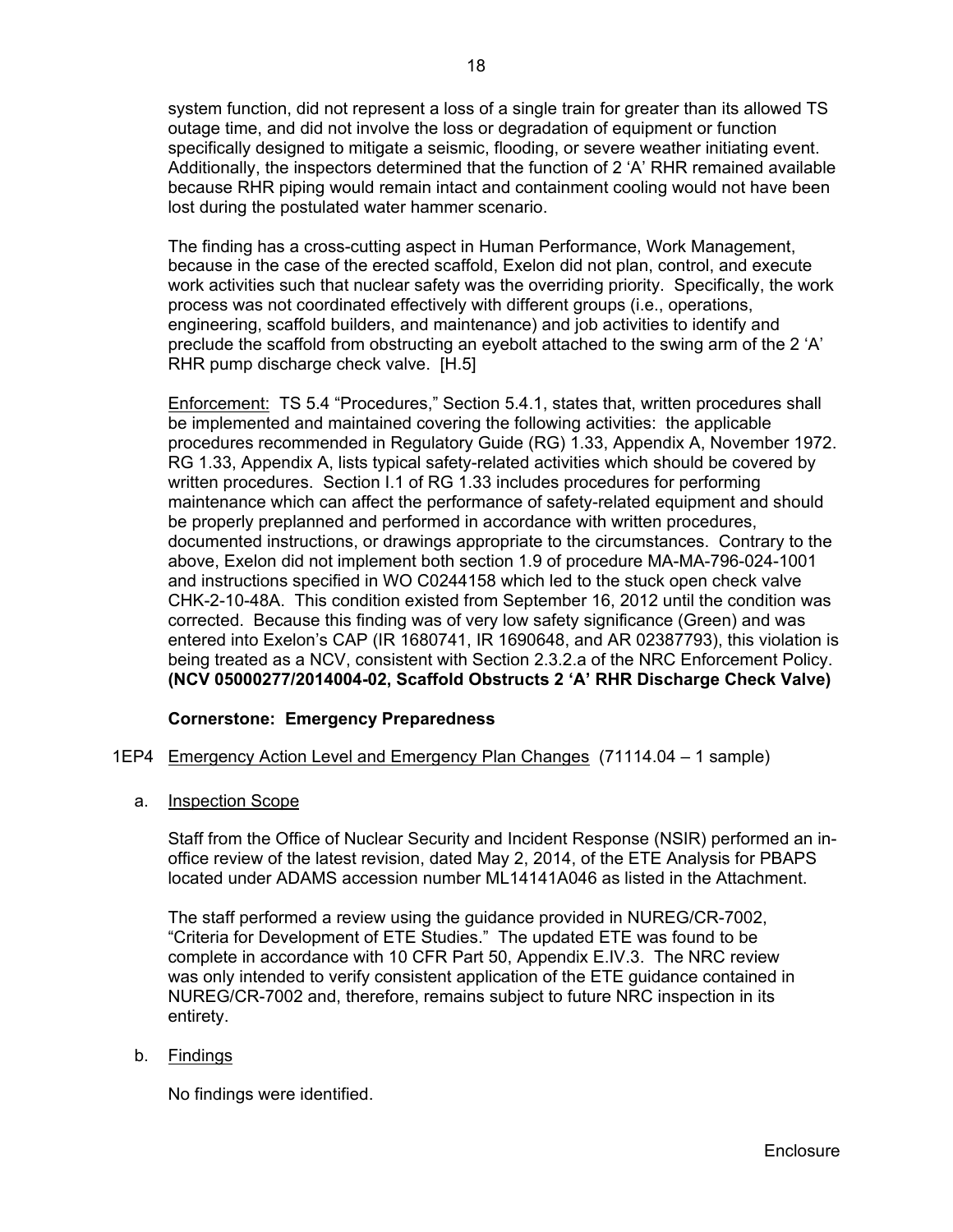#### 1EP5 Maintaining Emergency Preparedness (71114.05 – 1 sample)

#### a. Inspection Scope

NRC EP rulemaking, which became effective on December 23, 2011, added a new regulation which required Exelon to develop an ETE analysis and submit it to the NRC by December 23, 2012. This inspection was a follow-up of issues identified by the NSIR staff during its review of the Exelon submittal of the ETEs for the ten sites that it operated at the time. The NSIR staff related those issues to Exelon, which provided responses through 2013 and into 2014. During this inspection period, regional EP inspectors reviewed applicable Exelon documents, conducted discussions with Exelon personnel, and provided assessment of the Exelon response.

#### b. Findings

Introduction: The inspectors identified a Green NCV of 10 CFR 50.54(q)(2) for failing to maintain the effectiveness of the PBAPS Emergency Plan. Specifically, Exelon failed to provide the station ETE to responsible OROs and failed to update its site-specific protective action strategies as outlined in the requirements listed in 10 CFR 50.47(b)(10), and Section IV, Paragraph 4, of Appendix E to 10 CFR Part 50.

Description: On November 23, 2011, the NRC issued the final new and amended EP regulations (76 Federal Register (FR) 72560) that required all licensees to update the ETE on a periodic basis. This rulemaking became effective on December 23, 2011. The rulemaking also added a new regulation, 10 CFR Part 50, Appendix E, Section IV.4, which required licensees to develop an ETE analysis using the most recent decennial census data and submit it to the NRC within 365 days of December 23, 2011. Concurrently with the issuance of the rulemaking, the NRC published a new report entitled, "Criteria for Development of ETE Studies," NUREG/CR-7002. The Statements of Consideration for the rulemaking (76 FR 72580) identified that the NRC staff would review the submitted ETEs for completeness using that document. The Statements also provided that the guidance of NUREG/ CR-2002 guidance was an acceptable template to meet the requirements and licensees should use the guidance or an appropriate alternative.

By individual letters dated December 12, 2012, Exelon submitted the ETEs for the sites for which it held the operating licenses, including PBAPS. By a letter dated January 23, 2013, Exelon submitted the NUREG/CR-7002 checklists for these ETEs that identified where a particular criterion was addressed in the ETEs, facilitating the NRC review.

As provided in the Statements of Consideration, the NRC staff performed a completeness review using the checklists and found the ETEs (including the ETEs for the PBAPS) to be incomplete due to common and site-specific deficiencies. The NRC staff discussed its concerns regarding the completeness of the ETEs, in a teleconference with Exelon conducted on June 10, 2013. On September 5, 2013, Exelon resubmitted the ETEs and the associated checklists for its sites. The staff performed another completeness review and again found the ETEs to be incomplete. Examples of information missing from the submittal included: peak and average attendance were not stated (NUREG/CR-7002 Criteria Item 2.1.2.a); the ETE used a value based on campsite and hotel capacity, vice an average value (2.1.2.b); basis for speed and capacity reduction factors due to weather was not provided (3.4.b); snow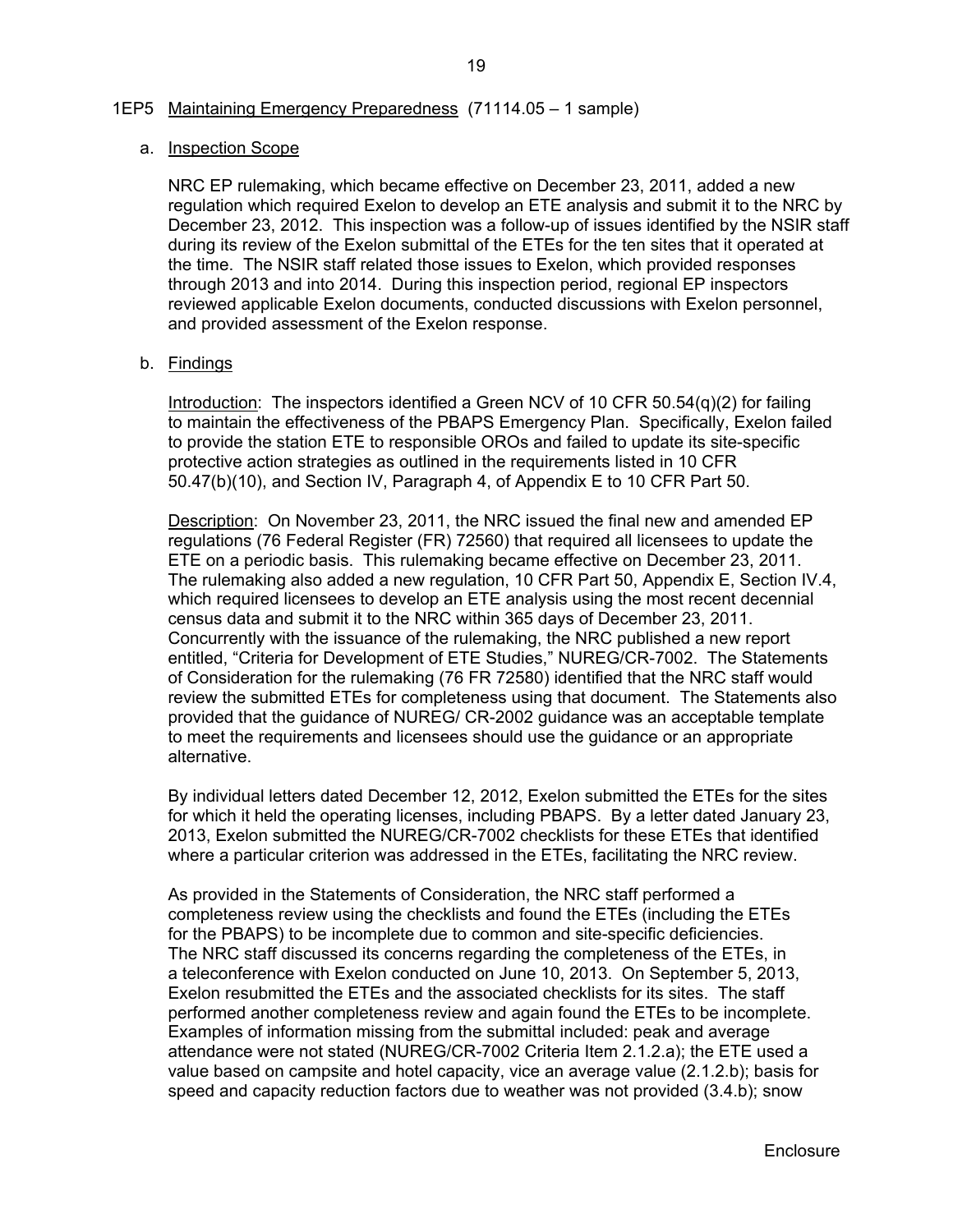removal was not addressed (3.4.c); no bus routes or plans were included in the ETE analysis (4.1.2.a); and no discussion on the means of evacuating ambulatory and nonambulatory residents were included (4.1.2.b). The staff communicated the various ETE issues to Exelon through several telephone conference calls. Upon identification, Exelon entered this issue into its CAP as IR 1525923 and IR 1578649. Exelon submitted a third ETE for PBAPS on May 2, 2014, and the NRC's review of that ETE is documented in Section 1EP4 of this report.

Analysis: The inspectors determined that the failure to submit a complete updated ETE for the PBAPS by December 23, 2012, was a performance deficiency because Exelon failed to meet a regulatory requirement that was reasonably within its ability to foresee and correct, and should have been prevented, for both the December 12, 2012, and September 5, 2013, submittals.

Using IMC 0612, Appendix B, "Issue Screening," the inspectors determined that the performance deficiency was associated with the EP cornerstone attribute of procedure quality and was more than minor because it adversely affected the cornerstone objective of ensuring that the licensee is capable of implementing adequate measures to protect the health and safety of the public in the event of a radiological emergency. The ETE is an input into the development of protective action strategies prior to an accident and to the protective action recommendation decision making process during an accident. The inadequate ETEs had the potential to reduce the effectiveness of public protective actions implemented by the OROs.

The inspectors utilized IMC 0609, Appendix B, "Emergency Preparedness SDP," to determine the significance of the performance deficiency. The performance deficiency was associated with planning standard 10 CFR 50.47(b)(10). EP SDP Table 5.10-1, "Significance Examples 50.47(b)(10)," provides two Green significance examples: "ETEs and updates to the ETEs were not provided to responsible OROs," and "The current public protective action strategies documented in Emergency Preparedness implementing procedures are not consistent with the current ETE." The inspectors concluded that, because the performance deficiency delayed the NRC's approval of the PBAPS ETE, the ETE was not provided to the site OROs nor was it used to inform the site emergency preparedness implementing procedures as required by 10 CFR 50.47(b)(10), and Section IV.4 of Appendix E to 10 CFR Part 50. Therefore, in accordance with EP SDP Table 5.10-1, this was determined to be a finding of very low safety significance (Green).

The cause of the finding had a cross-cutting aspect in the area of Human Performance, Documentation, because Exelon did not create and maintain complete, accurate, and, up-to-date documentation. Specifically, the EP organization did not develop the PBAPS ETE as required by the new regulation introduced by the NRC's EP Rule [H.7].

Enforcement: 10 CFR 50.54(q)(2) states, in part, that a licensee shall follow and maintain an effective emergency plan which meet the standards in 10 CFR 50.47(b) and the requirements in Appendix E to this part. 10 CFR 50.47(b)(10), states, in part, that licensees shall develop an evacuation time estimate and update it on a periodic basis. 10 CFR Part 50 Appendix E, Section IV.4, states that within 365 days of December 23, 2011, nuclear power reactor licensees shall develop an ETE analysis and submit it under 50.4.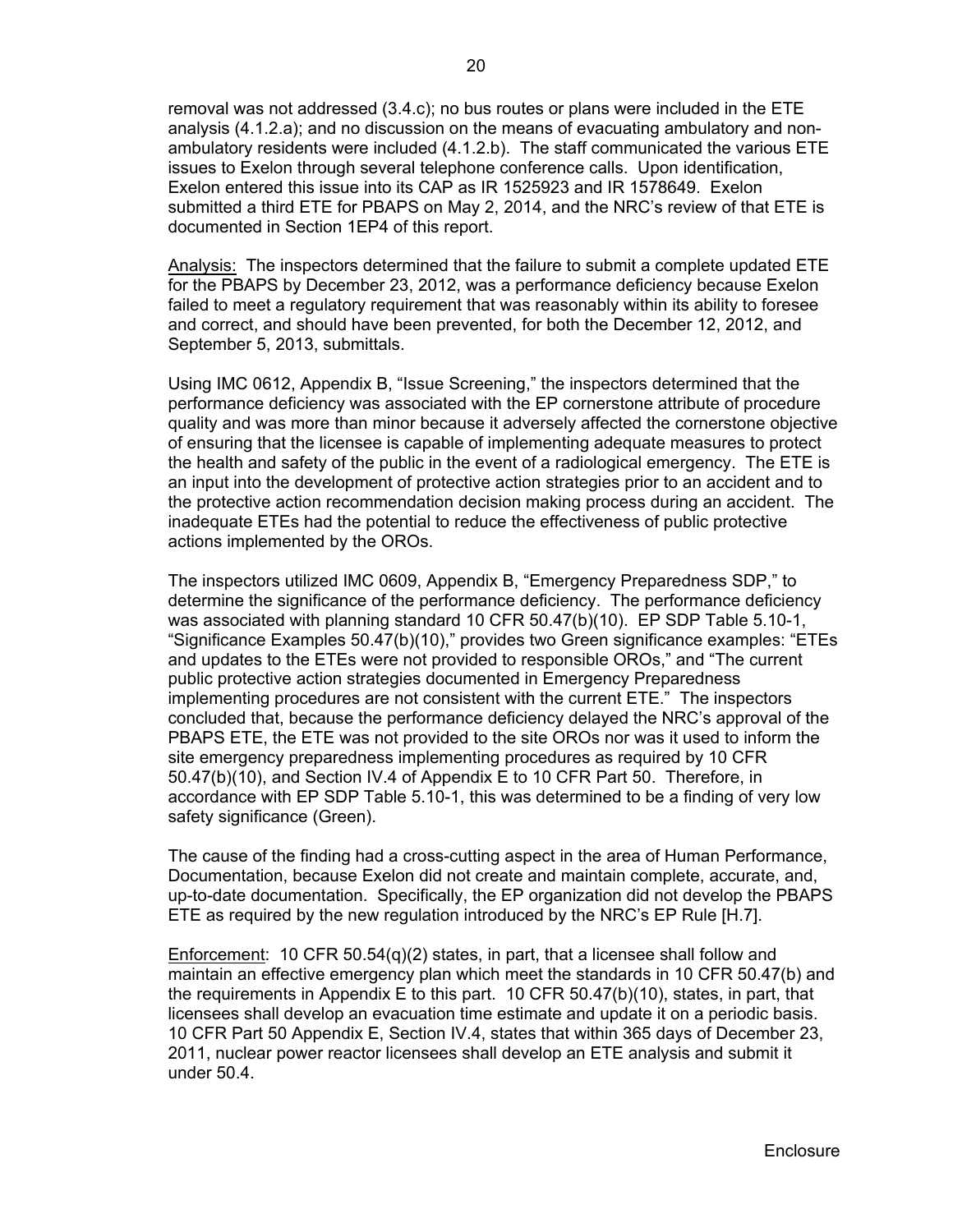Contrary to all of the above, the ETEs submitted by Exelon on December 12, 2012, and on September 5, 2013, for the PBAPS were found to be inadequate. Upon identification, Exelon implemented immediate corrective actions by entering this issue into its CAP as IRs 1525923 and 1578649 and revising the ETE to satisfy NRC requirements. Because this finding is of very low safety significance (Green) and was entered into Exelon's CAP, this issue is being treated as an NCV consistent with Section 2.3.2.a of the Enforcement Policy. **(NCV 05000277/278/2014004-03: Inadequate Evacuation Time Estimate Submittals)** 

## **2. RADIATION SAFETY**

### **Cornerstone: Public Radiation Safety**

#### 2RS5 Radiation Monitoring Instrumentation (71124.05)

a. Inspection Scope

During the period September 8 – 12, 2014, the inspectors reviewed Exelon's performance in assuring the accuracy and operability of radiation monitoring instruments used for effluent monitoring and analyses. The inspectors used the requirements in 10 CFR Part 20; 10 CFR Part 50, Appendix I; TSs; Offsite Dose Calculation Manual (ODCM); applicable industry standards; and procedures required by TSs as criteria for determining compliance.

#### Inspection Planning

The inspectors conducted in-office preparation and review: Exelon submitted the 2012 and 2013 effluent and environmental annual reports; UFSAR; and ODCM.

#### Walkdowns and Observations

The inspectors performed the following:

- Walkdowns of the effluent radiation monitoring systems (Unit 1 and Unit 2 RB vent, liquid radwaste discharge monitor, SBGT vent)
- Assessed whether the effluent/process monitor configurations align with what is described in the ODCM and the UFSAR

#### Process and Effluent Monitors

The inspectors reviewed the following:

- Selected effluent monitoring instruments and evaluated whether channel calibration and functional tests were performed consistent with station TSs/ODCM.
- b. Findings

No findings were identified.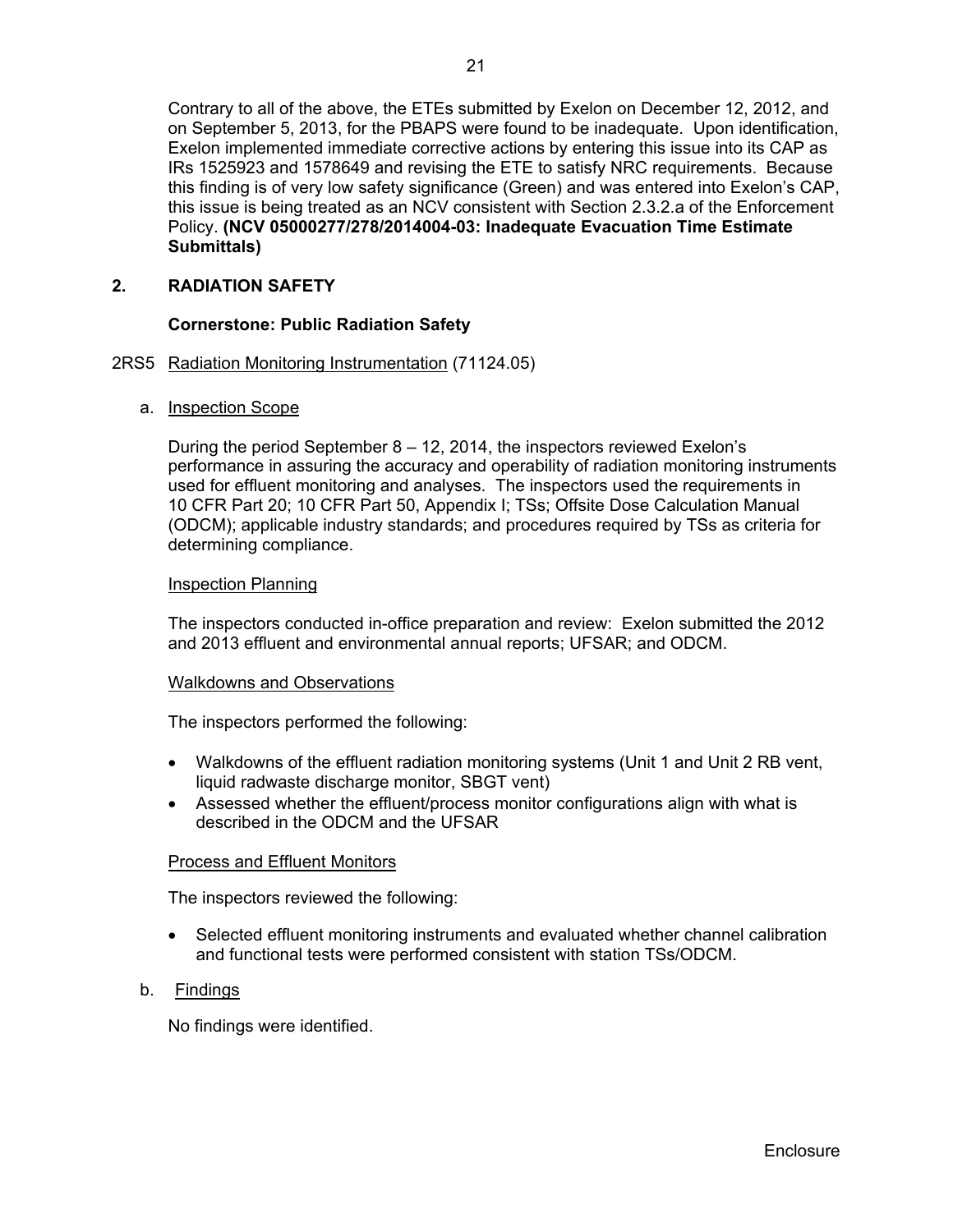### 2RS6 Radioactive Gaseous and Liquid Effluent Treatment (71124.06)

#### a. Inspection Scope

During the period September 8 – 12, 2014, the inspectors reviewed Exelon's performance in treatment, monitoring, and control of effluent releases including adequacy of public dose calculations and projections. The inspectors used the requirements in 10 CFR Part 20; 10 CFR Part 50, Appendix I; TSs; ODCM; applicable industry standards; and procedures required by TSs as criteria for determining compliance.

#### Inspection Planning

The inspectors conducted in-office preparation and review of Exelon submitted effluent and environmental program documents and reviewed UFSAR, including ODCM.

The inspectors reviewed the following:

- Annual radiological effluent and environmental reports for 2012 and 2013 including unexpected trends or abnormal releases.
- Reported effluent monitor operability issues.
- Changes to ODCM including technical justifications
- Identification of any contaminated non-radioactive system and associated 10 CFR 50.59 evaluations.
- Reported groundwater monitoring results and changes to the written program for identifying and controlling contaminated spills/leaks to groundwater
- Changes to the program since last inspection to identify changes.
- Licensee Event Reports (LERs) and special reports related to the effluent program
- Effluent program implementing procedures, including those associated with effluent sampling, effluent monitor set-point determinations, and dose calculations
- Evaluation reports of the effluent monitoring program since the last inspection.

#### Walkdowns and Observations

The inspectors performed and reviewed the following:

- Walkdowns of selected components of the gaseous and liquid effluent monitoring systems
- Potential unmonitored release points, building alterations which could impact airborne, or liquid, and effluent controls, and ventilation system leakage
- Material condition surveillance records
- Changes to effluent release paths
- 10 CFR 50.59 reviews for changes to effluent release points.

#### Sampling and Analyses

The inspectors reviewed the following:

 Effluent discharges made with inoperable effluent radiation monitors and the use of compensatory effluent sampling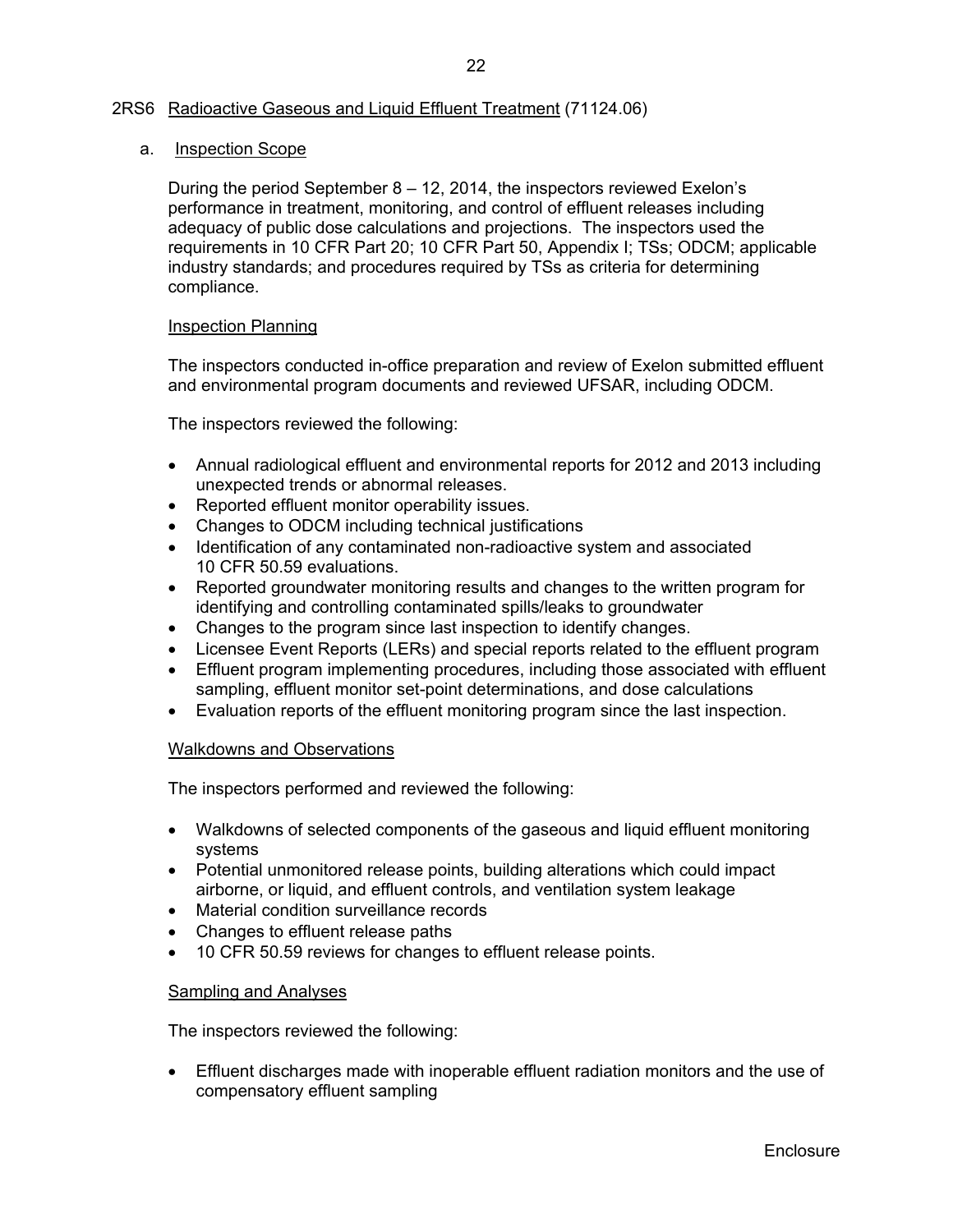• Results of the inter-laboratory and intra-laboratory comparison program, including hard-to-detect isotopes, to verify the quality of the radioactive effluent sample analyses.

### Instrumentation and Equipment

The inspectors reviewed the following:

- The methodology for determining building vent and main stack flow rates and any differences between actual versus TS required
- Surveillance tests for TS ventilation effluent discharge systems

#### Dose Calculations

The inspectors reviewed the following:

- Significant changes in reported dose values compared to the previous radioactive effluent release reports
- Liquid and gaseous waste discharge permits
- Changes in the methodology for offsite dose calculations since the last inspection
- Meteorological dispersion and deposition factors
- Latest Land Use Census to verify that changes in the local land use had been factored into public dose projections and environmental sampling/analysis program, as applicable
- Dose calculations (monthly, quarterly, annual)
- Records of any abnormal gaseous or liquid releases
- Discharges made with inoperable effluent radiation monitors, or unmonitored leakage were reviewed to ensure that an evaluation was made of the discharge to account for the effluent release and were included in the calculated doses to the public.

#### Groundwater Protection Initiative (GPI) Implementation

The inspectors reviewed the following:

- Monitoring and reporting results of the GPI
- Changes made to the GPI program
- Anomalous results or missed samples
- Leakage or spill events and entries made into the decommissioning files (10 CFR50.75(g))
- Onsite contamination events involving contamination of groundwater

#### PI&R

The inspectors evaluated whether problems associated with the effluent monitoring and control program were being identified at an appropriate threshold and were properly addressed for resolution in Exelon's CAP.

#### b. Findings

No findings were identified.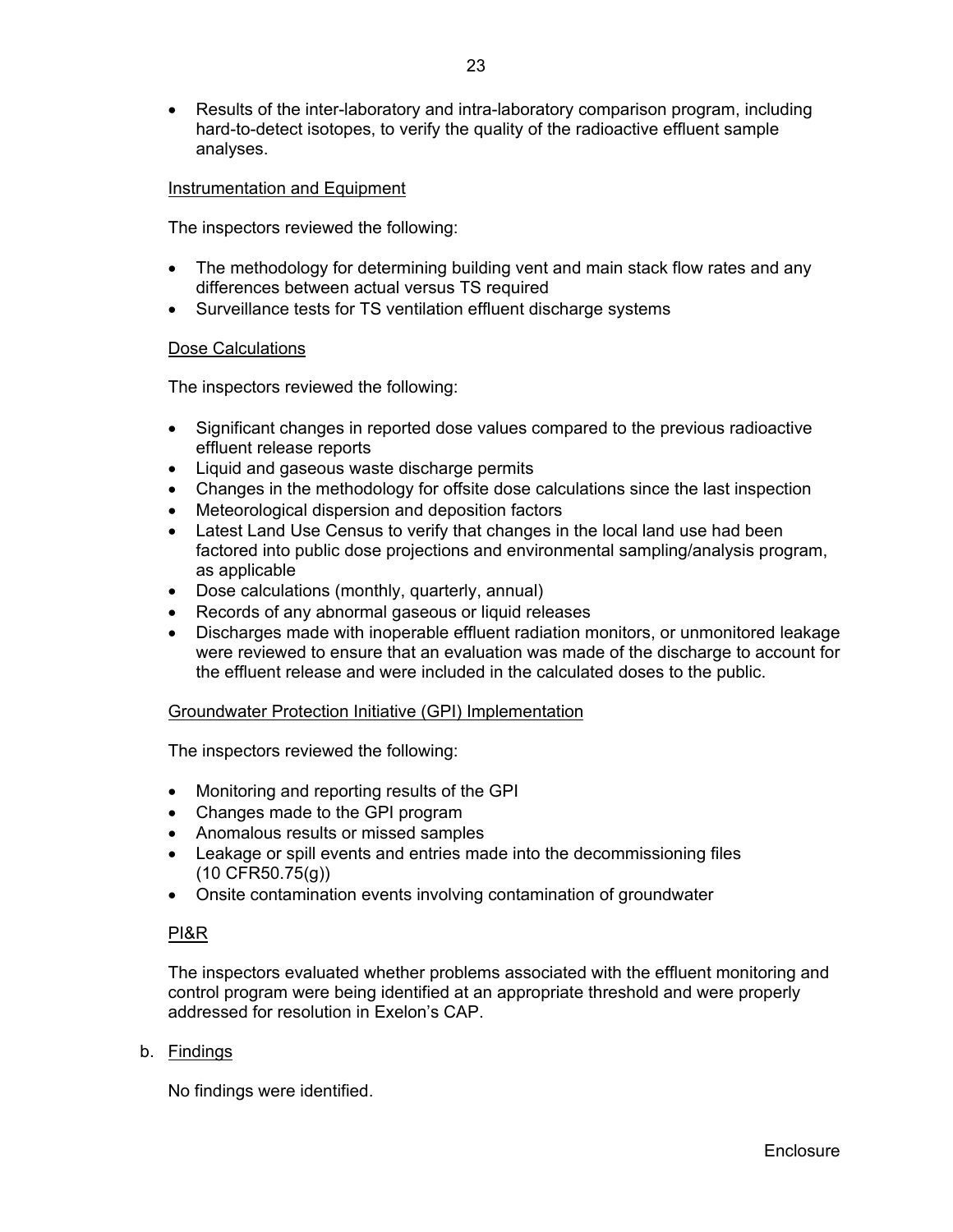## **4**. **OTHER ACTIVITIES**

#### 4OA1 Performance Indicator Verification (71151 – 8 samples)

#### .1 Safety System Functional Failures (2 samples)

a. Inspection Scope

The inspectors sampled Exelon's submittals for the safety system functional failures performance indicator (PI) for both Unit 2 and Unit 3 for the period of October 2013 through June 2014. To determine the accuracy of the PI data reported during those periods, inspectors used definitions and guidance contained in the Nuclear Energy Institute (NEI) Document 99-02, "Regulatory Assessment PI Guideline," Revision 7, dated August 31, 2013, and NUREG-1022, Revision 3. "Event Report Guidelines 10 CFR 50.72 and 50.73." The inspectors reviewed PBAPS' operator narrative logs, operability assessments, MR records, maintenance WOs, CRs, event reports and NRC integrated inspection reports to validate the accuracy of the submittals.

b. Findings

No findings were identified.

- .2 Mitigating Systems Performance Index (4 samples)
	- a. Inspection Scope

The inspectors reviewed Exelon's submittal for the Mitigating Systems Performance Index (MSPI) for the period of October 2013 through June 2014.

- Unit 2 and Unit 3 emergency alternating current power (MS06)
- Unit 2 and Unit 3 cooling water (MS10)

To determine the accuracy of the PI data reported during those periods, the inspectors used definitions and guidance contained in NEI Document 99-02, "Regulatory Assessment PI Guideline," Revision 7. The inspectors also reviewed reactor coolant system (RCS) sample analysis and control room logs of daily measurements of RCS leakage, and compared that information to the data reported by the PI. Additionally, the inspectors observed chemistry technician surveillance activities that determined the RCS identified leakage rate, and discussed the chemistry RCS sampling data and analysis.

b. Findings

No findings were identified.

- .3 Occupational Exposure Control Effectiveness (1 sample)
	- a. Inspection Scope

During September 8 – 12, 2014, the inspectors sampled Exelon's submittals for the occupational exposure control effectiveness PI for the period from the first quarter 2014 through second quarter 2014. The inspectors used PI definitions and guidance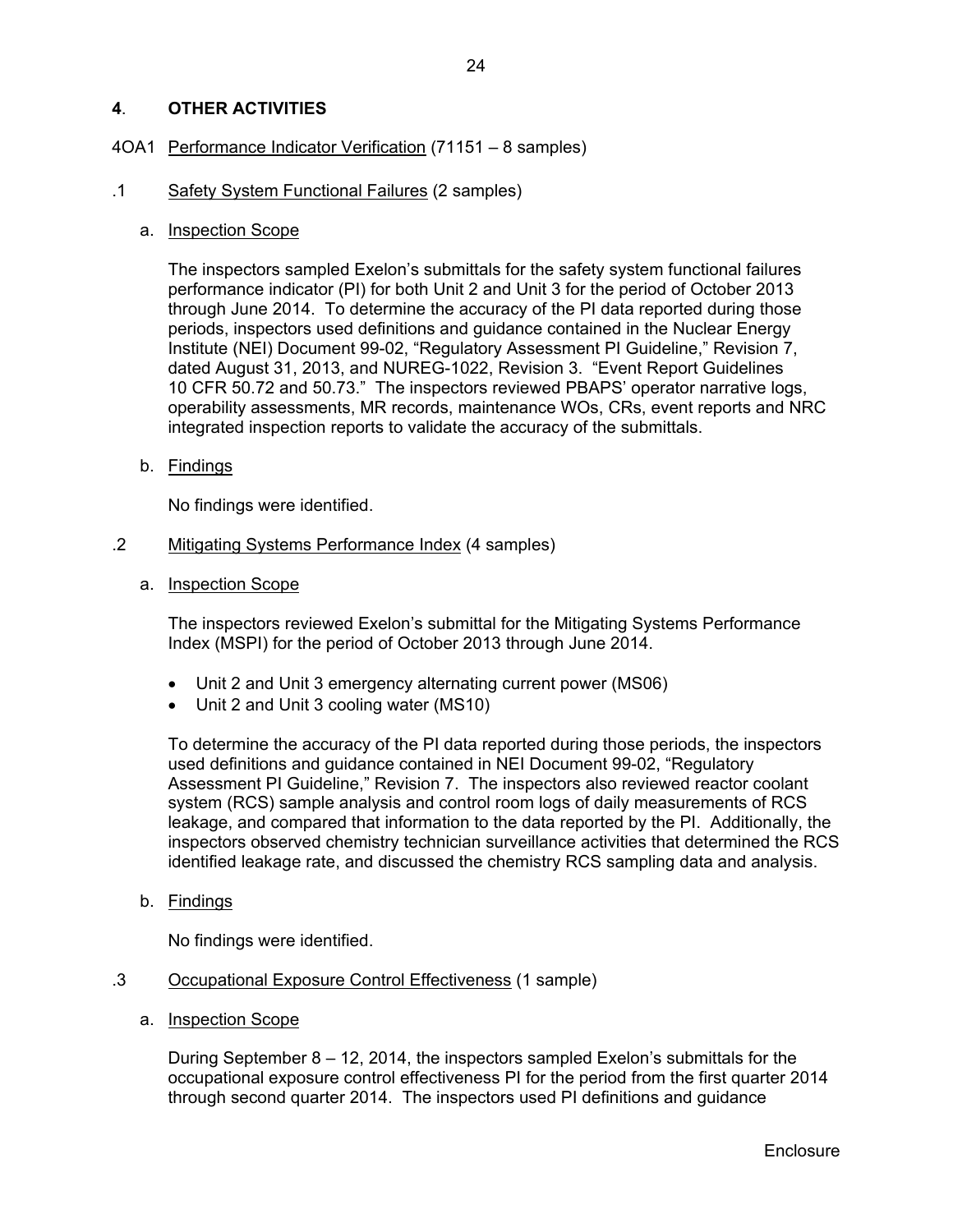contained in the NEI Document 99-02, "Regulatory Assessment PI Guideline," Revision 7, to determine the accuracy of the PI data reported.

To assess the adequacy of the PBAPS' PI data collection and analyses, the inspectors discussed with radiation protection staff the results of their PI review, and independently reviewed electronic personal dosimetry accumulated dose alarms, dose reports, and dose assignments for any intakes that occurred during the time period. The inspectors conducted walk-downs of numerous locked high and very high radiation area entrances to determine the adequacy of the controls in place for these areas.

b. Findings

No findings were identified.

#### .4 Radiological Effluent TS/ODCM Radiological Effluent Occurrences (1 sample)

a. Inspection Scope

During September 8 – 12, 2014, the inspectors sampled Exelon's submittals for the radiological effluent TS/ODCM radiological effluent occurrences PI for the period from the first quarter 2013 through second quarter 2014. The inspectors used PI definitions and guidance contained in the NEI Document 99-02, "Regulatory Assessment PI Guideline," Revision 7, to determine if the PI data was reported properly during this period.

The inspector reviewed Exelon's corrective action report database to identify any potential unmonitored, uncontrolled, or improperly calculated effluent releases. The inspector reviewed gaseous and liquid effluent summary data and the results of associated offsite dose calculations for selected dates between the first quarter 2014 through second quarter 2014*,* to determine if indicator results were accurately reported.

b. Findings

No findings were identified.

4OA2 Problem Identification and Resolution (71152 - 2 samples)

## .1 Routine Review of Problem Identification and Resolution Activities

a. Inspection Scope

As required by Inspection Procedure 71152, "Problem Identification and Resolution," the inspectors routinely reviewed issues during baseline inspection activities and plant status reviews to verify that Exelon entered issues into the CAP at an appropriate threshold, gave adequate attention to timely corrective actions, and identified and addressed adverse trends. In order to assist with the identification of repetitive equipment failures and specific human performance issues for follow-up, the inspectors performed a daily screening of items entered into the CAP and periodically attended CR screening meetings.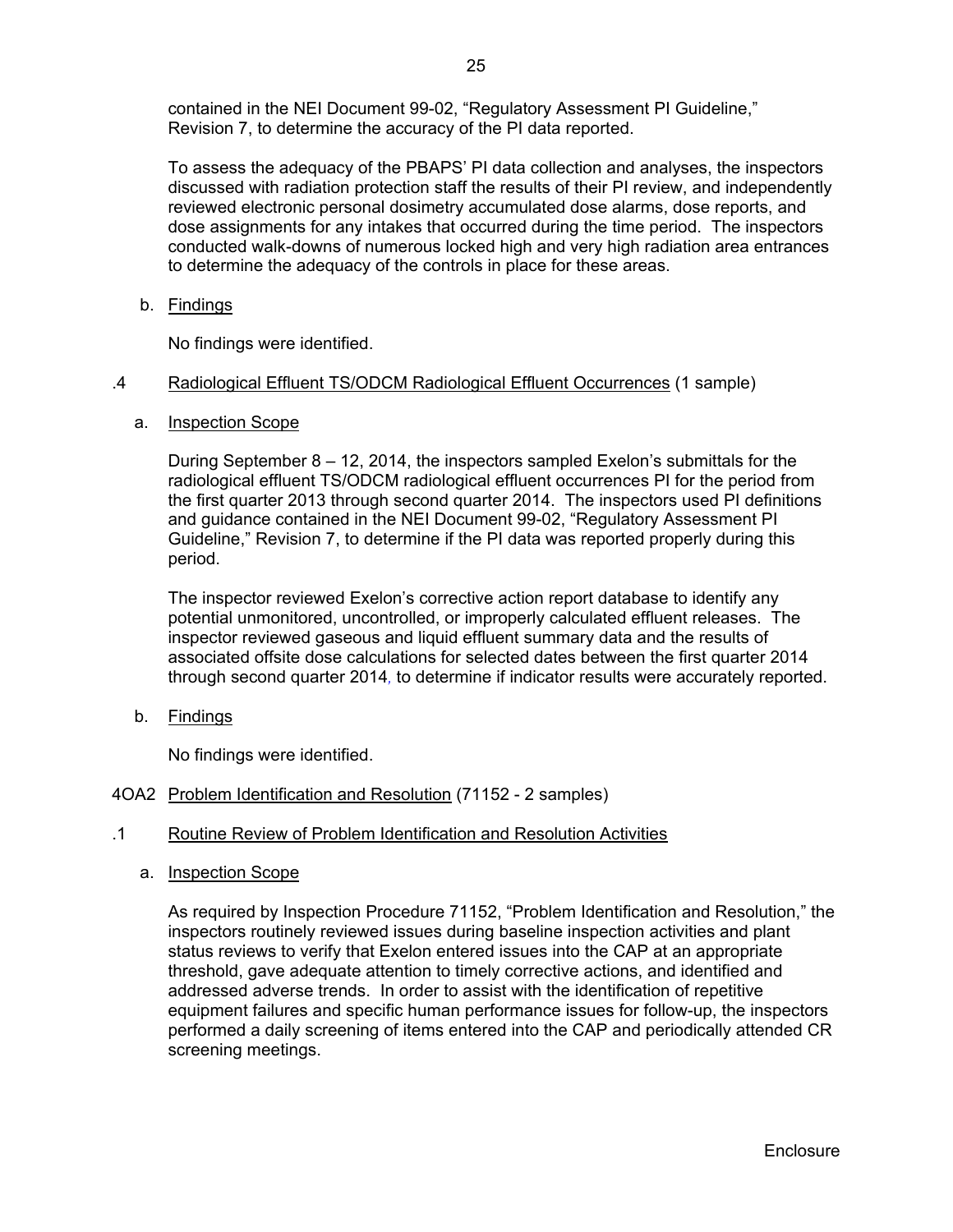#### .2 Annual Sample: Elevated Vibration Trend on Unit 3 RCIC Pump (1 sample)

#### a. Inspection Scope

The inspectors performed an in-depth review of Exelon's assessment and corrective actions in response to IR 1331025, Unit 3 RCIC recurring issue of high vibration/abnormal oil results. Specifically, Exelon had identified that prior maintenance activities had not corrected the long standing degraded trend in the Unit 3 RCIC pump vibration level nor did they address the excessive wear particulate concentration (WPC). Exelon determined that a detailed equipment ACE was required to identify the possible degraded conditions and develop corrective actions to address the condition. The inspectors focused their review on the detailed cause evaluation and subsequent actions taken to arrest the adverse vibration and oil trend.

The inspectors assessed Exelon's problem identification threshold, cause analyses, extent of condition reviews, compensatory actions, and the prioritization and timeliness of Exelon's corrective actions to determine whether Exelon was appropriately identifying, characterizing, and correcting problems associated with this issue and whether the planned and completed corrective actions were appropriate. The inspectors compared the actions taken to the requirements of Exelon's CAP and 10 CFR 50, Appendix B. In addition, the inspectors performed field walkdowns and interviewed engineering personnel to assess the effectiveness of the implemented corrective actions.

#### b. Findings and Observations

No findings were identified.

The inspectors determined that Exelon had appropriately captured the condition adverse to quality with the Unit 3 RCIC pump high vibration and WPC in the CAP. Specifically, Exelon had been coping with this issue since 2003 with a wide range of preventive and corrective maintenance work practices. Exelon used the CAP to document each occurrence of the degrading trend and appropriately developed troubleshooting plans and/or cause evaluations to identify and correct the degraded condition. The inspectors reviewed the timeline and historical WOs for the RCIC system to ensure Exelon appropriately identified the conditions adverse to quality and prioritized the work commensurate with the safety significance.

In 2012, Exelon documented in IR 1331025 that the prior maintenance activities to correct the degraded vibration and WPC trend were ineffective and that a detailed equipment ACE was required to fully identify and correct the condition adverse to quality. Exelon's cause evaluation identified that the vibration trend was caused by pipe strain on the pump and the fit between the bearings and rotating assembly. Subsequently, Exelon developed and implemented corrective actions to address the pipe strain and replace the pump bearings and bearing housing. After completion of the corrective maintenance, the RCIC pump vibrations reduced to acceptable levels and the oil analysis reflected expected initial wear-in values. The inspectors reviewed and assessed the ACE, the corrective actions, work activities, and vibration/oil analysis data. In addition, the inspectors interviewed maintenance and engineering personnel, and performed in-field walkdowns of the RCIC system. The inspectors did not identify any additional conditions adverse to quality; however, the inspectors identified that the removed suspect bearings and bearing housing were not formally inspected and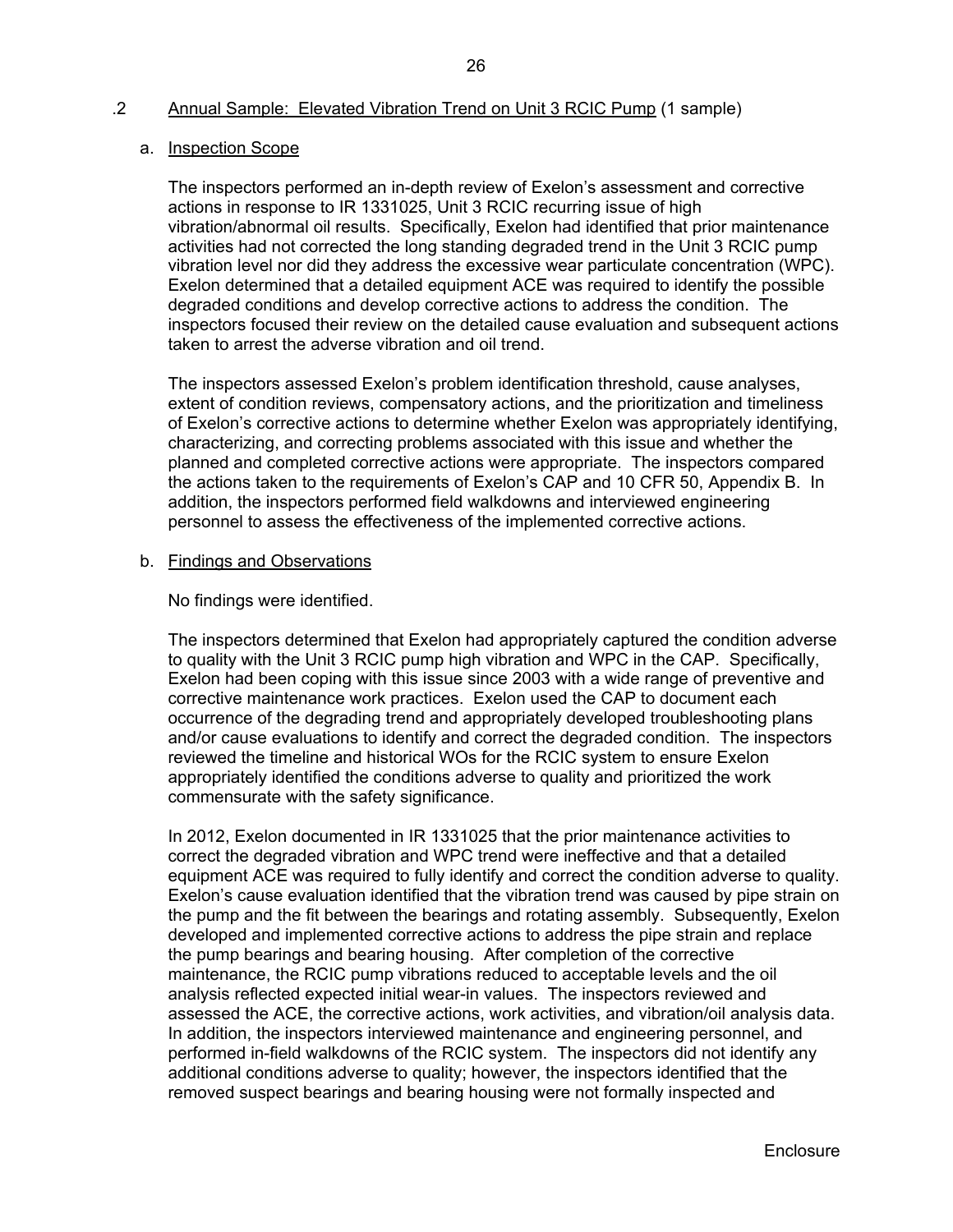documented to fully understand the condition that lead to the high vibration and WPC. The inspectors determined this issue was minor because their review of the current health of the RCIC system did not identify any degraded trends or adverse conditions that would indicate that the failure mechanism remains in the system or would impact the operability of the system. Furthermore, the inspectors determined that Exelon took appropriate corrective actions in a timely manner such that the condition adverse to quality did not significantly challenge the operability of the system.

#### .3 Annual Sample: Review of the Operator Work Around Program (1 sample)

#### a. Inspection Scope

The inspectors reviewed the cumulative effects of the existing operator workarounds (OWAs), operator burdens, existing operator aids and disabled alarms, and open MCR deficiencies to identify any effect on operator actions included in emergency operating procedures, and any impact on possible initiating events or mitigating systems. The inspectors evaluated whether station personnel had identified, assessed, and reviewed OWAs as specified in PBAPS procedure OP-AA-102-103, "OWA Program."

The inspectors reviewed Exelon's process to identify, prioritize, and resolve MCR distractions to minimize operator burdens. The inspectors reviewed the system used to track these OWAs and recent Exelon self-assessments of the program. The inspectors also toured the control room and discussed the current OWAs with the operators to ensure the items were being addressed on a schedule consistent with their relative safety significance.

#### b. Findings and Observations

No findings were identified.

The inspectors determined that the reviewed issues did not adversely affect the capability of the operators to implement abnormal or emergency operating procedures. The inspectors also verified that Exelon entered OWAs and burdens into the CAP at an appropriate threshold and planned or implemented corrective actions commensurate with their safety significance.

#### 4OA3 Followup of Events and Notices of Enforcement Discretion (71153 - 2 samples)

#### .1 Notice of Enforcement Discretion (NOED) for Unit 2 and Unit 3 Common ESW Pinhole Leak

#### a. Inspection Scope

The inspectors reviewed Exelon's response to a NOED that was required for both trains of ESW on both Units 2 and 3 due to an inoperable unexpected condition. On August 26, 2014, as a result of the discovery of a pinhole leak on a common header to both trains of ESW, Exelon declared both trains of ESW inoperable and entered the applicable limiting condition for operation (LCO) Action Statements of Mode 3 within 12 hours and Mode 4 within 36 hours. Due to the pinhole leak's location at the pipe elbow, PBAPS' current American Society for Mechanical Engineers (ASME) code case (N-513- 3) for repair of low to moderate energy piping does not have a provision for repairs to elbows and fittings. The pending revision (N-513-4) of this ASME code case does provide a methodology and equations to account for stresses at elbows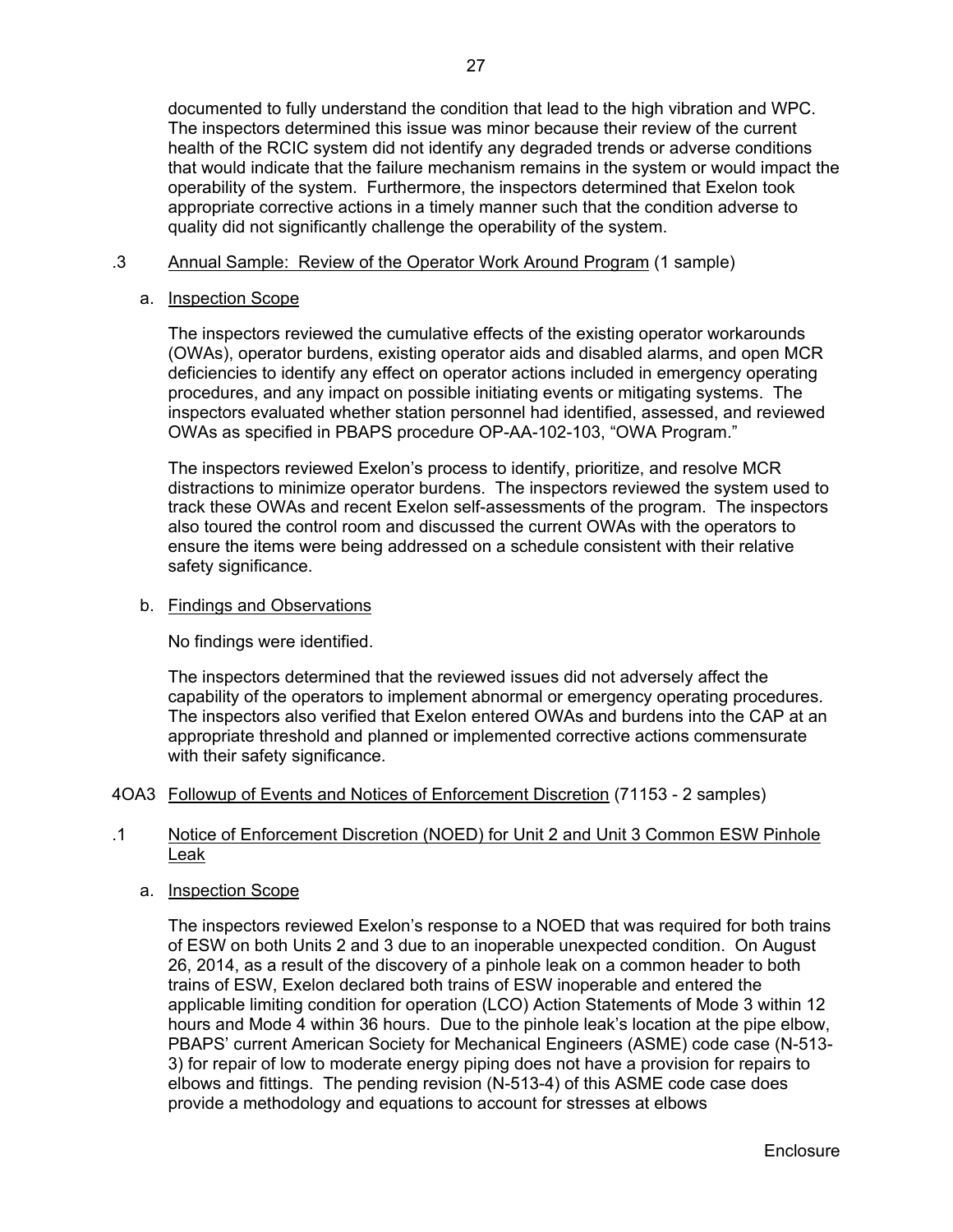and fittings. Exelon requested and was granted an NOED to extend the TS Action Completion Time for LCO 3.7.2.B; an additional 48 hours for the completion of calculations that would demonstrate that a through-wall leak in ESW piping would meet the eligibility requirements for an emergent, one-time relief request that would result in the ESW system being able to be declared operable with the leak. The emergent relief request from the NRC-approved ASME Code Case N-513-3 was granted which allowed Exelon to perform an evaluation of the piping flaw utilizing an ASME-approved methodology for evaluating elbows.

The inspectors concluded that once the issue was identified, Exelon's efforts to request a relief request and operability evaluation were reasonable to restore operability of ESW and exit the NOED.

b. Findings

No findings were identified.

- .2 (Closed) LER 05000277, 278/2014-001-00, Unanalyzed Condition Due to Broken Wires in Breakers Used for Appendix R Post-Fire Safe Shutdown
	- a. Inspection Scope

On May 21, 2014, based on inspections being performed as part of an EOC review, it was determined that an unanalyzed condition existed that potentially impacted the ability to mitigate an Appendix R fire postulated to occur in the control room and cable spreading room. Broken wires leading to the alternate fuse for the 125 Vdc control power supply were previously identified in the breaker enclosures for three 4 kV safetyrelated breakers. In the event of an Appendix R fire in the control room and cable spreading room, with a fire-induced short circuit that results in a blown primary control power fuse, the broken wires would result in the loss of control power to the affected breakers. This would impact the ability to close the breaker locally after the control room has been evacuated. The inspectors reviewed Exelon's actions associated with LER 05000277, 278/2014-001-00*,* which are addressed in Exelon's CAP and in the finding in Section 1R05 of this report. The LER is closed.

b. Findings

See Section 1R05.

#### 4OA6 Meetings, Including Exit

Quarterly Resident Exit Meeting Summary

On October 17, 2014, the resident inspectors presented the inspection results to Mr. Michael Massaro, Peach Bottom Site Vice President, and other PBAPS staff, who acknowledged the findings. The inspectors verified that no proprietary information was retained by the inspectors or documented in this report.

## **ATTACHMENT: SUPPLEMENTARY INFORMATION**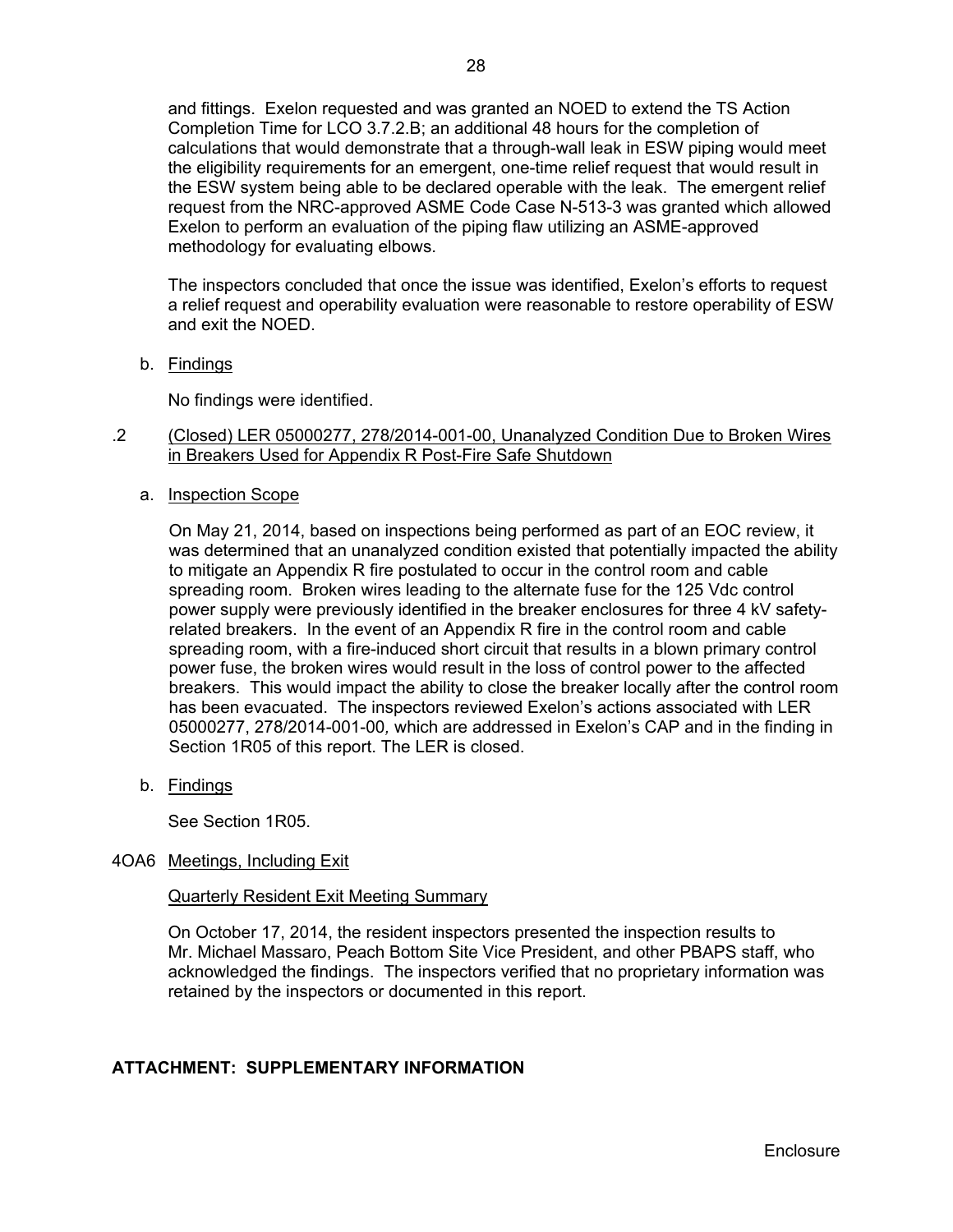## **SUPPLEMENTARY INFORMATION**

## **KEY POINTS OF CONTACT**

Exelon Generation Company Personnel

- M. Massaro, Site Vice President
- P. Navin, Plant Manager
- K. Aleshire, Exelon Corporate Emergency Preparedness Manager
- N. Alexakos, Emergency Preparedness Manager
- J. Armstrong, Regulatory Assurance Manager
- D. Baracco, ALARA Manager
- R. Bolding, Respiratory Physicist
- V. Cwietniewicz, Mid-Atlantic Corproate Emergency Preparedness Manager
- C. Cilluffo, Buried Piping and Tanks Program Engineer
- D. Dullum, Exelon Senior Regulatory Engineer
- B. Hennigan, Operations Training Manager
- M. Herr, Operations Director
- R. Holmes, Radiation Protection Manager
- M. Jesse, Regulatory Assurance Manager
- F. Leone, Chemistry Manager
- T. Moore, Site Engineering Director
- B. Reiner, Training Director
- R. Ridge, Supervisor, Radiological Instruments
- E. Schwarz, ODCM/RECP/REMP Program Manager
- P. Simmons, Security Manager
- J. Stenclik, Chemistry Programs Supervisor
- D. Striebig, Emergency Preparedness Coordinator
- M. Weidman, Work Management Director

### NRC Personnel

- F. Bower III, Branch Chief
- S. Hansell, Senior Resident Inspector
- B. Smith, Resident Inspector
- S. Barr, Senior Emergency Preparedness Specialist
- W. Cook, Senior Reactor Analyst, DRS
- C. Graves, Health Physicist
- J. Heinly, Resident Inspector, Three Mile Island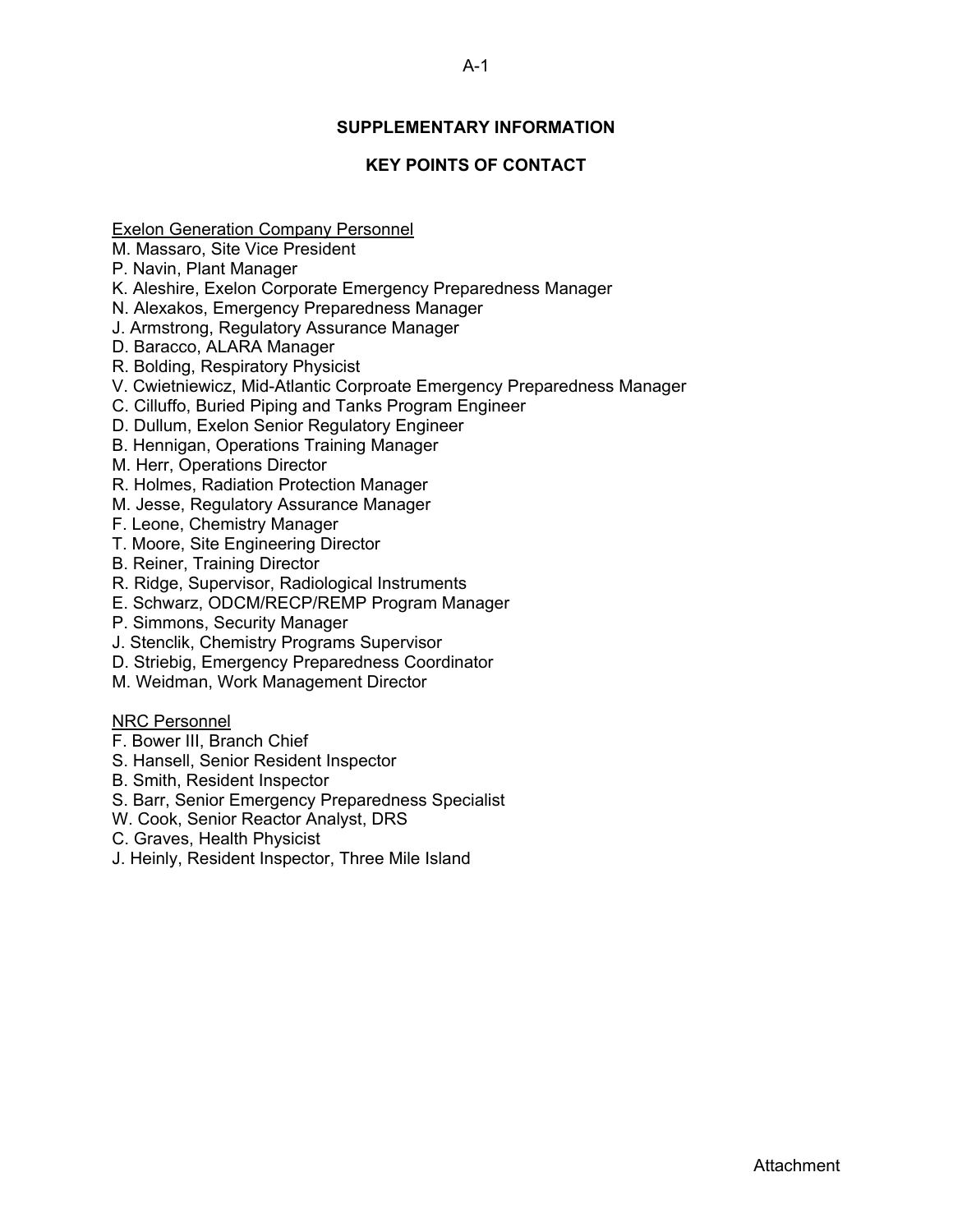## **LIST OF ITEMS OPENED, CLOSED, DISCUSSED, AND UPDATED**

| Opened/Closed            |            |                                                                                                                       |
|--------------------------|------------|-----------------------------------------------------------------------------------------------------------------------|
| 05000277/278/2014004-01  | <b>NCV</b> | Corrective Actions Not Timely for EOC of<br>Appendix R Broken Wires (Section 1R05)                                    |
| 05000277/2014004-02      | <b>NCV</b> | Scaffold Obstructs 'A' RHR Discharge<br>Check Valve (Section 1R22)                                                    |
| 05000277/278/2014004-03  | <b>NCV</b> | Inadequate Evacuation Time Estimate<br>Submittals (Section 1EP5)                                                      |
| Closed                   |            |                                                                                                                       |
| 05000277/278/2014-001-00 | LER        | Unanalyzed Condition Due to Broken Wires<br>in Breakers Used for Appendix R Post-Fire<br>Safe Shutdown (Section 4OA3) |

## **LIST OF DOCUMENTS REVIEWED**

\* -- Indicates NRC-identified

## **Section 1R01: Adverse Weather**

**Procedures** OP-PB-108-111-1001, Preparation for Severe Weather, Revision 13 OP-AA-108-111-1001, Severe Weather and Natural Disaster Guidelines, Revision 12

AR

02381092, Incorrect Agnes Flood Evaluation in Unit 2/3 UFSAR

#### **Section 1R04: Equipment Alignment**

**Procedures** COL 11.1.A-2, Standby Liquid Control System (SBLC), Revision 13

CRs

01684404, Three Point Terminal Block in MCU Has Threads Stripping Out 01684484, 2 'A' SBLC Pump Breaker Return to Service Delayed 01699465, 2 'D' RHR Pump Calculated D/P in Alert Range for ST-307 Test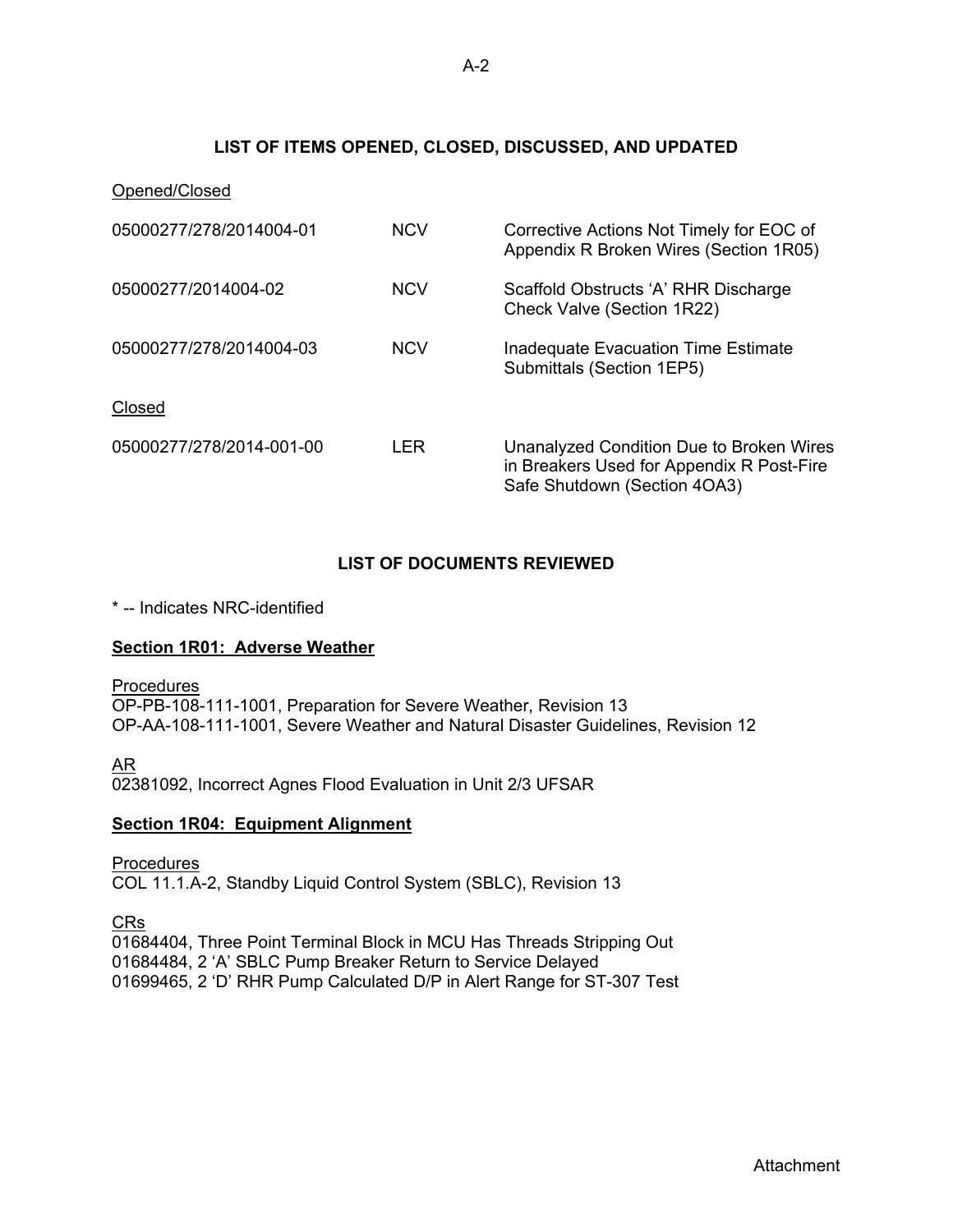### **Section 1R05: Fire Protection**

#### **Procedures**

AO 54.2, 4 kV Breaker Manual Operation, Revision 0

PI-AA-125, Corrective Action Procedure, Revision 0

PI-AA-125-1006, Investigation Techniques Manual, Revision 0

SE-10, Attachment 6, 4 kV Alternative Shutdown Panel Setup and Transfer of 125V Battery

Charger 2BD003 to Alternate Power Source, Revision 6

## CRs

01629839, Broken Wires Found in E-23 Breaker (1606) Cubicle

01662555, E-43 (1802) 3 'D' RHR APP R Switch EOC Found Broken Wire

\*01662767, Functional Test of ALTS/D Transfer Switch Doesn't Test CTRLPWR Circuit

01684404, Three Point Terminal Block in MCU Has Threads Stripping Out

#### Drawings

E-1, Single Line Diagram Station, Revision 55

- E-12, Single Line Meter and Relay Diagram Standby Diesel Generators and 4160 Volt Emergency Power System – Unit 3, Revision 11
- E-193, Sheet 6, Electrical Schematic Diagram Emergency Auxiliary Switchgear Diesel- Generator 4160V Circuit Breaker, Revision 34
- E-1715, Sheet 1, Single Line Meter and Relay Diagram E-134 and E-234 Emergency L.C., E-134-W-A and E234-R-B, Reactor MCC and E134-T-B and E234-T-B, Turbine MCC 440V

#### **Miscellaneous**

SE-10 Plant Shutdown from the Alternate Shutdown Panels – Bases, Revision 23 PBAPS Fire Protection Plan, Revision 19

#### **Section 1R06: Flood Protection Measures**

CRs

01667267, MH-025A Water Level Touching Cable 01695849, NOED Required for ESW Pipe Leak 01720022, PBAPS Unit 3 ESW NDE EOC 01720161, PBAPS Unit 2 ESW NDE EOC \*02121589, MH-004 As Found Condition: Cables Submerged 02381636, P3R20-Unit 3 AUX Transformer Replacement 02381916, MH-004 in Alarm 02383422, Cable Program Reinforcement of ER-AA-3003 Step 4.3.5

Procedures

ER-AA-3003, Cable Condition Monitoring Program, Revision 2

Miscellaneous

Table Q1-1, Pumping Criteria Summary Medium and Low-Voltage cable Regulatory Guide 1.218, Condition-Monitoring Techniques for Electric Cables Used in Nuclear Power Plants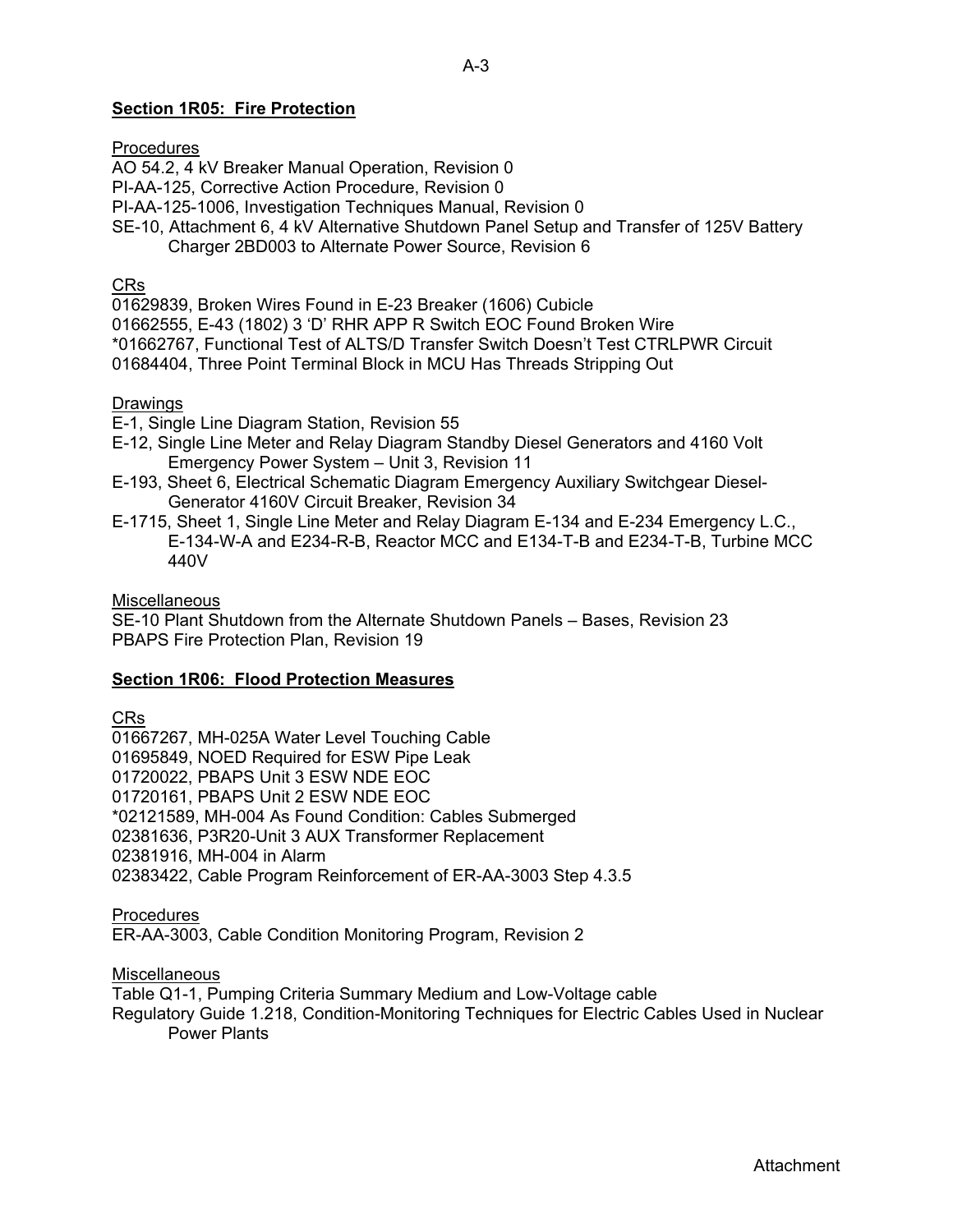#### A-4

### **Section 1R11: Licensed Operator Requalification Program**

CRs

02383999, NOS ID: MCR Observations During Unit 3 Load Drop 02384129, PS05 4.0 Critique for Unit 3 Load Drop 9/20/14, Days 02384044, PSO4 4.0 Critique for Unit 3 Load Drop 9/19/14 – 9/20/14 Nights 02344721, 343SU (0404) PIL Alignment Problem During Rack In

**Miscellaneous** 

PSEG-EPU-04-03-02, Operational Transient Procedures, Revision 0

#### **Section 1R12: Maintenance Effectiveness**

CRs

01680998, ER Trend – Substation System 01682858, Maintenance Rule Functional Failure (MRFF) for CB #215 01682865, MRFF for SW #2LP3 01682932, Switch #63 Degrading 01693590, Switch #343 – Thermography Heating on Hinge A Phase \*01699394, 3G3 Failure Improperly Assigned to Maintenance Rule Function 02165755, MRFF: SRV 71E Bellows Leak Det. Ground Classified as MRFF

IRs 01624979 01672120

**Miscellaneous** MR System Basis Document, System: 51/51B/C Table of Functional Failures for System 51/51B/C

#### **Section 1R13: Maintenance Risk Assessments and Emergent Work Control**

**Miscellaneous** Paragon Equipment Out-of-service Tool

#### **Section 1R15: Operability Evaluations**

**Procedures** 

SE-3 Loss of Conowingo Pond – Procedure, Revision 22

RT-O-100-505-2, Emergency Operating Procedure Tool Inventory, Revision 37

RT-O-48B-275-2, ECT Portable Pump Operability, Revision 7

OP-PB-101-111, Attachment 9, Expectation for Scaffold Walkdown Briefs and Inspections, Revision 20

MA-AA-796-024, Scaffold Installation, Inspection, and Removal, Revision 9

MA-AA-716-025, Scaffold Installation, Modification, and Removal Request Process, Revision 9 MA-MA-796-024-1001, Scaffolding Criteria for the Mid Atlantic Stations, Revision 8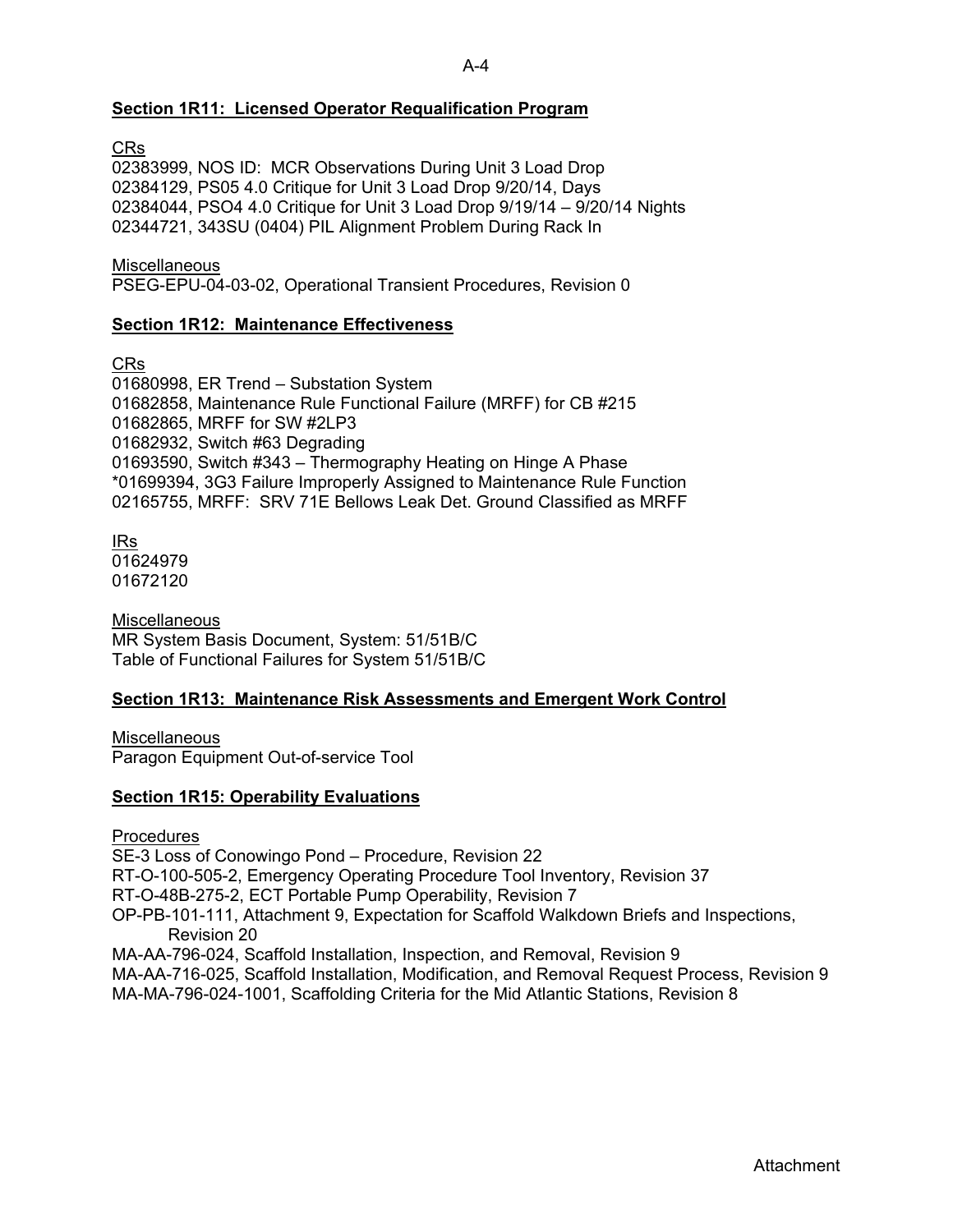CRs

01680741, CHK-48A Swing Arm/Scaffold Interference 01682112, OA (B, C) 415 ECT Pump Batteries Have No Charge 01682646, Scaffold Interference with Stem of HV-3-14-8B 01699494, Impacts Heard in Unit 2 'B' LPCI Injection Line

**Miscellaneous** 

SE-3 Bases, SE-3 Loss of Conowingo Pond, Revision 17

### **Section 1R18: Plant Modifications**

CRs

01688484, Cable Separation Criteria Not Met

Drawings

6280-E-1008, Raceway & Grounding Layout Pump Structure – Unit 3, Sheet 3 of 3, Revision 31

### **Section 1R19: Post-Maintenance Testing**

**Procedures** SO 10.1.A-2, RHR System Set Up for Automatic Operation, Revision 4 SO 32.1.A-2, HPSW System, Revision 17 ST-O-011-301-2, SBLC Pump Functional Test for IST, Revision 24 ST-O-052-154-3, E-4 DG Simulated Unit 3 ECCS Signal Auto Start with Offsite Power Available, Revision 10

ARs

1966515, Intake Structure Vent Supply Fan 2BV60 1914789, Unit 3 RCIC Pump Vibration

CRs

02384391, Relay Did Not Pick Up During Testing 02198972, 2014 3EA Tan Delta Cable Testing Results

WOs

C0252906, Repair Damaged Wires (Relug/Splice/Reland as Required)

Miscellaneous

eSOMS Peach Bottom Unified Control Room Log from 9/22/2014 to 9/23/2014

## **Section 1R22: Surveillance Testing**

#### **Procedures**

ST-O-013-302-3, RCIC Pump, Valve, Flow and Unit Cooler Functional and In-service Comprehensive Test, Revision 5

ST-O-013-611-3, RCIC System Piping Pressure Test Inspection, Revision 4

ST-O-013-201-3, RCIC Alternative Control Panel Test, and Remote Shutdown Panel Test, Revision 3

ST-O-09A-325-2, SBGT Subsystem Operability Test, Revision 5

ST-O-010-302-2, 'A' RHR Loop Pump, Valve, Flow, and Unit Cooler Functional and Inservice Comprehensive Test, Revision 2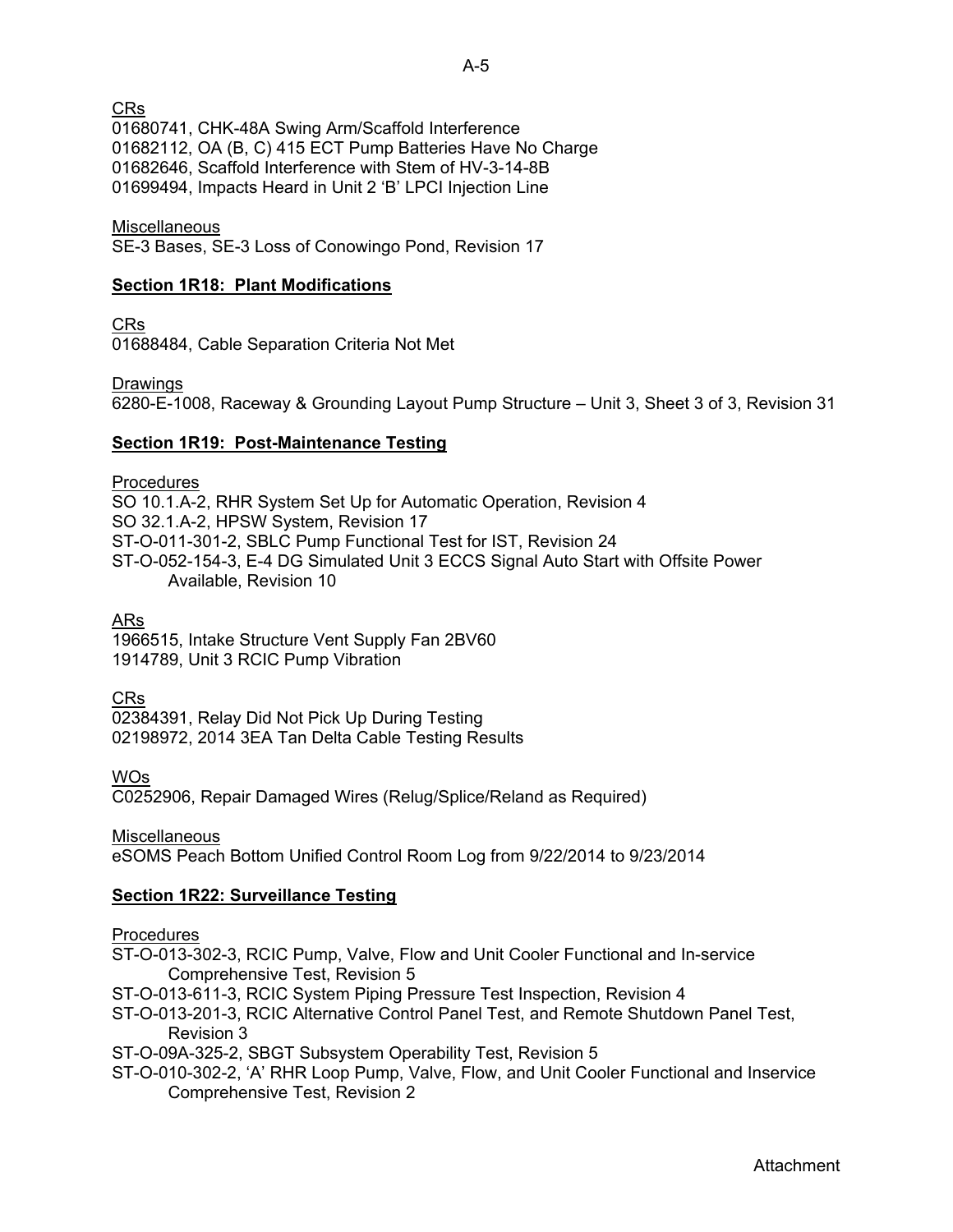OP-AA-102-102, General Area Checks and Operator Field Rounds, Revision 12 OP-PB-101-111, Attachment 9, Expectation for Scaffold Walkdown Briefs and Inspections, Revision 20 MA-AA-796-024, Scaffold Installation, Inspection, and Removal, Revision 9

MA-AA-716-025, Scaffold Installation, Modification, and Removal Request Process, Revision 9 MA-MA-796-024-1001, Scaffolding Criteria for the Mid Atlantic Stations, Revision 8

### CRs

01680741, CHK-48A Swing Arm/Scaffold Interference \*01685505, IR not documented in completed ST-O-010-302-2 01698330, 'A' SBGT Filter Heater Not Energizing

ARs

\*02387793, CHK-48A/Scaffold Interference due to Eyebolt Installation

Miscellaneous SBGT System Diagram Control Room Logs from 7/11/2014

### **Section 1EP4: Emergency Action Level and Emergency Plan Changes**

Letter from J. Barstow (Exelon Generation Company, LLC) to: U.S. NRC, "10 CFR 50, Appendix E – ETE Analysis Information," dated May 2, 2014 [ML14141A046]

### **Section 1EP5: Maintaining Emergency Preparedness**

Issue Reports 1525923 1578649

**Miscellaneous** 

- Letter from D. M. Gullott (Exelon Generation Company, LLC) to: U.S. Nuclear Regulatory Commission, "10 CFR 50 Appendix E - ETE Analysis for PBAPS," dated December 12, 2012 [ML123550276]
- Letter from D. M. Gullott (Exelon Generation Company, LLC) to: U.S. Nuclear Regulatory Commission, "10 CFR 50 Appendix E - ETE Analysis Checklists," dated January 23, 2013 [ML13024A209]
- Letter from J. Barstow (Exelon Generation Company, LLC) to: U.S. Nuclear Regulatory Commission, "10 CFR 50, Appendix E – ETE Analysis Supplemental Response for Braidwood Station, Byron Station, Clinton Power Station, Dresden Nuclear Power Station, LaSalle County Station, Limerick Generating Station, Oyster Creek Nuclear Generating Station, PBAPS, Quad Cities Nuclear Power Station, and Three Mile Island Nuclear Station," dated September 5, 2013 [ML13254A112]

Letter from J. Barstow (Exelon Generation Company, LLC) to:

U.S. NRC, "10 CFR 50 Appendix E – ETE Analysis Information," dated May 2, 2014 [ML14141A046]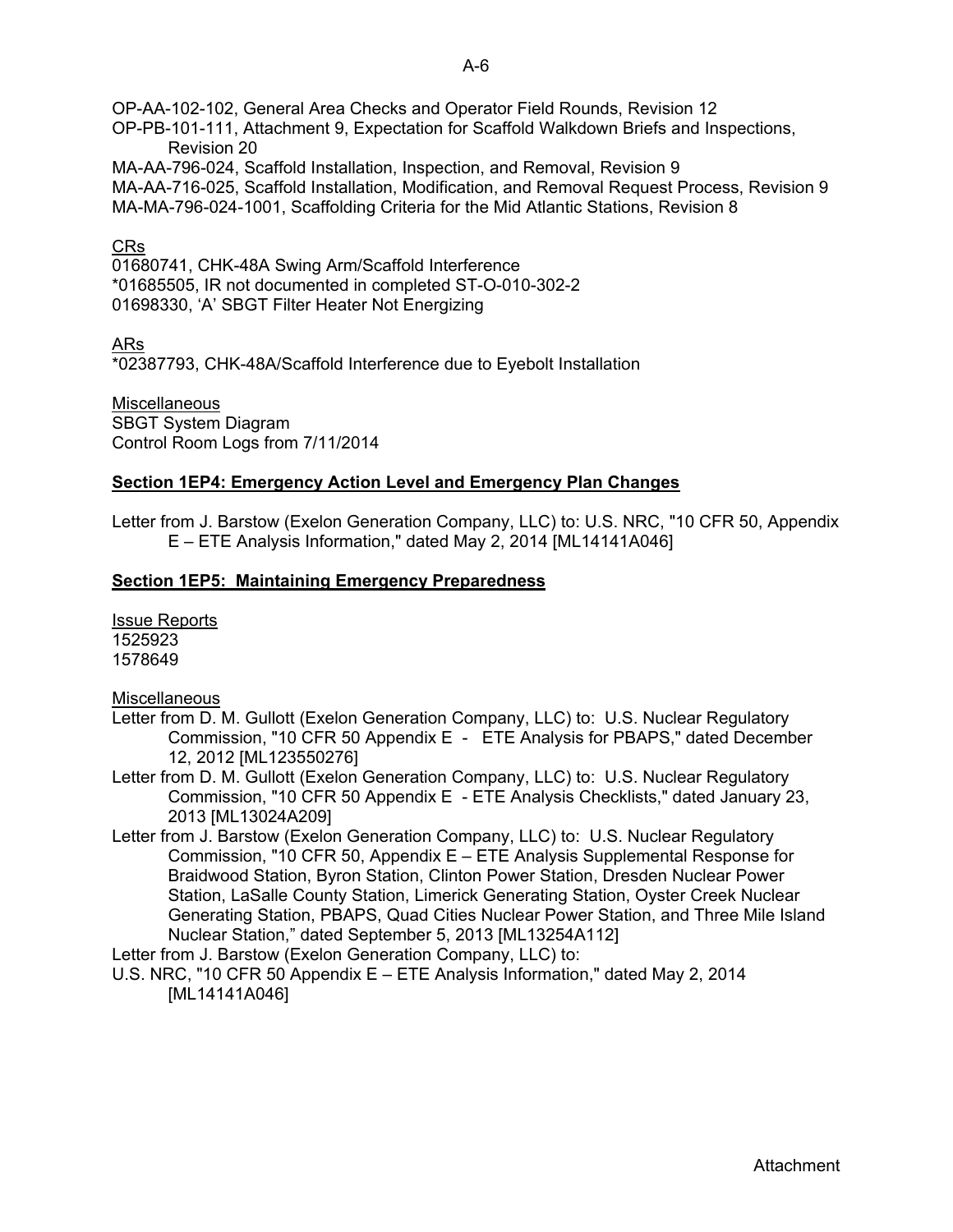## **Section 2RSO6: Radioactive Gaseous and Liquid Effluent Treatment**

**Procedures** 

ST-C095-805-2, Liquid Radwaste Discharge, Revision 15

ST-C095-855-2, Analysis of gaseous Release for Tritium, Revision 4

ST-C-095-857-2, Main Stack and Roof Vents Total Iodine and Particulate Release Rates, Revision 14

ST-C-095-834-2, Verification of Cumulative Dose Contribution for Liquid Radwaste, Revision 3

ST-C-095-854-2, Preparation of the Radioactive Effluent Release Report, Revision 8

ST-C-095-858-2, Determination of Sr89, Sr90, and Alpha Activity from Main Stack and Roof Vent Particulate filters, Revision 7

RT-C-095-861-2, Radiochemistry Interlaboratory Cross Check Analysis Program, Revision 8

CY—AA-130-205-F-02, Tritium, Gross Alpha, and Gross Beta Sample Preparation for Scintillation Counting, Revision 2

CY-AA-170-000, Radioactive Effluent and Environmental Monitoring Programs, Revision 6

CY-AA-170-1000, Radiological Environmental Monitoring Program and Meteorological Program Implementation, Revision 8

CY-AA-170-1100, Quality Assurance for Radiological Monitoring Programs, Revision 1 CY-AA-170-3100, ODCM Revisions, Revision 6

EN-PB-408-4160, RGPP Reference Material for Peach Bottom Atomic Power Station

RP-AA-201-1001, Radiological Instruction Sheet for Escorted Visitors, Revision 2

Corrective Action Reports

AR01440410 AR01600913

**Miscellaneous** 

PBAPS 2012 and 2013 Annual Effluents and Environmental Reports SBGT Flow Engineering Calculation, December 6, 1983 SBGT Ventilation Differential Pressure Calibration, January 9, 2013 SBGT Ventilation ST Train A, May 3, 2013 SBGT Ventilation ST Train A, May 27, 2014 SBGT Ventilation ST Train B, January 8, 2013 SBGT Ventilation ST Train B, January 7, 2014 Control Room Emergency Ventilation STST Train A, July 22, 2013 Control Room Emergency Ventilation ST Train A, June 4, 2014 Control Room Emergency Ventilation Surveillance Test Train B, February 13, 2013 Control Room Emergency Ventilation ST Train B, January 13, 2014 Unit 2 RB Vent Calibration, April 17, 2014 Unit 3 RB Vent Calibration, June 3, 2014 Main Stack Calibration, November 3, 2011 Main Stack Calibration, July 30, 2013 Liquid Radwaste Calibration, May 29, 2012 Liquid Radwaste Calibration, May 22, 2014 Murray and Trettel Inc., 2013 Annual Meteorological Report ODCM, Rev. 14 Teledyne Brown Annual Report 2013 Calculation of Main/Vent Stack RMS Analytical Process Limits, October 3, 1994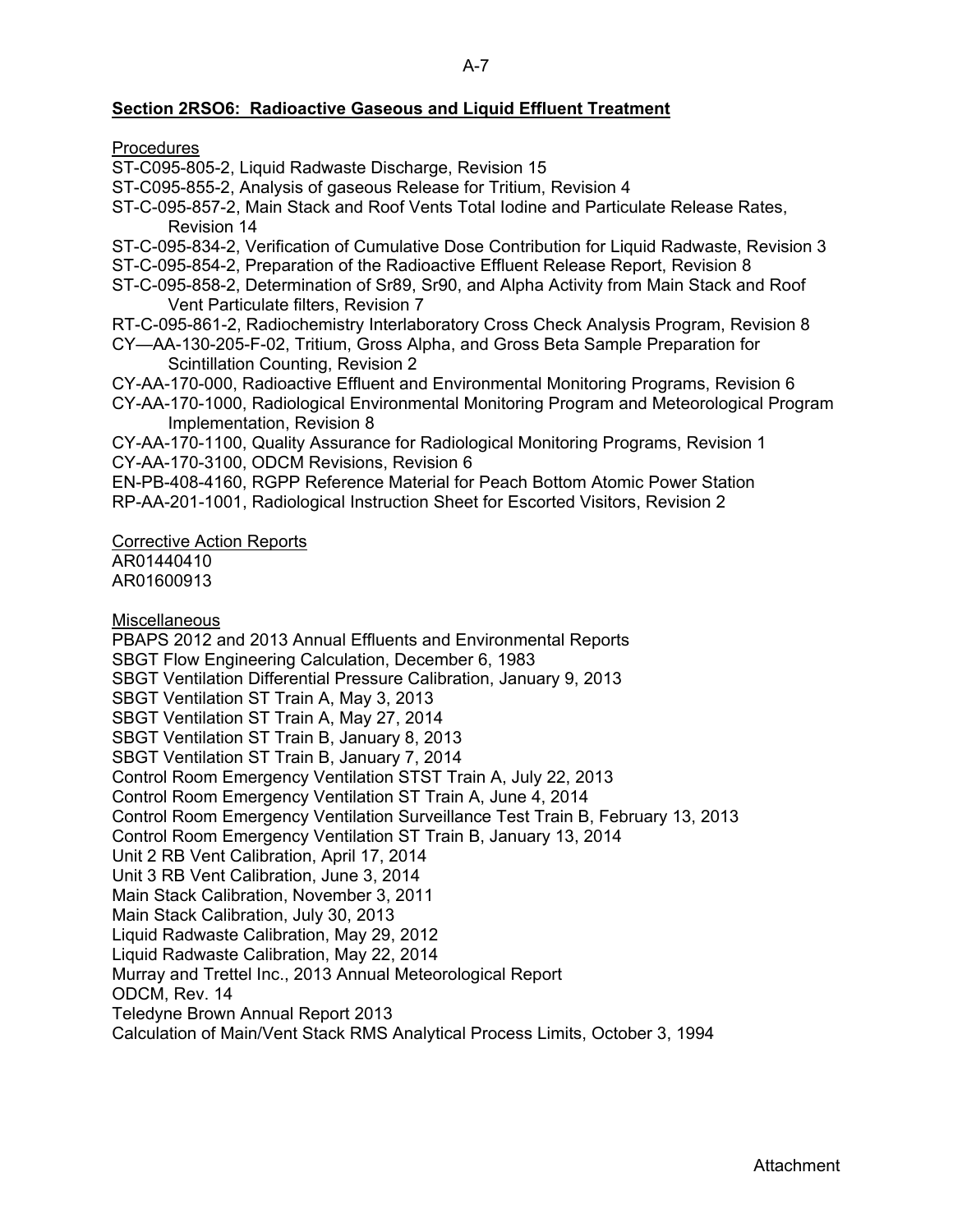L-20131125-092-B, Aux Boiler Blowdown, November 25, 2013

L-20140326-103-B, B Tank Discharge, March 26, 2014

## **Section 4OA1: Performance Indicator Verification**

#### Procedures

LS-AA-2080, Monthly Data Elements for NRC Safety System Functional Failures, Revision 4 LS-AA-2200, Mitigating System Performance Index Data Acquisition and Reporting, Revision 5

MSPI Deviation Reports and System Manager Notebooks:

October 2013 through June 2014, Unit 2 and Unit 3 ESW October 2013 through June 2014, Unit 2 and Unit 3 EDGs

#### **Miscellaneous**

NEI 99-02, Regulatory Assessment Indicator Guideline, Revision 7 PBAPS MSPI Basis Document, Revision 7

**Section 4OA2: Identification and Resolution of Problems**  ARs

A1549118, A1830004, A1914789, A1954560

IRs

1331025, 1363491, 1531884, 1531888, 1651174, 1651578, 1656898

WOs

R1056934, R1279708, R1281757, R1291223, C0207702, C0246238, C0248352, C0249410

Procedures

ST-O-013-301-3, RCIC Pump, Valve, Flow & Unit Cooler Functional and IST, Revision 28 WC-AA-106, Work Screening and Processing, Revision 14 OP-AA-102-103, Operator Work-Around Program, Revision 3

#### **Miscellaneous**

Unit 3 RCIC Oil Analysis, June 2007 – July 2014 Unit 3 RCIC Pump + Turbine Vibration, May 1994 – July 2014 OWA Board Meeting Minutes OWA and Challenges chart

## **Section 4OA3: Follow-up of Events and Notices of Enforcement Discretion**

CRs

01695849, NOED Required for ESW Pipe Leak 02384975, LOCA Signal EDG Start Relay 11B – TS Lessons Learned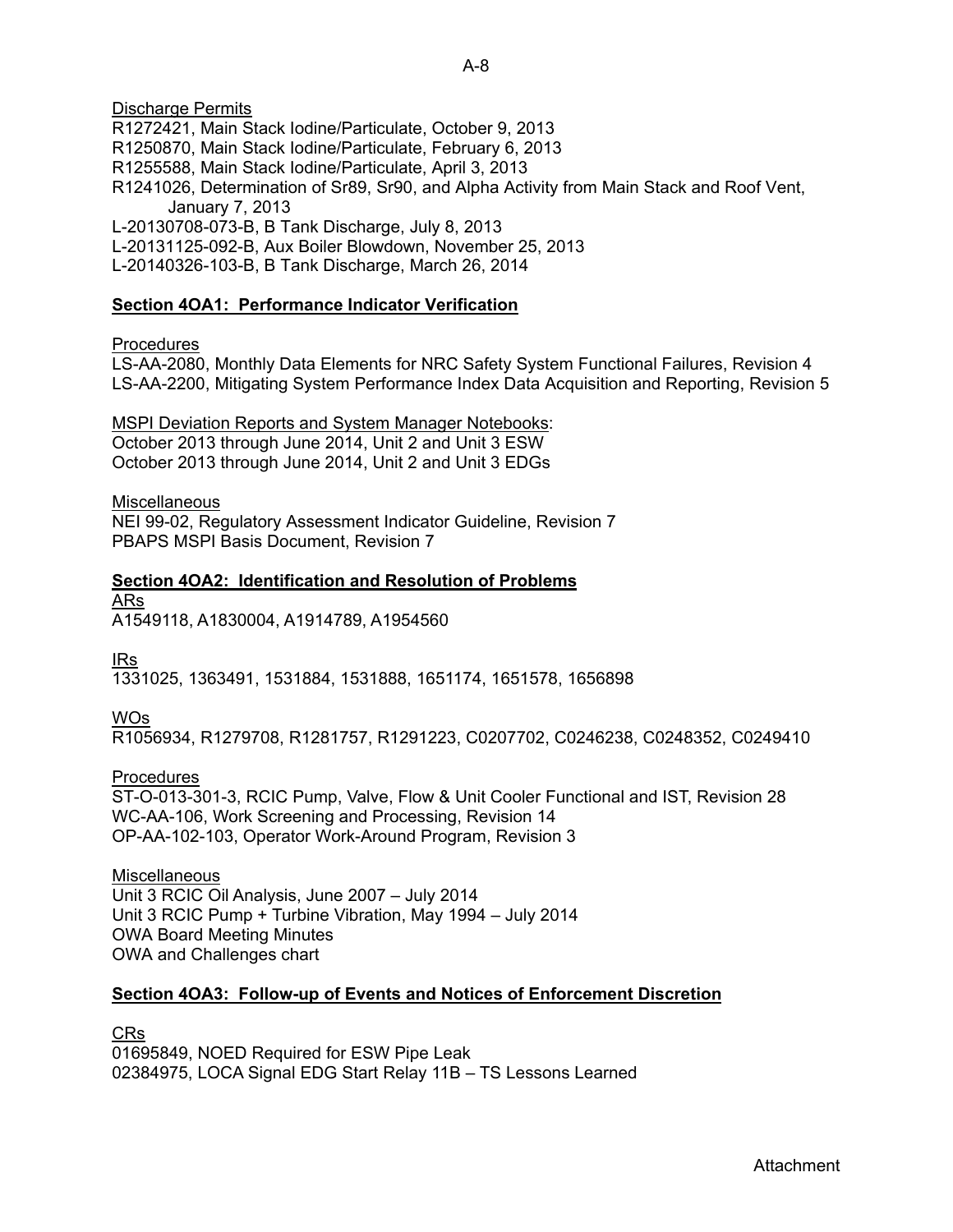# **LIST OF ACRONYMS**

| <b>10 CFR</b>   | Title 10 of the Code of Federal Regulations                                               |
|-----------------|-------------------------------------------------------------------------------------------|
| <b>ACE</b>      | apparent cause evaluation                                                                 |
| <b>ADAMS</b>    | Agencywide Documents Access and Management System                                         |
| AR.             | action request                                                                            |
| <b>ASME</b>     | <b>American Society for Mechanical Engineers</b>                                          |
| CAP             | corrective action program                                                                 |
| <b>CR</b>       | condition report                                                                          |
| <b>ECT</b>      | emergency cooling tower                                                                   |
| <b>EDG</b>      | emergency diesel generator                                                                |
| EOC             | extent of condition                                                                       |
| EP              | emergency preparedness                                                                    |
| <b>EPU</b>      | emergency power uprate                                                                    |
| <b>ESW</b>      | emergency service water                                                                   |
| <b>ETE</b>      | evacuation time estimate                                                                  |
| Exelon          | <b>Exelon Generation Company, LLC</b>                                                     |
| <b>FW</b>       | feedwater                                                                                 |
| <b>GPI</b>      | ground water protection initiative                                                        |
| <b>HPSW</b>     | high pressure service water                                                               |
| <b>IMC</b>      | inspection manual chapter                                                                 |
| IR.             | issue report                                                                              |
| <b>kV</b>       | kilovolt                                                                                  |
| <b>LER</b>      | licensee event report                                                                     |
| LCO             | limiting condition for operation                                                          |
| <b>LOCA</b>     | loss of coolant accident                                                                  |
| <b>LOOP</b>     | loss of offsite power                                                                     |
| <b>LPCI</b>     | low pressure coolant injection                                                            |
| <b>MCR</b>      | main control room                                                                         |
| MR              | maintenance rule                                                                          |
| <b>MSPI</b>     |                                                                                           |
| <b>NCV</b>      | mitigating systems performance index<br>non-cited violation                               |
| <b>NEI</b>      |                                                                                           |
| <b>NOED</b>     | <b>Nuclear Energy Institute</b><br><b>Notice of Enforcement Discretion</b>                |
| <b>NRC</b>      |                                                                                           |
| <b>NSIR</b>     | <b>Nuclear Regulatory Commission</b><br>Nuclear Security and Incident Response, Office of |
| <b>ODCM</b>     | offsite dose calculation manual                                                           |
|                 |                                                                                           |
| <b>ORO</b>      | offsite response organization                                                             |
| <b>OWA</b>      | operator work-arounds                                                                     |
| <b>PBAPS</b>    | <b>Peach Bottom Atomic Power Station</b>                                                  |
| PI              | performance indicator                                                                     |
| <b>PI&amp;R</b> | problem identification and resolution                                                     |
| <b>RB</b>       | reactor building                                                                          |
| <b>RBCCW</b>    | reactor building closed cooling water                                                     |
| <b>RCIC</b>     | reactor core isolation coolant                                                            |
| <b>RCS</b>      | reactor coolant system                                                                    |
| <b>RG</b>       | regulatory guide                                                                          |
| <b>RHR</b>      | residual heat removal                                                                     |
| <b>RTP</b>      | rated thermal power                                                                       |
| <b>SDP</b>      | significance determination process                                                        |
| <b>SBGT</b>     | standby gas treatment                                                                     |